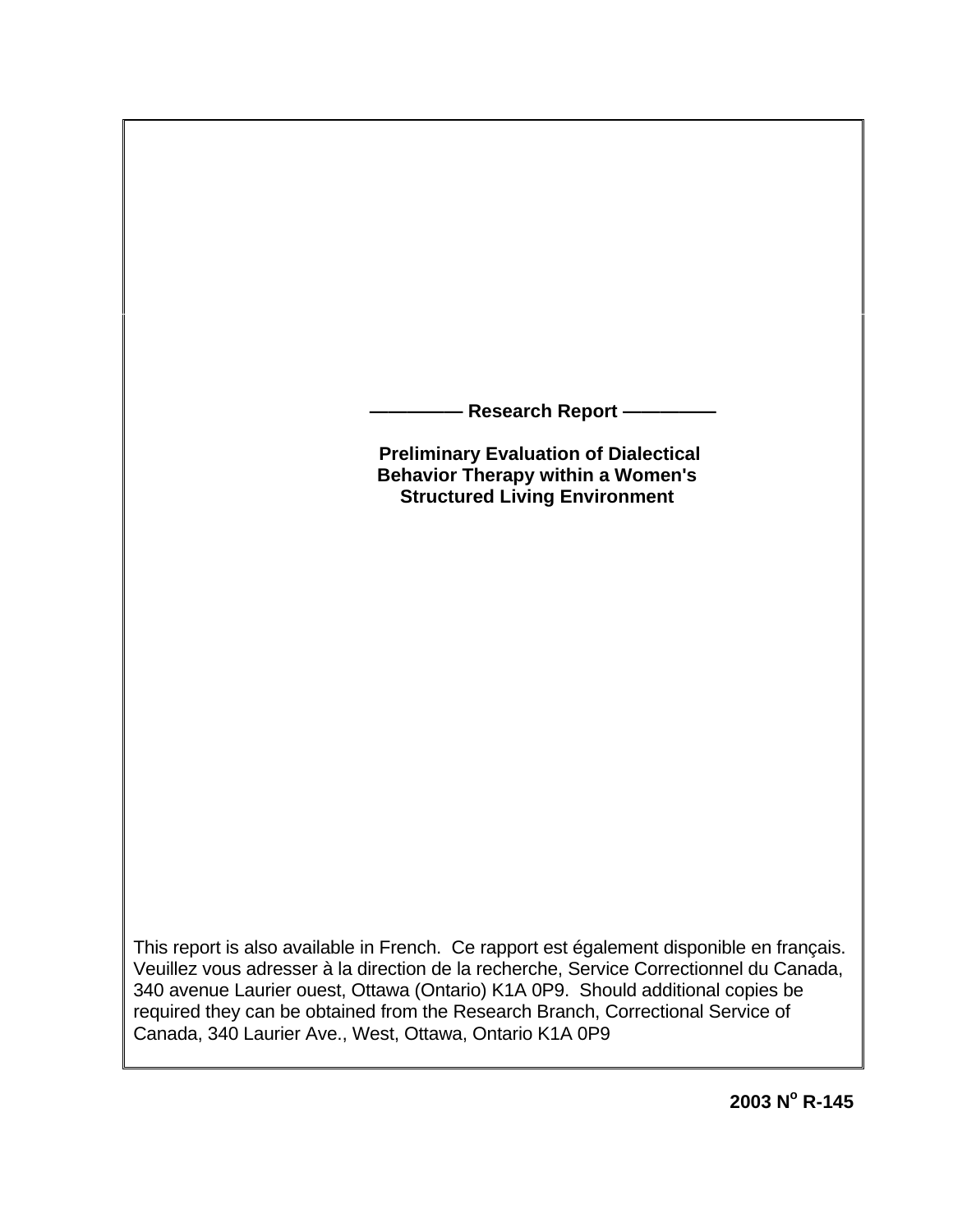# **Preliminary Evaluation of Dialectical Behavior Therapy within a**

**Women's Structured Living Environment**

Antonia Sly and Kelly Taylor

Research Branch Correctional Service Canada

**September 2003**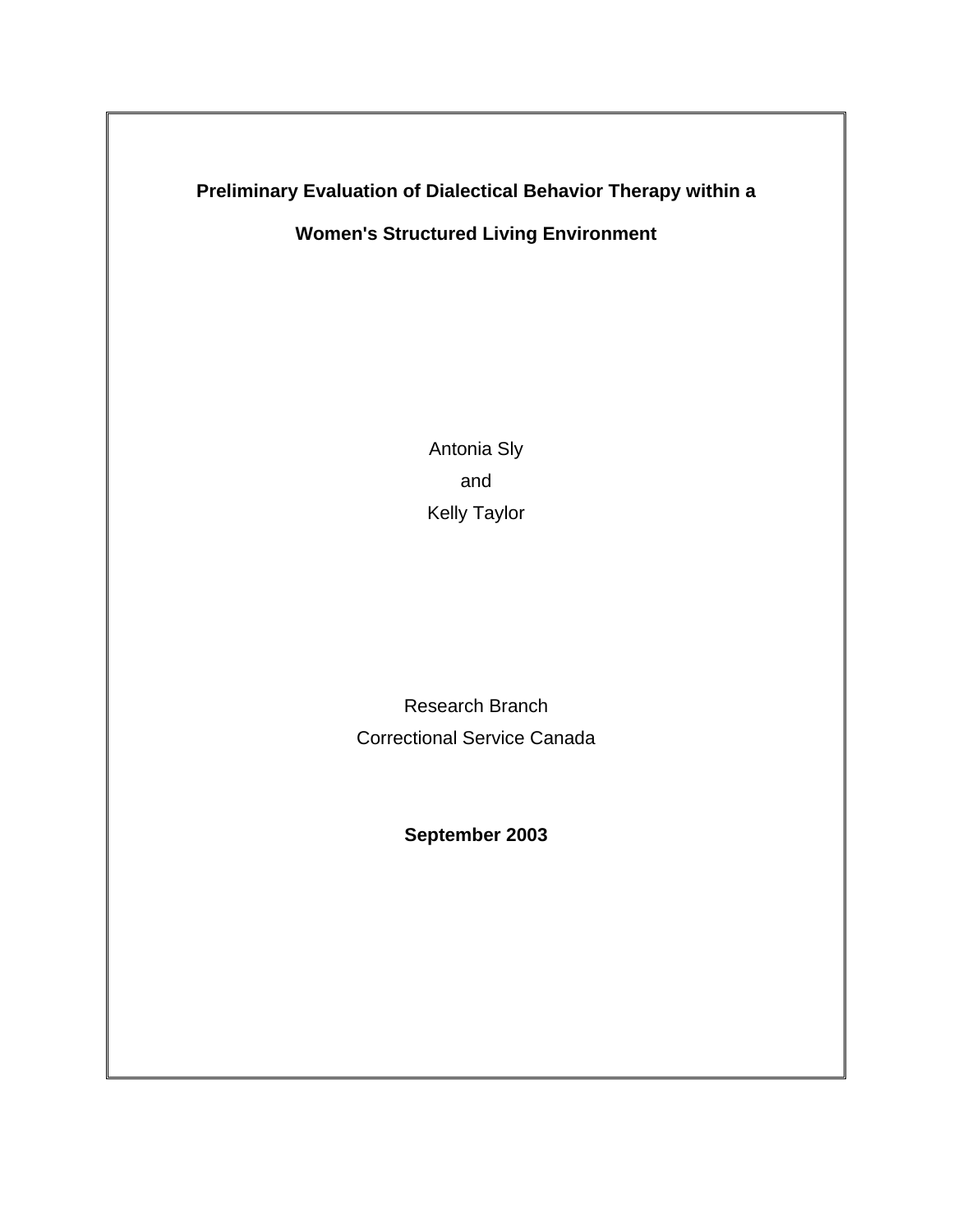## **ACKNOWLEDGMENTS**

<span id="page-2-0"></span>Thank you to Jillian Flight, Amey Bell, and Nathalie Gingras who assisted with the data collection. Thanks also to Nathalie Gingras, Jillian Flight, and Paul Verbrugge who assisted with the transcription of the interviews. Larry Motiuk and Kelley Blanchette reviewed drafts of this paper for comment and revision. These contributions are noted and appreciated by the authors.

A special note to the staff and women from across the country that agreed to participate in interviews and surveys, thereby allowing for the successful completion of this project. We look forward to hearing from you again soon.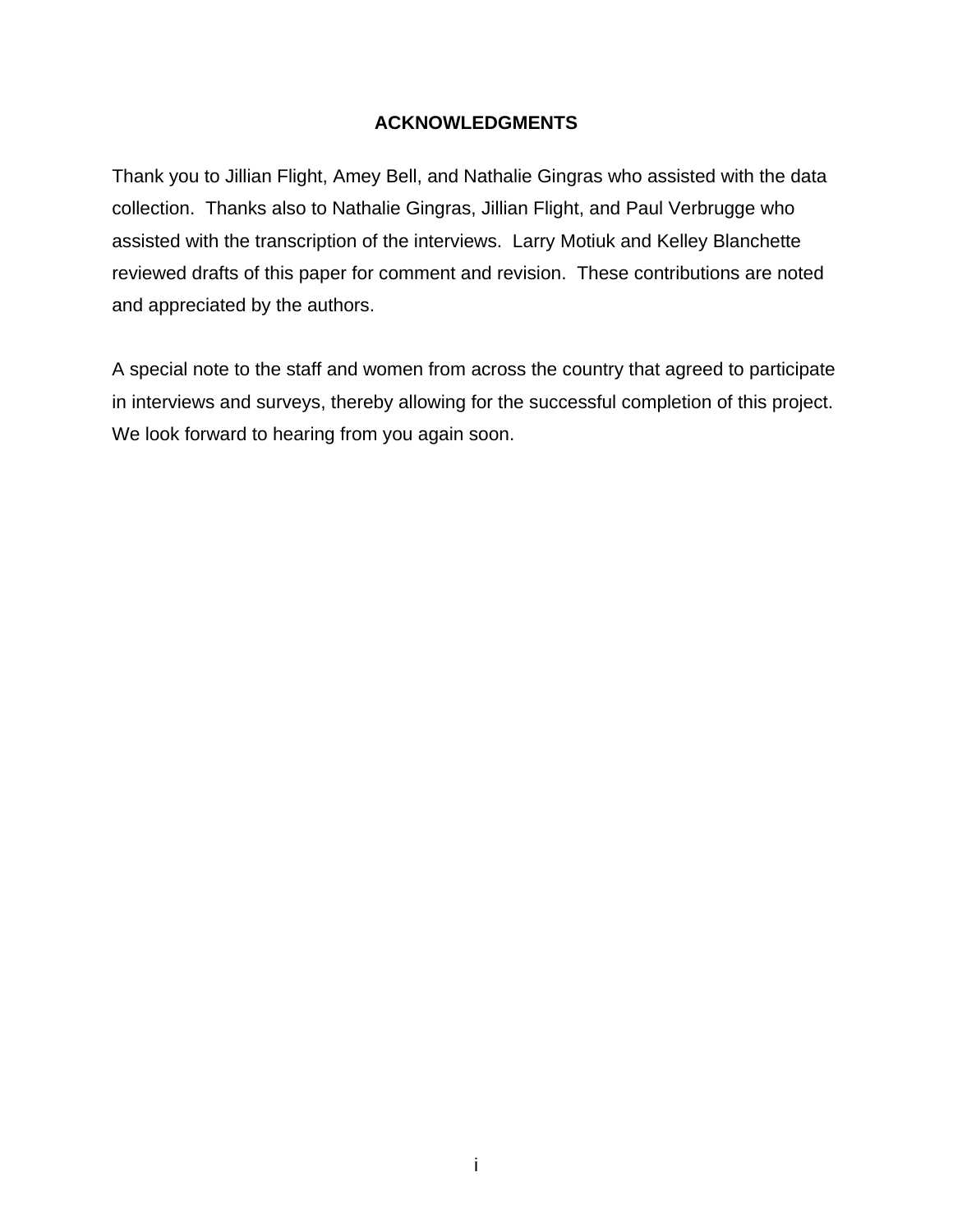### **EXECUTIVE SUMMARY**

<span id="page-3-0"></span>This report presents the results of a preliminary evaluation of Dialectical Behavior Therapy (DBT) implemented in the Structured Living Environments (SLE) at the four regional women's facilities, and forms part of a more comprehensive evaluation to follow. DBT is a psychotherapeutic treatment approach developed to treat women suffering from severe emotion dysregulation, such as Borderline Personality Disorder. Based on Linehan's (1993) model, the correctional adaptation of DBT applies cognitive behavioural principles in its treatment approach.

Forty-two staff and 23 women from facilities across Canada took part in semi-structured interviews and 20 staff surveys were completed. Primarily qualitative research techniques were employed in this evaluation and a content analysis formed the basis from which the following results emerged. Staff and participants demonstrate an understanding of the goals and objectives of DBT and more than half feel they are in the process of achieving these goals. While overall results were supportive of the effectiveness of this treatment approach, preliminary analysis suggests some program components within DBT could be ameliorated.

First, it is recommended that the language (vocabulary, acronyms, training manual, skills sessions, etc.) be simplified to better target participants' level of understanding and functioning. In addition, all materials should be readily available in French and English. Second, the treatment tools should be re-examined to ensure clarity and effectiveness. Third, the assessment battery should be reviewed in order to determine if more straightforward alternatives are available. Furthermore, all new staff should be trained in the administration of the assessment battery. Fourth, technical changes should be implemented in the training manual, thereby ensuring easier access to information. Moreover, more formal booster-training sessions should be made available to staff. Fifth, a review of staff scheduling may facilitate more consistent delivery of the skills training sessions. Finally, it is recommended that a standard protocol for the communication of job descriptions for those working in the SLE is enforced, in turn

ii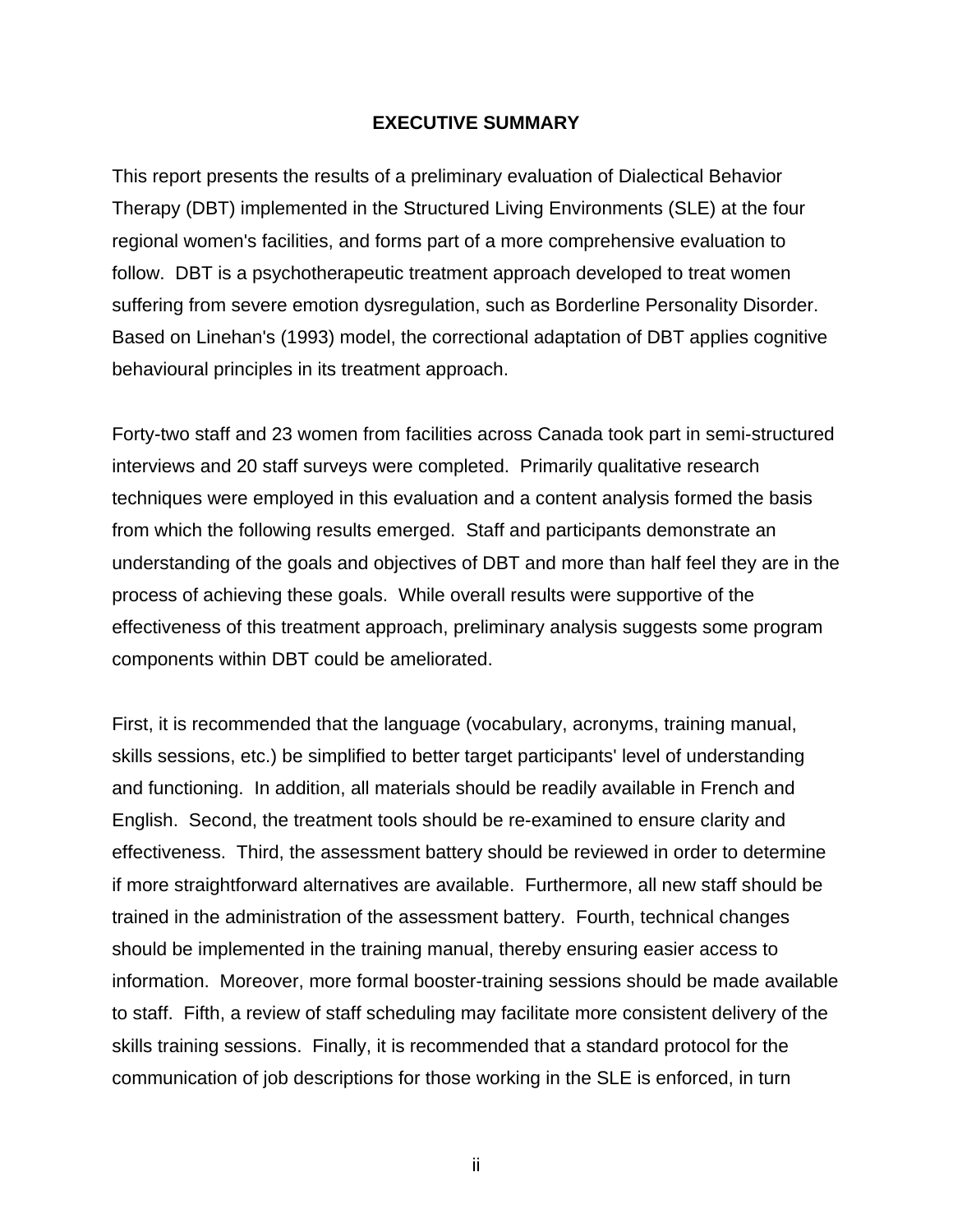addressing issues concerning staff involvement and the resulting impact on the treatment philosophy of DBT.

Overall, there appears to be a sufficient number of women within the facilities who are in need of the treatment DBT can provide. The staff describe DBT as a valuable treatment approach and participants report positive behavioural changes learned through the skills training sessions.

Importantly, as part of a more comprehensive evaluation, prospective research will further examine program effectiveness through the implementation of pre-post quantitative analyses.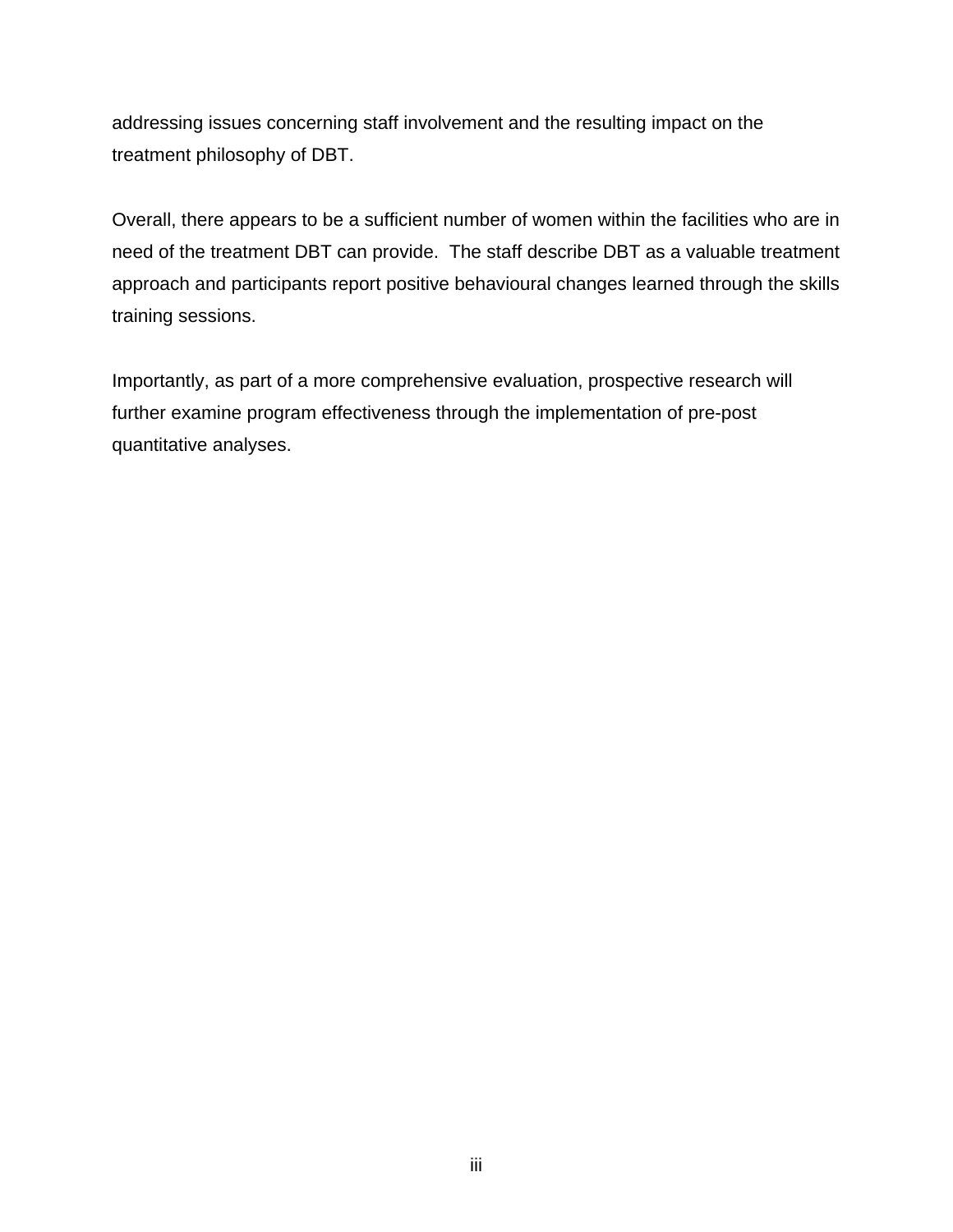|  | <b>TABLE OF CONTENTS</b> |  |
|--|--------------------------|--|
|  |                          |  |

<span id="page-5-0"></span>

| Are the treatment materials and built-in assessment battery effective and |
|---------------------------------------------------------------------------|
|                                                                           |
|                                                                           |
|                                                                           |
|                                                                           |
|                                                                           |
|                                                                           |
|                                                                           |
| APPENDIX A: PARTICIPANT & STAFF INTERVIEW PROTOCOL 33                     |
|                                                                           |
|                                                                           |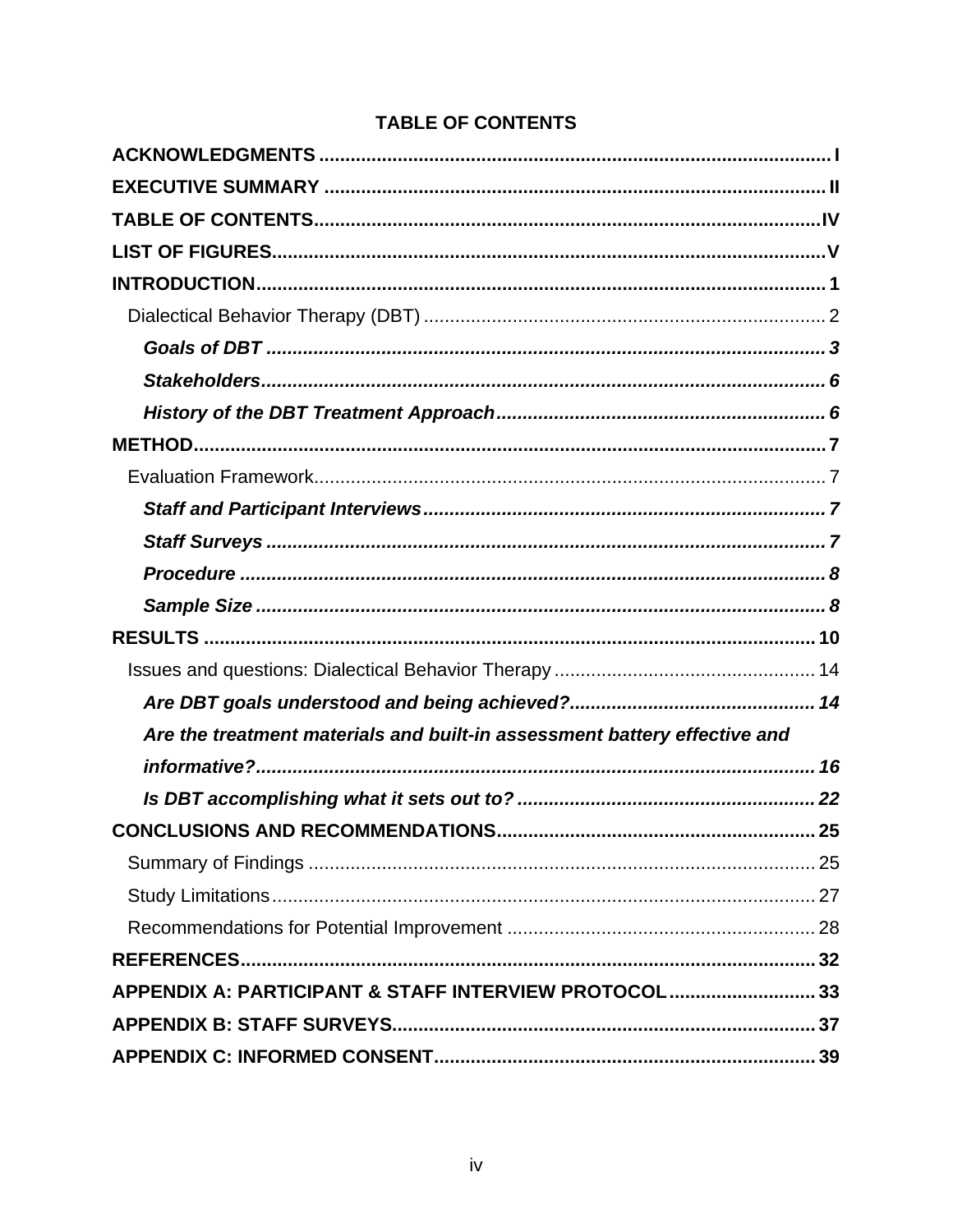# **LIST OF TABLES**

<span id="page-6-0"></span>

|  |  |  | Table 1 Descriptions of "Therapeutic Environment": DBT Participants and Staff 13 |  |
|--|--|--|----------------------------------------------------------------------------------|--|
|--|--|--|----------------------------------------------------------------------------------|--|

# **LIST OF FIGURES**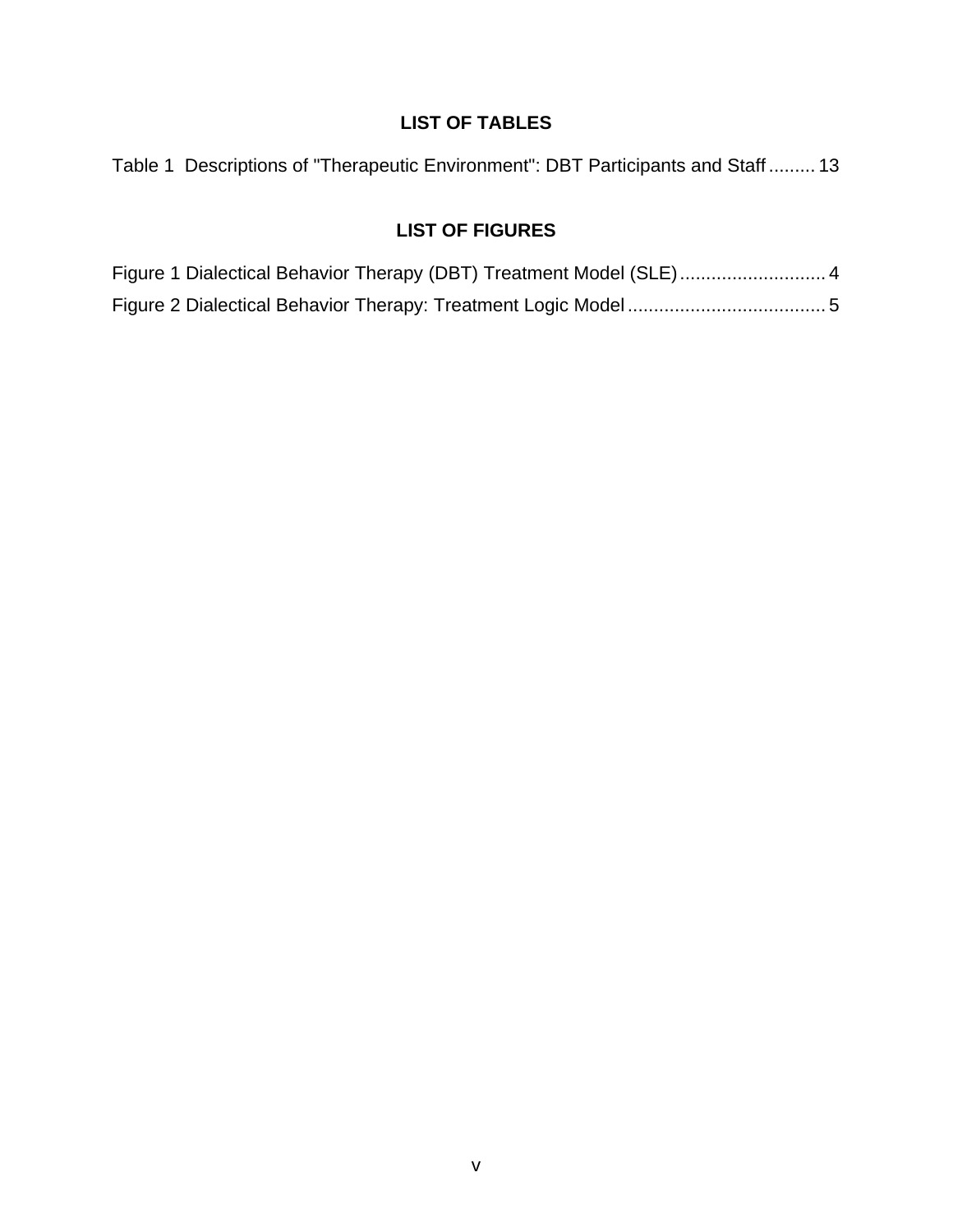### **INTRODUCTION**

<span id="page-7-0"></span>In support of contributing to the successful reintegration of offenders and enriching the health and wellness of staff and inmates, the following document provides a preliminary assessment of Dialectical Behavior Therapy (DBT), currently being offered within the Structured Living Environments in the four regional women's facilities across Canada. This document serves as the first of two evaluation reports regarding this treatment approach.

In 1989, a Task Force on Federally Sentenced Women was established to address longstanding concerns with the inequitable treatment of women offenders, which resulted in the April 1990 Report entitled *Creating Choices* (Task Force on Federally Sentenced Women, 1990)*.* In response to the recommendations outlined in this document, between 1995 and 1997, five new federal women's facilities began operations. Following the opening of the four regional facilities and Healing Lodge, a number of incidents made it necessary for women classified as maximum-security to be temporarily transferred to co-located units within men's institutions<sup>[1](#page-7-1)</sup>.

In 1999, then Solicitor General Lawrence MacAulay announced the Intensive Intervention Strategy (IIS) for Women Offenders. The implementation of the Strategy called for the closure of the co-located units in men's institutions and the return of the women to the regional facilities. The Strategy addresses the needs and risk factors of two specific populations: women classified as maximum security, and those classified as minimum or medium security that experience severe mental health difficulties. In response to the IIS, Structured Living Environments were built in hopes of addressing the needs of women experiencing mental health difficulties and were subsequently opened in the four regional facilities in 2001. In addition, 2003 brought the opening of the Secure Units and a treatment strategy for women classified as maximum security<sup>[2](#page-7-2)</sup>.

<span id="page-7-1"></span> $1$  Co-located units are isolated units for women established within men's institutions. Prior to implementation of the IIS, women classified as maximum security were living within such co-located units.<br><sup>2</sup> Importantly, a Secure DBT model has been implemented within the secure units.

<span id="page-7-2"></span>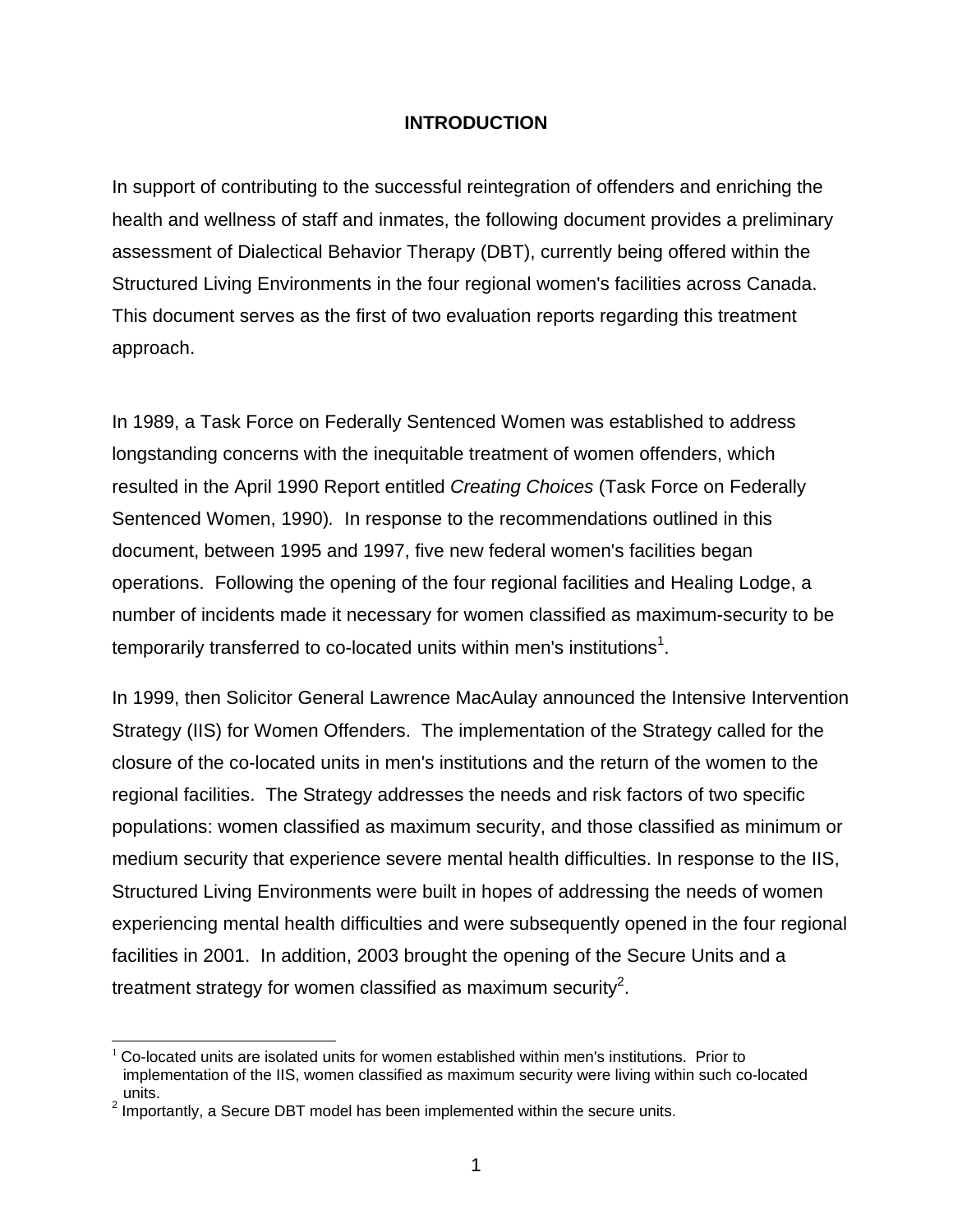<span id="page-8-0"></span>Warner (1998) introduced two new initiatives in relation to realizing the vision that was originally defined in *Creating Choices*. Psychosocial Rehabilitation (PSR) and Dialectical Behavior Therapy (DBT) were proposed as approaches that would address the needs of women dealing with mental health issues. PSR focuses on basic skill deficits and cognitive challenges and DBT was designed to address emotional distress needs and severe behavioural difficulties. These initiatives were a major step toward *implementing choices* as the Structured Living Environments (SLE's) opened at the four regional women's facilities across Canada. As a prologue to a more comprehensive evaluation of these treatment approaches, the following report focuses on the implementation and preliminary outcome of Dialectical Behavior Therapy.

DBT is an approach that was originally introduced to meet the needs of individuals dealing with Borderline Personality Disorder (Linehan, 1993). As part of the Intensive Intervention Strategy, a correctional adaptation (see McDonagh, Taylor & Blanchette, 2002) of DBT was implemented within the Structured Living Environments in each of the women's regional facilities across Canada. The goal of DBT is for individuals to learn and refine skills and identify and change rigid patterns of thinking and behaviour that are associated with significant problems in living.

## **Dialectical Behavior Therapy (DBT)**

Five principles lay the foundation for the development of a programming strategy for women under the care of Federal Corrections (Task Force on Federally Sentenced Women, 1990). DBT is designed to embody each of these principles: *empowerment* as it raises self-esteem through accomplishments resulting directly from personal efforts; *responsible choices* as women are accountable for, and face consequences relating to personal decisions and actions; *respect and dignity* as participants learn to respect the efforts and successes of others in the program and staff who surround them 24 hours a day; *supportive environment* as women live amicably with one another in the SLE while adhering to rules and receiving 24-hour support from staff; and *shared responsibility* as a result of learning to take responsibility and act as independently as possible.

2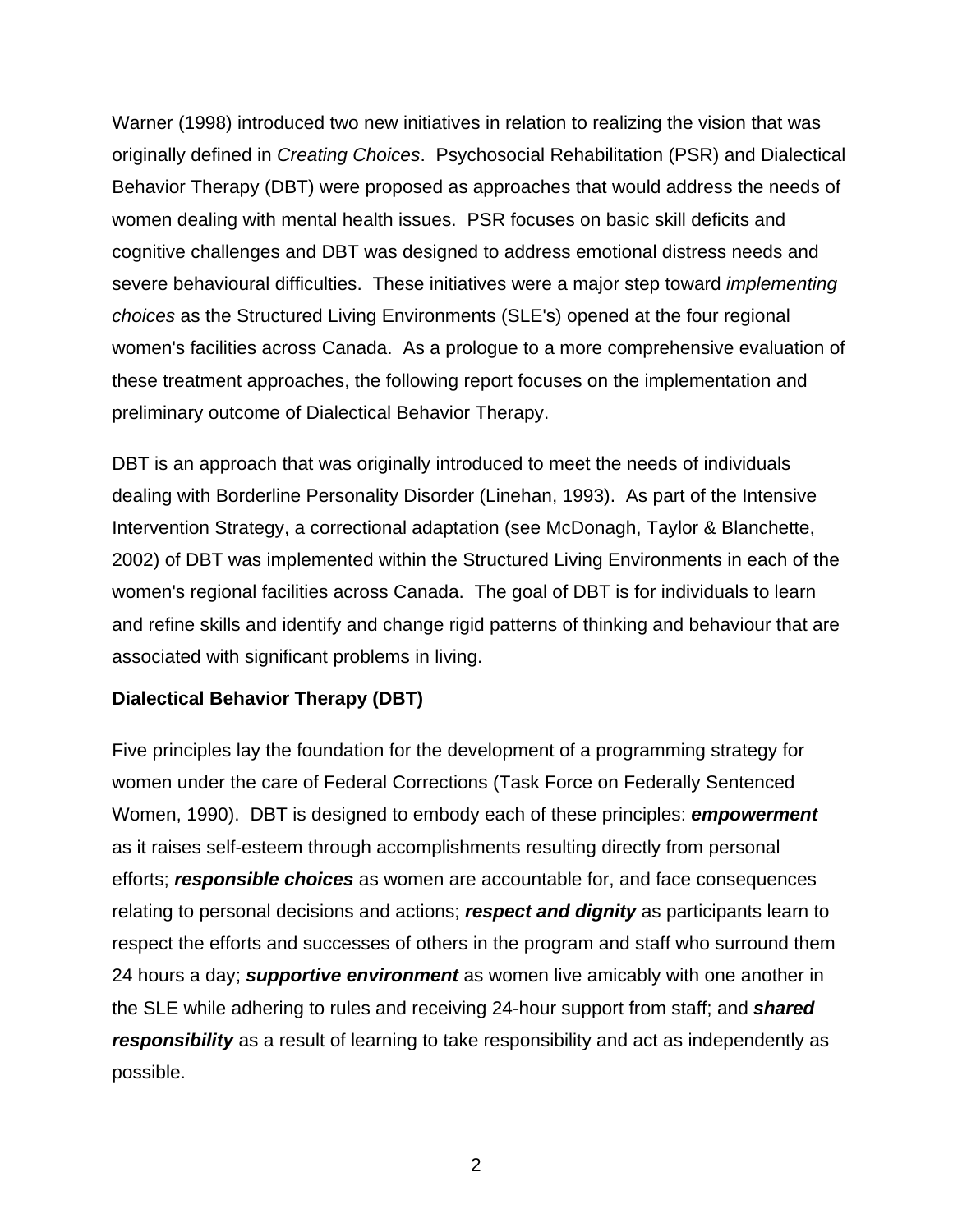<span id="page-9-0"></span>This treatment approach encompasses a therapeutic environment that offers skills training sessions, one-on-one psychotherapy, DBT consultation, 24-hour support and coaching and utilizes a variety of treatment tools. The skills training sessions include four modules: Core Mindfulness, Interpersonal Effectiveness, Emotion Regulation and Distress Tolerance. The treatment tools include Decision Balance Sheets, Behaviour Chain Analysis and Diary Cards $3$  (See Figure 1, p. 4).

## *Goals of DBT*

The goals and objectives of DBT can be grouped in terms of their immediate and longterm impacts (See Figure 2, p. 5). The immediate impacts refer to the ability to gain insight into one's behaviour, control emotions and behaviours, and change the institutional environment. The long-term impacts refer to the acquirement and enhancement of life skills, the process of empowerment, an increased quality of living, the ability to function effectively in an institutional setting, and a decreased likelihood of recidivism.

<span id="page-9-1"></span> $3$  For a comprehensive review of the program, its skills training sessions and treatment tools please see Sly, Taylor & Blanchette, 2003.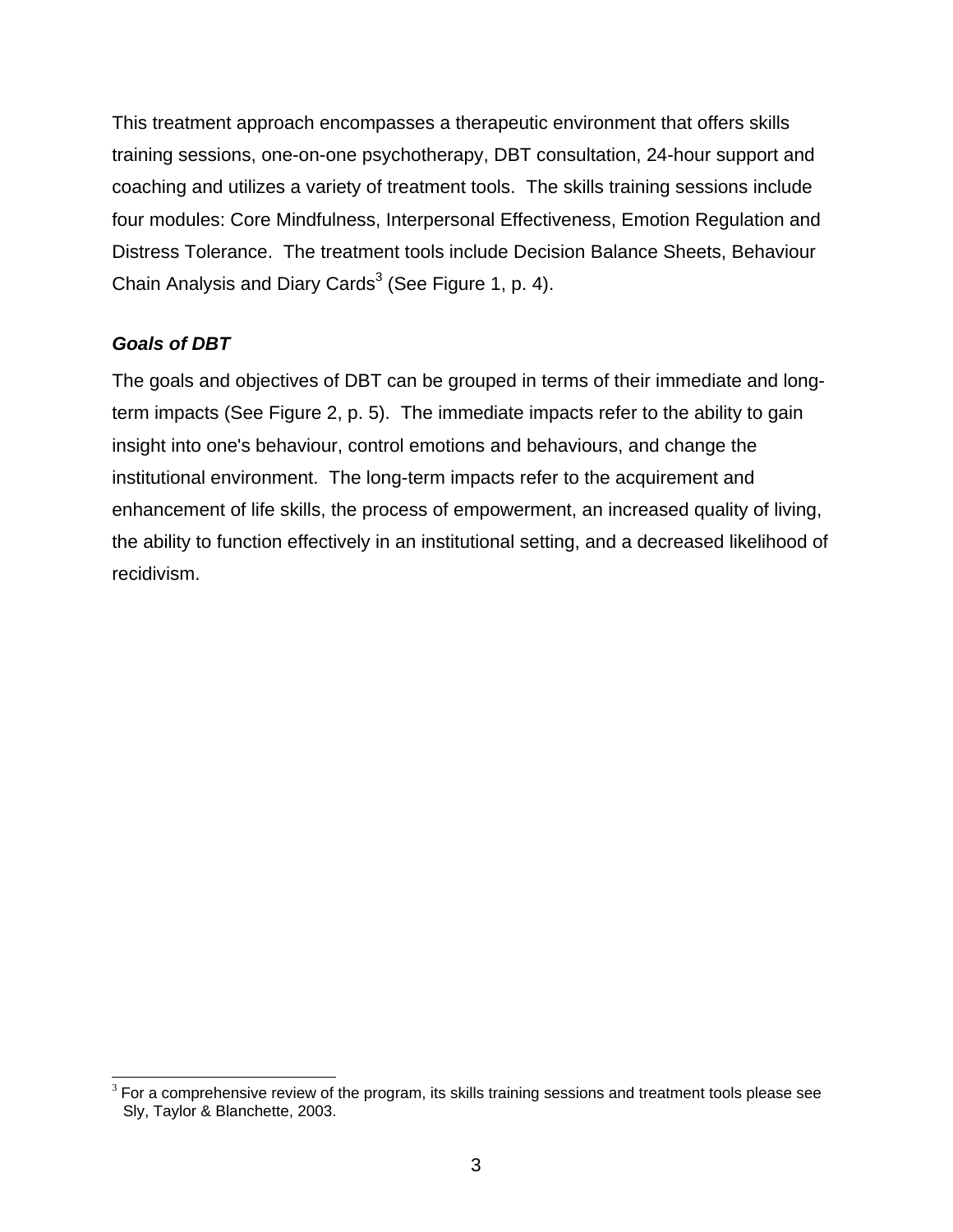Approximately **Approximately** 1hr/week 4hrs/week 44 and 4 and 4 and 4 and 4 and 4 and 4 and 4 and 4 and 4 and 4 and 4 and 4 and 4 and 4 and 4 and 4 and 4 and 4 and 4 and 4 and 4 and 4 and 4 and 4 and 4 and 4 and 4 and 4 and 4 and 4 and 4 and 4 and 4 an **SKILLS TRAINING** • Orientation Model **Proactive**, not • Core Mindfulness enforced after • Interpersonal Effectiveness self-injurious • Emotion Regulation **behaviour.** • Distress Tolerance **TREATMENT TOOLS** • Decision Balance Sheets **Behaviour Chain Analysis Diary Cards MISCELLANEOUS** Crime Cycle • Homework **Practice 24 Hour Support/ Coaching DBT Consultation 1-1 Psychotherapy Skills Training Sessions Therapeutic Environment NHQ**

<span id="page-10-0"></span>**Figure 1 Dialectical Behavior Therapy (DBT) Treatment Model (SLE)**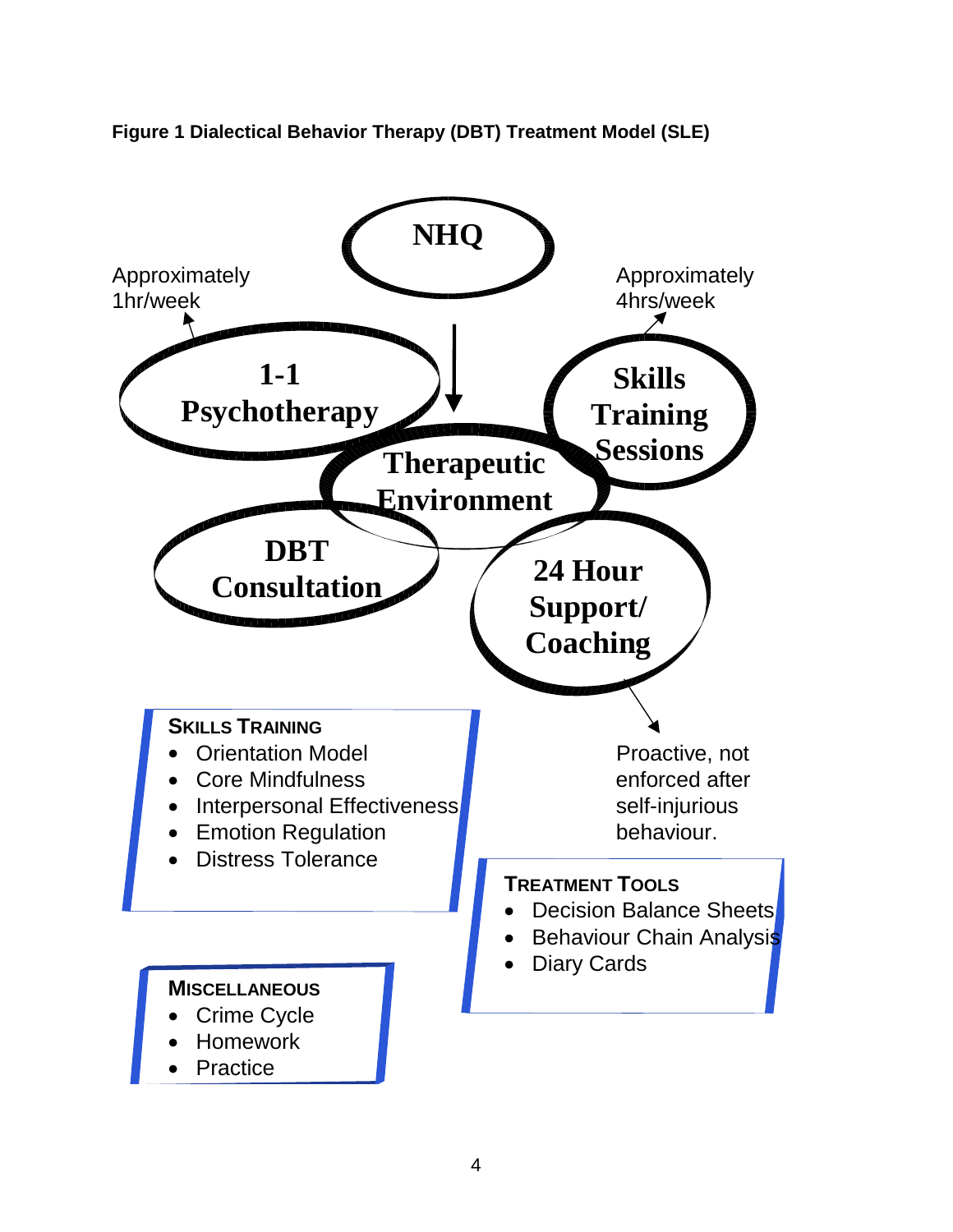## <span id="page-11-0"></span>**Figure 2 Dialectical Behavior Therapy: Treatment Logic Model**

### **Pre-program**

Establishing Dialectical Behaviour Therapy

- Adapting DBT to a correctional environment
- Staff selection for the Structured Living Environment (SLE)
- Intensive staff training
- Voluntary participant selection
- Consultation and feedback from CSC Health Services (NHQ)

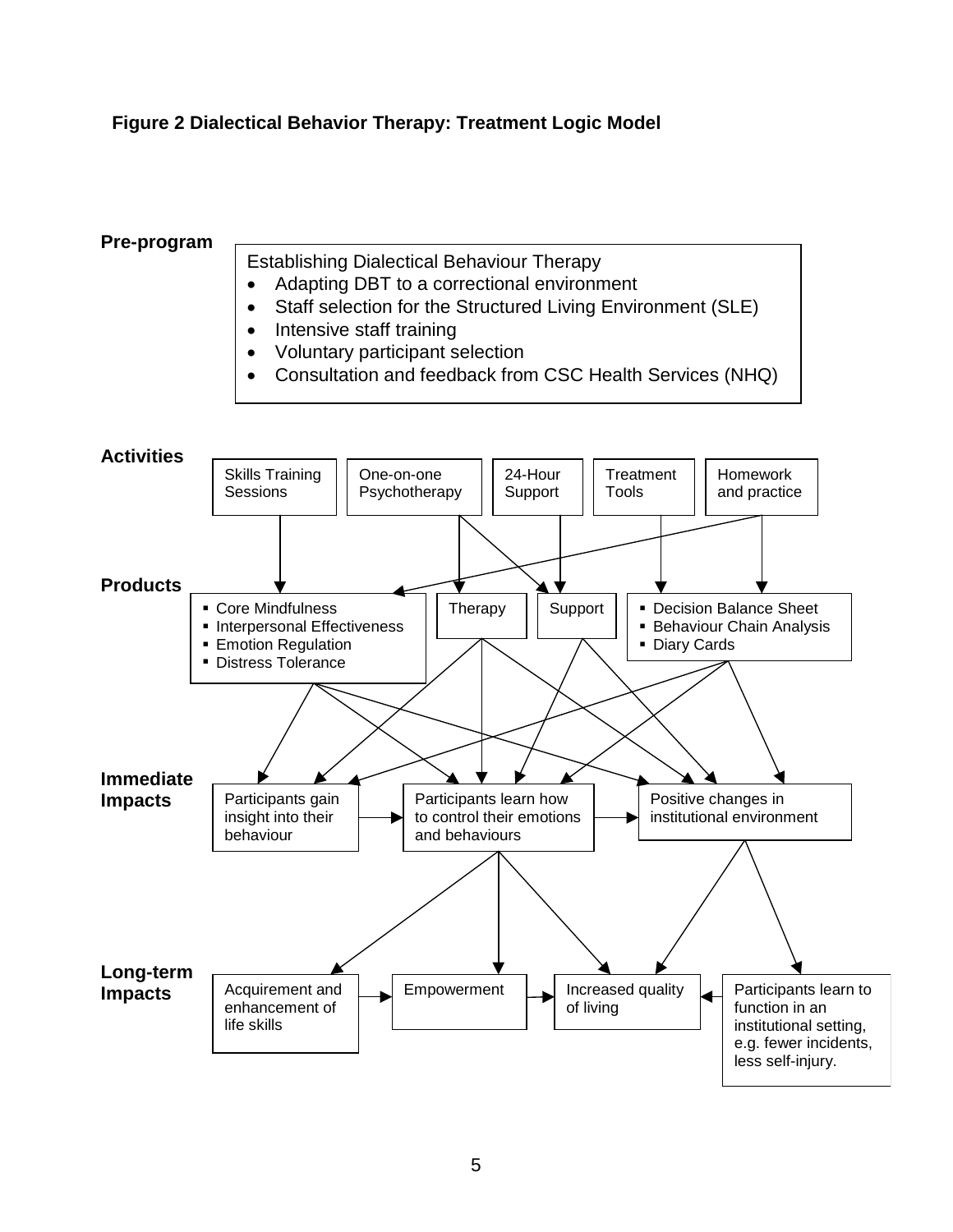<span id="page-12-0"></span>In addition to immediate and long-term impacts, the logic model presented in Figure 2 provides an overview of the activities and products involved with the DBT treatment approach. This model informs the evaluation matrix as outlined in the Evaluation Framework developed for this project (Sly, Taylor & Blanchette, 2003) and guides the methodology undertaken herein. The comprehensive evaluation will speak specifically to this logic model and an evaluation matrix in its entirety.

## *Stakeholders*

Stakeholders include all parties involved or impacted by DBT: team leaders, assistant team leaders, behavioural counsellors, primary workers, psychologists, nurses, community integration workers, and inmates living in the SLE. Ideally, all staff working within the SLE should receive formal training regarding the delivery of this treatment approach.

## *History of the DBT Treatment Approach*

In 1997, Correctional Service of Canada (CSC) introduced DBT for use with women offenders. Between 1997 and 2000, a variety of CSC facilities for women offenders provided some components of DBT. However, with the opening of the Structured Living Environments (2001) and the implementation of two primary treatment models, DBT and PSR, came a standardized comprehensive DBT Model<sup>[4](#page-12-1)</sup>.

<span id="page-12-1"></span> $4$  Please refer to McDonagh, Taylor & Blanchette (2002) for a more detailed overview of the correctional adaptation of DBT and a discussion regarding three DBT models delivered within CSC: Comprehensive DBT, General DBT, and Secure DBT.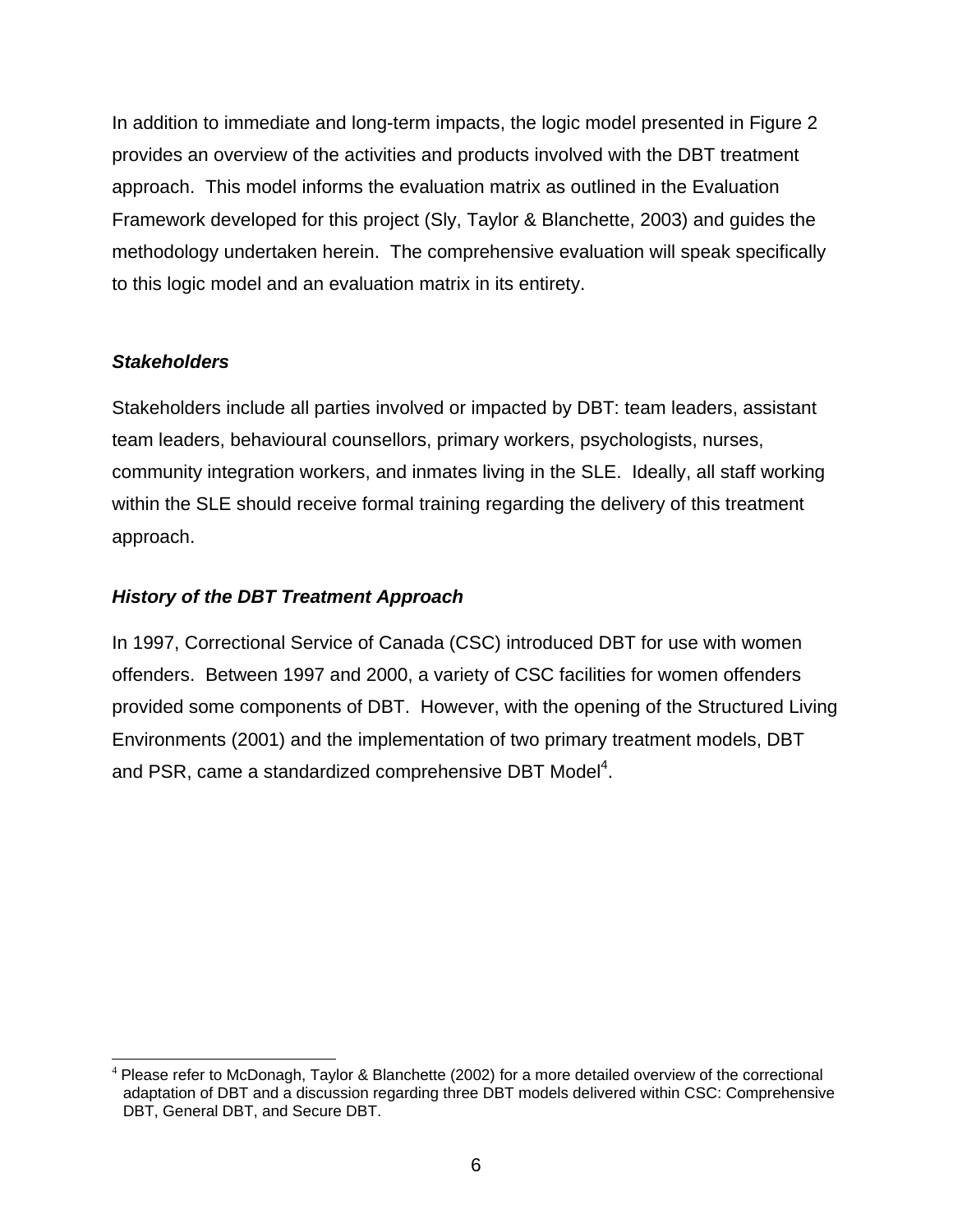### **METHOD**

### <span id="page-13-0"></span>**Evaluation Framework**

The methodology outlined by Sly, Taylor, and Blanchette (2003) was developed through examination of relevant literature and consultation with the Women Offender Sector and Health Services, and was applied to the evaluation of DBT at each of the regional facilities. The framework discusses three evaluation options (basic, moderate, and comprehensive). The comprehensive option was selected because it provides the most thorough and in-depth evaluation and investigates perspectives of all parties involved or impacted by DBT (women and staff). The above mentioned parties are provided with the opportunity to contribute to the evaluation by expressing personal insights and feelings about DBT. As previously mentioned, this document completes the first stage of a comprehensive evaluation that incorporates a multi-method assessment strategy. This strategy includes: file review documentation, surveys, interviews, and measures of: offender functioning in the institutional environment, changes in psychiatric symptomatology, patterns of psychological symptoms, coping strategies, subjective moods, self-control, and finally, negative experiences and pessimism. Such strategies will be further developed and examined in the comprehensive evaluation of DBT.

### *Staff and Participant Interviews*

Staff and participant interviews (Appendix A) served as an essential source of qualitative data for this initial stage of the comprehensive evaluation. Semi-structured interviews provided respondents with an opportunity to confidentially express personal views, feelings, and ideas about DBT.

### *Staff Surveys*

Surveys (Appendix B) were also utilized as an additional qualitative data source. The surveys not only gave those not interested or able to partake in a formal interview the opportunity to provide feedback regarding DBT, but also measured alternative aspects of DBT not addressed in detail within the interview protocol.

7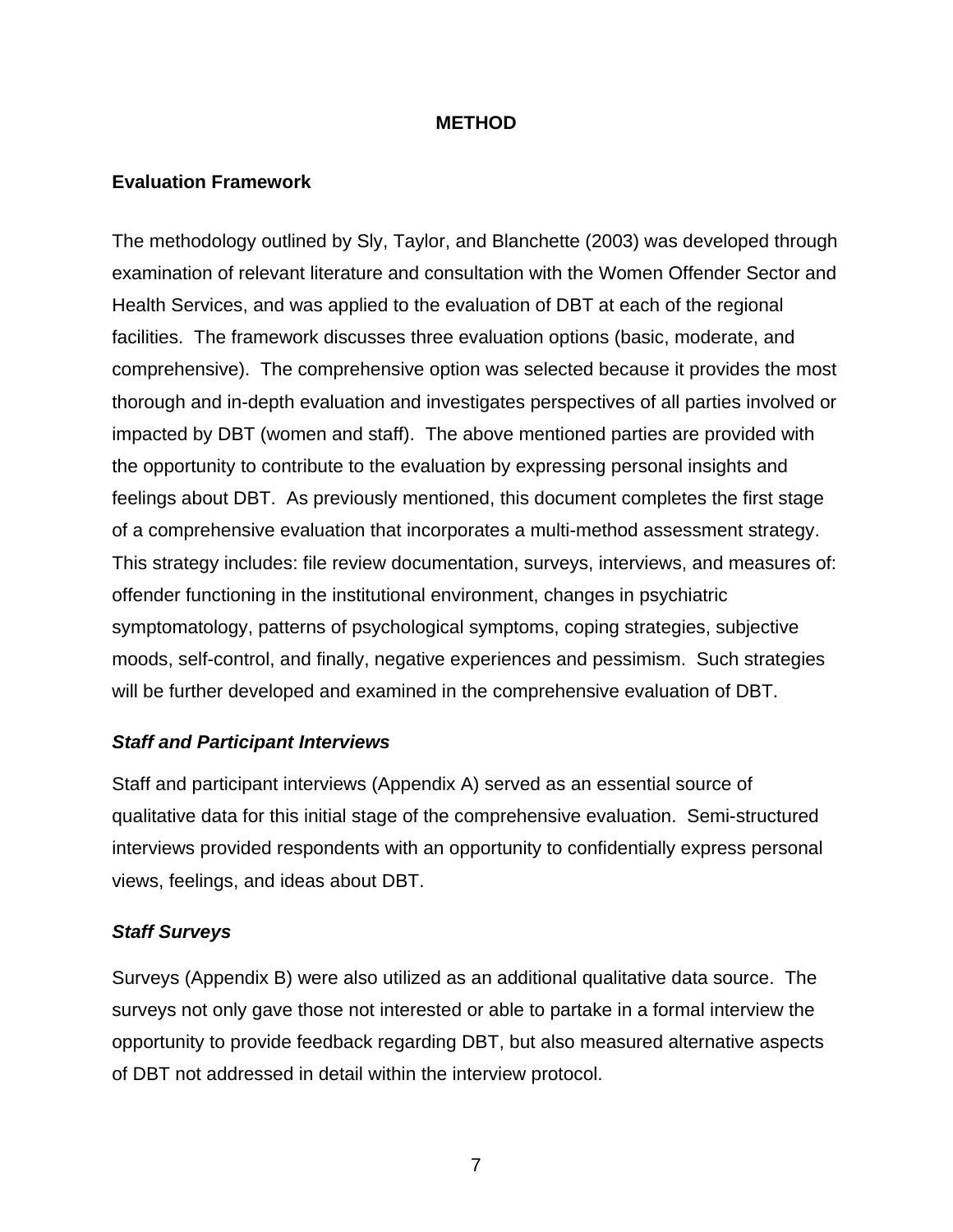## <span id="page-14-0"></span>*Procedure*

During the summer of 2002, a research team interviewed and audio-taped staff and women from each of the Structured Living Environments across Canada. During the visits to each of the regional facilities, surveys were made available to all, and those interested completed them at the time or mailed them back at their convenience. Participation was voluntary and all interviewees signed consent forms (Appendix C). Confidentiality and anonymity were ensured as the respondents were not required to identify themselves on tape or within the survey documentation.

### *Sample Size*

| <b>Institution</b>                        | <b>Staff</b>   | Women |
|-------------------------------------------|----------------|-------|
| <b>Edmonton Institution for Women</b>     | 11             |       |
| <b>Grand Valley Institution for Women</b> | 10             |       |
| Nova Institution for Women                | 12 (4 general) |       |
| Joliette Institution                      | 9 (1 general)  | ٠h    |
| Total                                     | 42             | 23    |

The following outlines the number of interviews conducted at each institution:

Importantly, 5 staff members spoke in general terms about DBT rather than completing a detailed interview<sup>[5](#page-14-1)</sup>. In total, 16 behavioural counsellors, 12 primary workers, 4 psychologists, 3 team leaders, 2 assistant team leaders, 3 nurses, 1 mental health coordinator and 1 community integration worker agreed to participate in an interview for a total involvement of 42 staff members. In addition, 20 staff members completed a survey specific to DBT.

<span id="page-14-1"></span><sup>&</sup>lt;sup>5</sup> Because staff have training in both Dialectical Behavior Therapy and Psychosocial Rehabilitation and interact with both client populations, they were asked to choose the program they would prefer to speak about in detail and spoke only generally about the alternative program.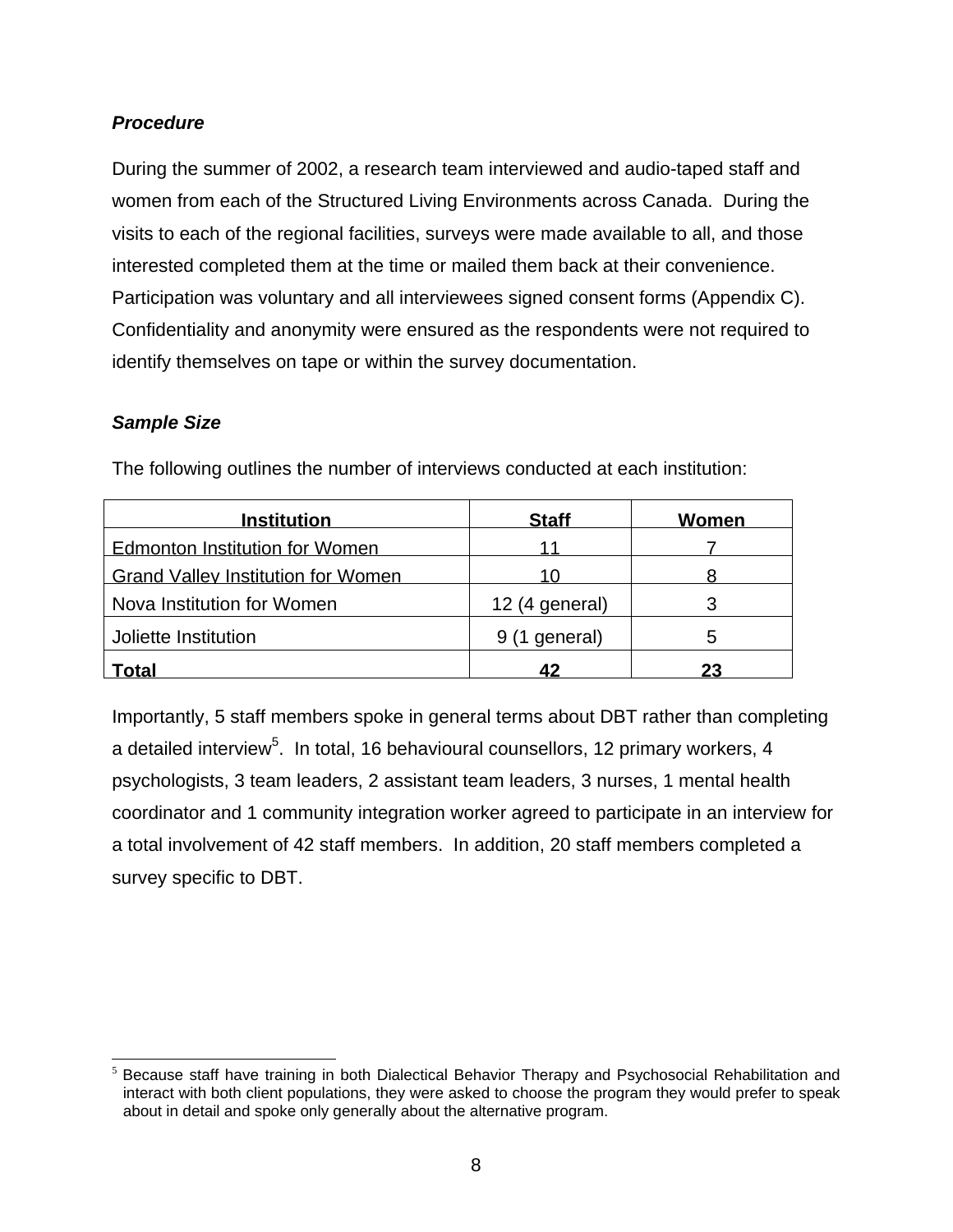The interview protocol was designed with the following issues in mind:

- Understanding and attainment of goals of DBT
- Effectiveness and usefulness of training, documentation and measurement tools
- General effectiveness and accomplishments of the treatment approach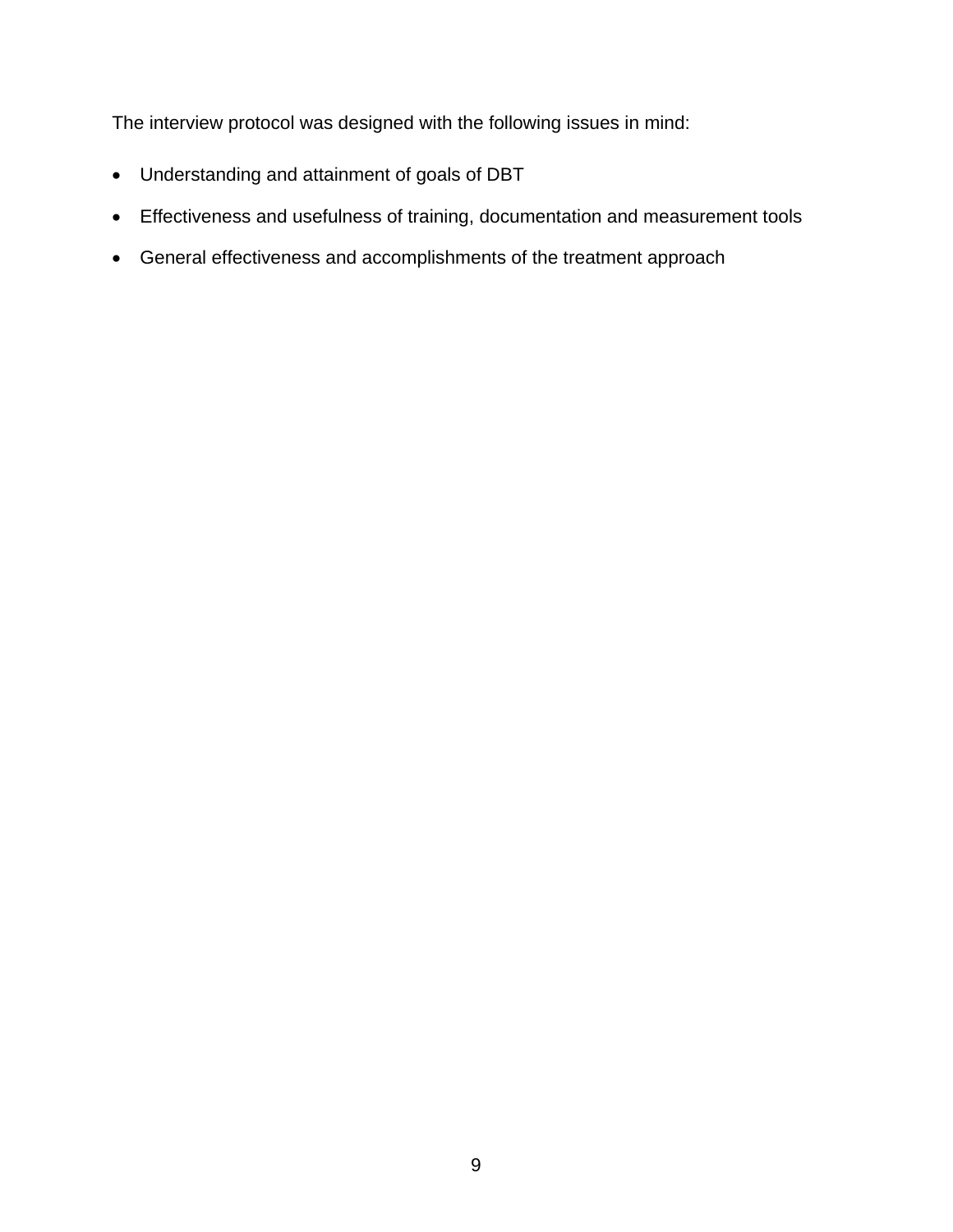#### **RESULTS**

<span id="page-16-0"></span>As mentioned above, semi-structured interviews regarding Dialectical Behavior Therapy were conducted with 23 participants and 42 staff members (37 in depth and 5 general) including both module facilitators and non-facilitators.In addition, staff completed 20 DBT surveys. Where appropriate, the results of the staff surveys will be included below. It is important to note that many of the staff who agreed to participate in an interview are involved with, and/or have received training for, both DBT and PSR treatment approaches.

Sixty-one percent of the women reported this was the first time they had participated in DBT. The remaining participants had either taken part in programs which they described as similar to DBT or taken DBT in the past at the following institutions: Edmonton Institution for Women (EIFW), Regional Psychiatric Centre (RPC), Grand Valley Institution (GVI), and Springhill.

The majority (70%) of DBT participants explained that they moved to the SLE on their own initiative. Other reasons for entering the SLE appeared to be upon recommendation by staff. Women expressing this also stated that they felt somewhat "forced" into participating.

Interviews with DBT participants reveal conflicting views of the treatment approach. While the majority of participants acknowledge that they are learning information and constructive skills that will assist them, many describe the components involved as "hard", "difficult", and "confusing".

Interviews revealed that the majority of staff find DBT to be positive and worthwhile. There was little negative feedback regarding the underlying principles of DBT, instead criticisms were in the form of suggestions to improve the current approach, such as using simpler language (60%). Almost half (48%) expressed great satisfaction with DBT, stating that they thought it was a "good idea" and describing it as a "wonderful"

10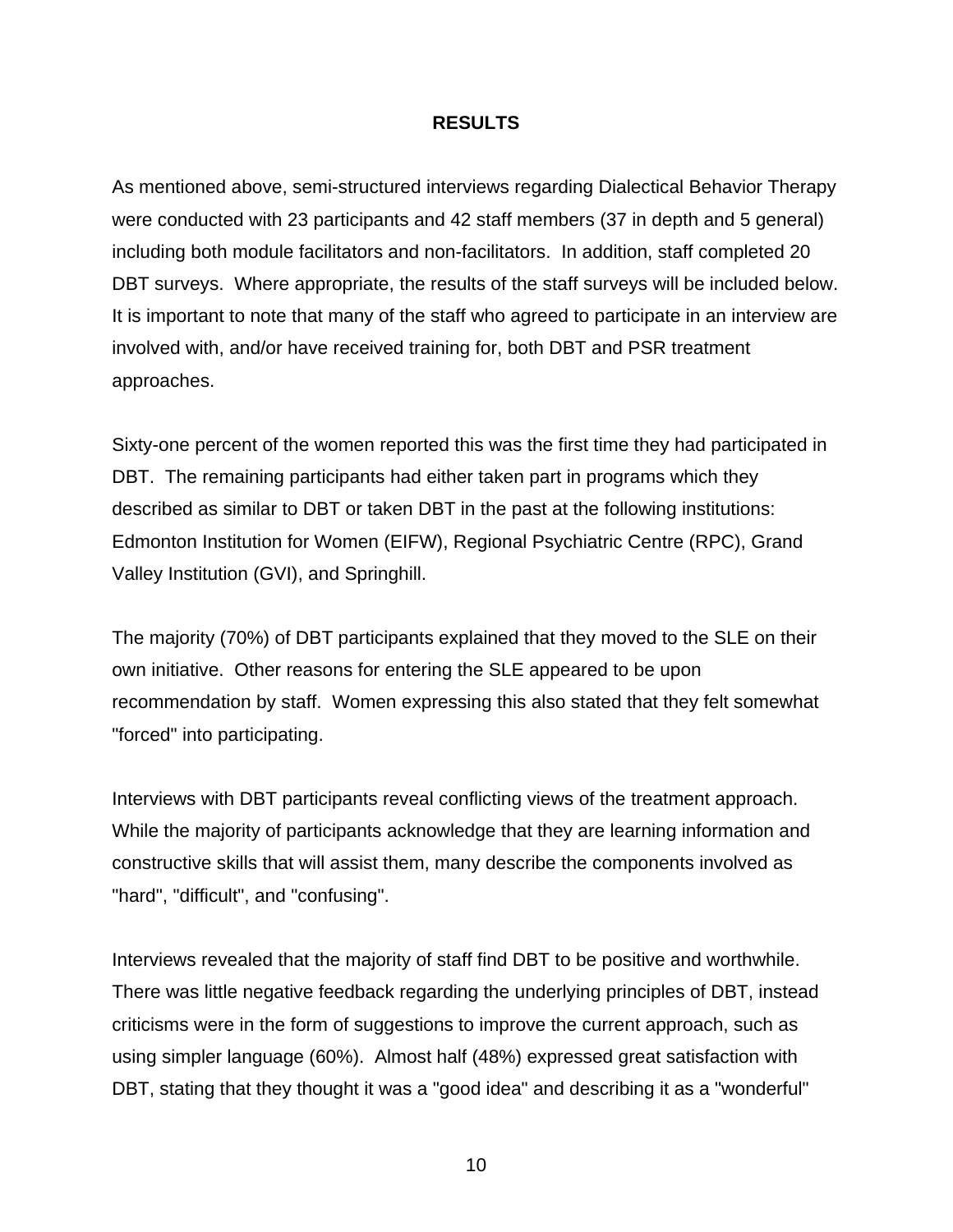treatment approach. In addition, several staff members commented on different aspects of DBT that they find to be advantageous. For example, they explained that DBT addresses the needs of offenders who do not respond to traditional core programming. They also acknowledged the everyday practicality of the underlying principles of DBT. One staff member alluded to the commonsensical concepts when she remarked on her personal goal for DBT:

…to try to continually model the DBT to them. If they see us modelling some of that, then hopefully they'll realize too that 'it's not just us that needs this program, it's everyone'.

Staff were asked what they see as being the key areas required when developing a therapeutic environment. The most common staff perception is that DBT will work for the women who are motivated and who want to be involved (33%). One staff member summed up a common worry about some of the women's commitment:

I think more often than not we have the wrong population here in the SLE. I think the women we end up getting are here for the quiet place … or to be protected from the general population…yeah, those not high on the totem pole in general population but when they come here are at the top. I'm not sure if the vision that initially NHQ had is actually what is going on in here.

Other key areas staff think are required to develop a therapeutic environment include choosing the right staff (30%), assigning consistent facilitators of modules and lessons (27%), encouraging team work amongst the staff (24%), and ensuring the staff are properly trained (16%).

The term "therapeutic environment" was interpreted in a variety of ways. Both staff and DBT participants were asked to describe their own personal understanding of this concept. Considering the staff and the participants engage in DBT from opposite sides of the classroom, interestingly there are some very similar interpretations (See Table 1, p. 12). The majority of staff (64%) described a therapeutic environment as being a "supportive atmosphere", a "learning environment for new skills", or an environment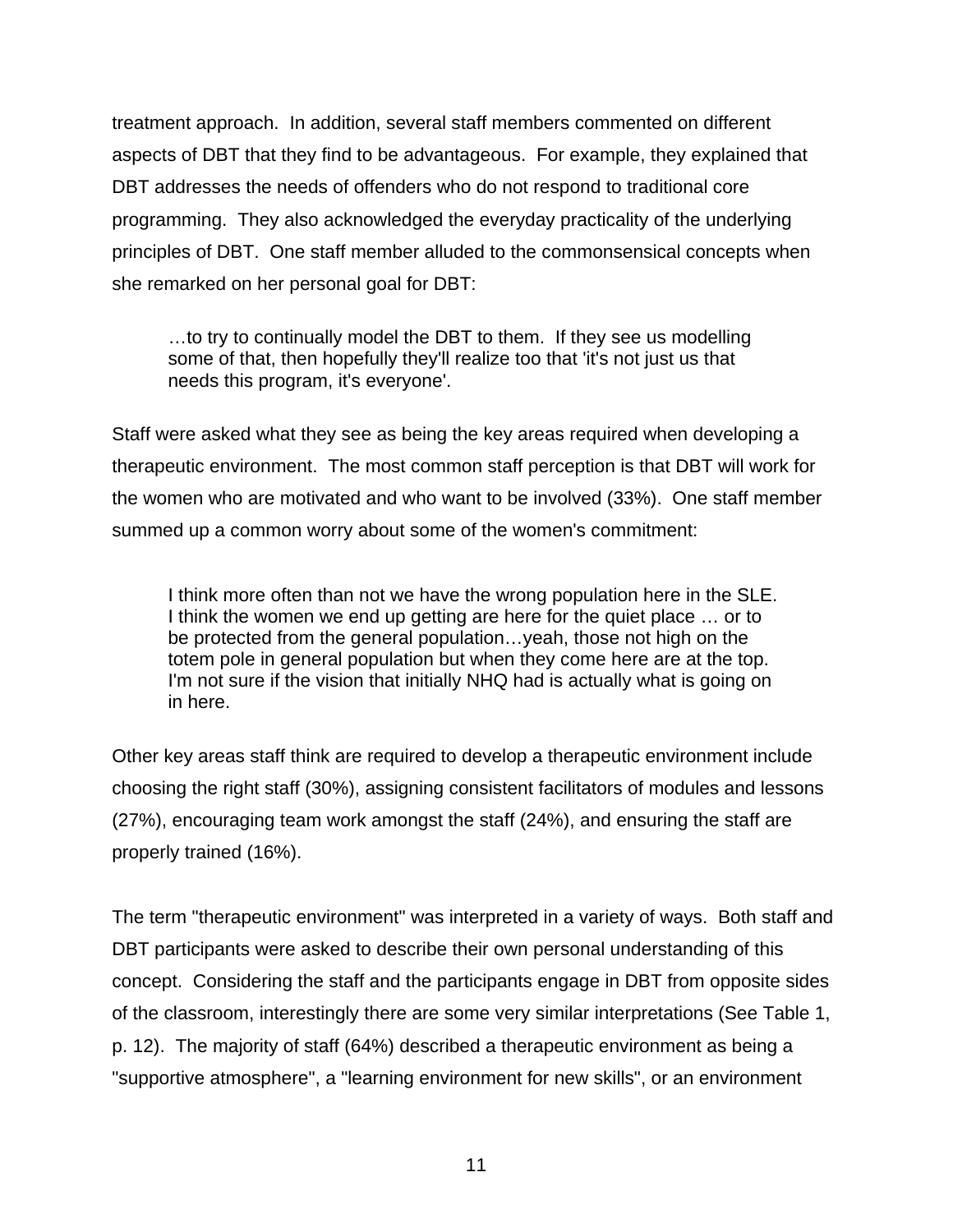where therapy "exists beyond the actual skills sessions, [where one is] surrounded by therapy". By comparison, the most common descriptions of a therapeutic environment according to the DBT participants were an atmosphere with a great deal of "structure", and "where people watch and fix your behaviour".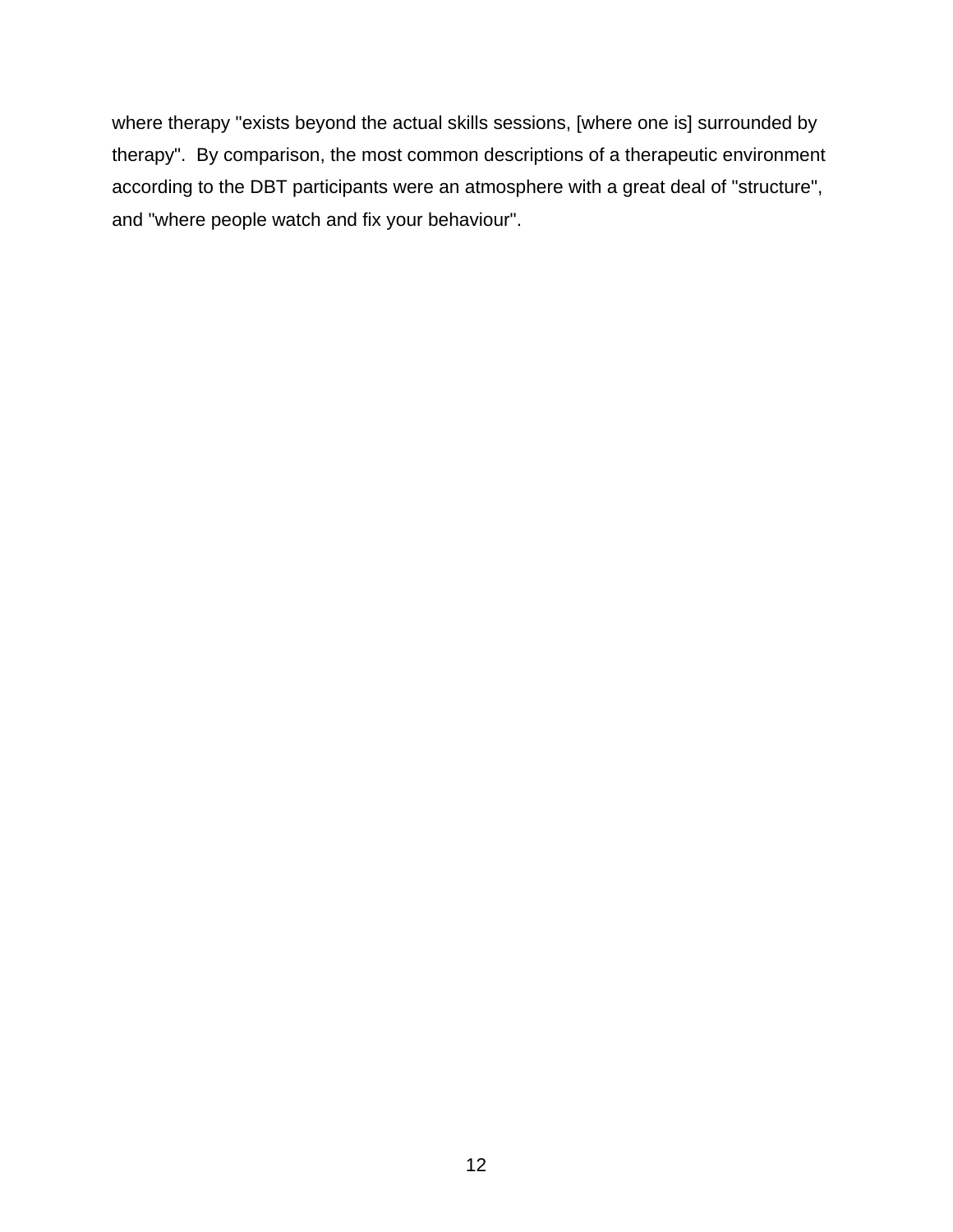| Participants                                                        | <b>Staff</b>                                                                                 |
|---------------------------------------------------------------------|----------------------------------------------------------------------------------------------|
| 24 hour support                                                     | Supportive atmosphere (x13)<br>$\bullet$                                                     |
| Daily on-going therapy                                              | Being surrounded by therapy, exists beyond<br>$\bullet$                                      |
| Stable environment to help<br>$\bullet$                             | the actual skills sessions (x7)                                                              |
| with coping skills                                                  | Learning environment for new skills, coping<br>$\bullet$                                     |
| Structure (x4)<br>$\bullet$                                         | skills (x7)                                                                                  |
| Place to improve yourself<br>٠                                      | Gain basic living skills to reintegrate into<br>$\bullet$<br>society                         |
| Peaceful, quiet<br>$\bullet$<br>Time alone to sort out feelings     | A validating environment that is safe and<br>$\bullet$                                       |
| $\bullet$<br>Help with problems<br>٠                                | consistent (x2)                                                                              |
| Special needs<br>$\bullet$                                          | Conducive to a positive learning experience<br>$\bullet$                                     |
| Group setting<br>$\bullet$                                          | Quiet environment where the women can<br>$\bullet$                                           |
| Where people watch and fix<br>$\bullet$                             | relax, think about what they've done/have to                                                 |
| your behaviour (x3)                                                 | do/their goals (x2)                                                                          |
| Depends on the staff<br>$\bullet$<br>I don't know (x4)<br>$\bullet$ | Soothing, calming, addressing, stabilizing,<br>$\bullet$<br>peaceful                         |
|                                                                     | A lot of warmth and empathy and a kind of<br>$\bullet$                                       |
|                                                                     | push towards making changes                                                                  |
|                                                                     | An overall holistic type approach<br>$\bullet$                                               |
|                                                                     | A place where the women can really work on<br>$\bullet$                                      |
|                                                                     | problematic issues, enables staff to observe<br>their progress and the women to notice their |
|                                                                     | progress (x2)                                                                                |
|                                                                     | Meeting the needs of women who are<br>٠                                                      |
|                                                                     | dealing with mental health issues                                                            |
|                                                                     | Heal a person in a way that will meet their<br>$\bullet$                                     |
|                                                                     | needs                                                                                        |
|                                                                     | A clinical environment<br>$\bullet$                                                          |
|                                                                     | The staff will respect that the women will only                                              |
|                                                                     | do what they are able to do, but staff will ask<br>them to do everything they are able to do |
|                                                                     | Focus on intervention rather than discipline                                                 |
|                                                                     | or punishment                                                                                |
|                                                                     | Non-judgmental environment<br>٠                                                              |
|                                                                     | Flexible, willing to look at suggestions<br>$\bullet$                                        |
|                                                                     | People working together as a team for the<br>$\bullet$                                       |
|                                                                     | betterment of the women                                                                      |
|                                                                     | The physical building itself (x2)<br>$\bullet$                                               |
|                                                                     | Where help is available, people care, people<br>$\bullet$                                    |
|                                                                     | work toward the same goals<br>An environment that enforces the strategies                    |
|                                                                     | we teach in skills training, where everyone                                                  |
|                                                                     | knows the language and the tools                                                             |

<span id="page-19-0"></span>**Table 1 Descriptions of "Therapeutic Environment": DBT Participants and Staff**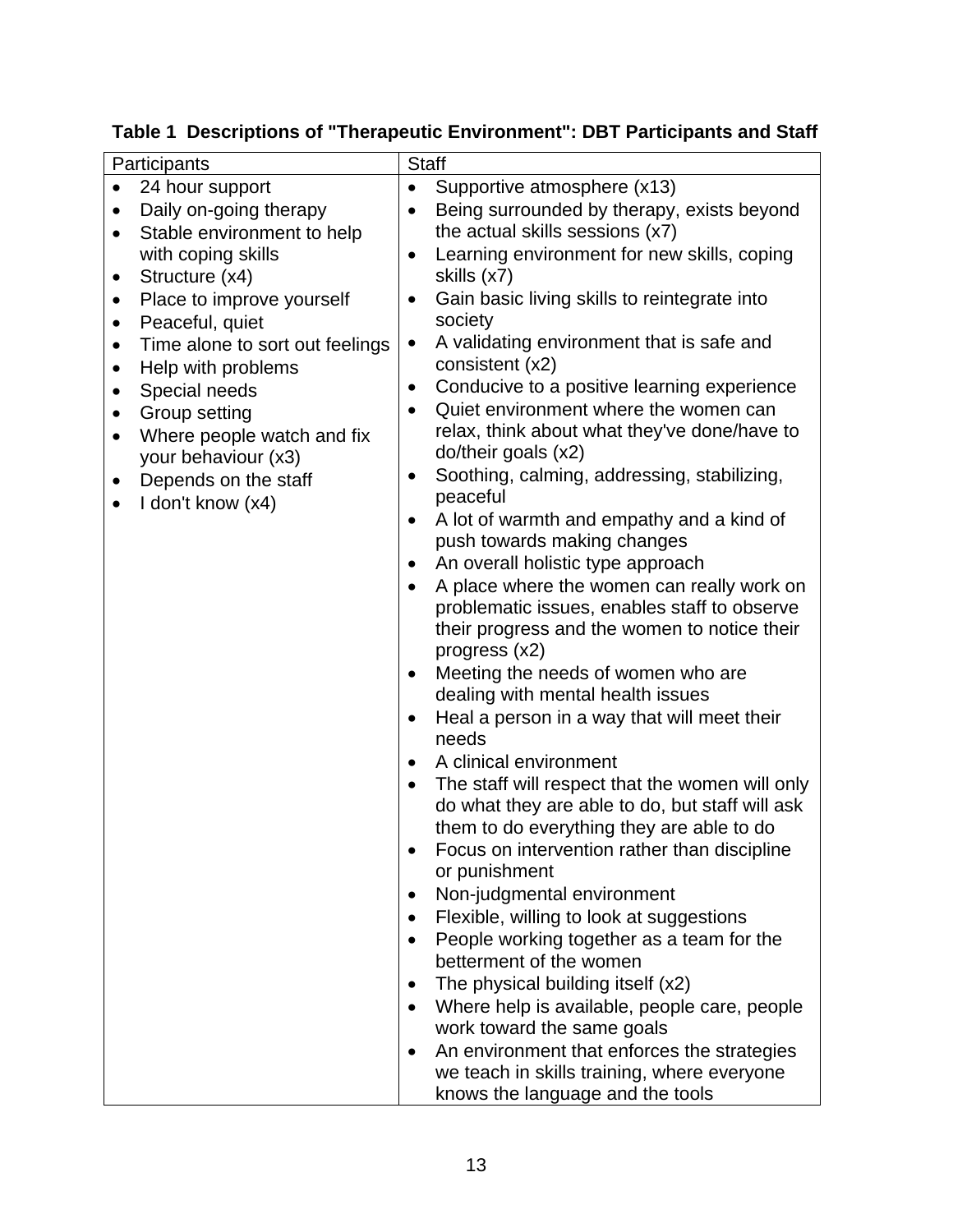## <span id="page-20-0"></span>**Issues and Questions: Dialectical Behavior Therapy**

### *Are DBT goals understood and being achieved?*

*Do staff and participants understand the goals of DBT and are they being met?* 

Of the 23 DBT participants who were interviewed, only 1 woman claimed that she did not understand the goals of DBT. Several (43%) explained the goal as "changing negative behaviours" while other responses included "dealing with stress and conflict" and "developing self-esteem and healthy relationships". The majority (69%) stated that they feel the goals of DBT are being met.

The goal of DBT, as described by 20 staff members (48%), is to teach women skills to enable them to deal more appropriately with the problematic issues they face. A number of staff (26%) stated the goal of DBT is helping each woman establish "a life worth living as defined in her own terms". The staff recognized how important it is that the women set their own individual goals according to what they would like to achieve while involved. Staff explained additional goals of DBT as teaching the women to "function in the SLE, then general population, then in the community", "improve their relationships", "regulate their emotions", and "enhance their everyday coping and cognitive skills".

With regards to whether the goals are being met, various staff (24%) responded with a definite "yes"; only 2 with a definite "no". Others (29%) recognized that while the objectives are being reached, it is a slow process – one which a few staff members acknowledge "we can make room for improvements here in the SLE", and "we could do better if we had more money, more training". A few staff stated that the goals of DBT are being met for those women who practice the skills. Others expressed that they feel DBT will just not work for all women:

It seems to me that it only works 50% of the time. I think the women understand when we teach them the skills, but I find there's a problem with

14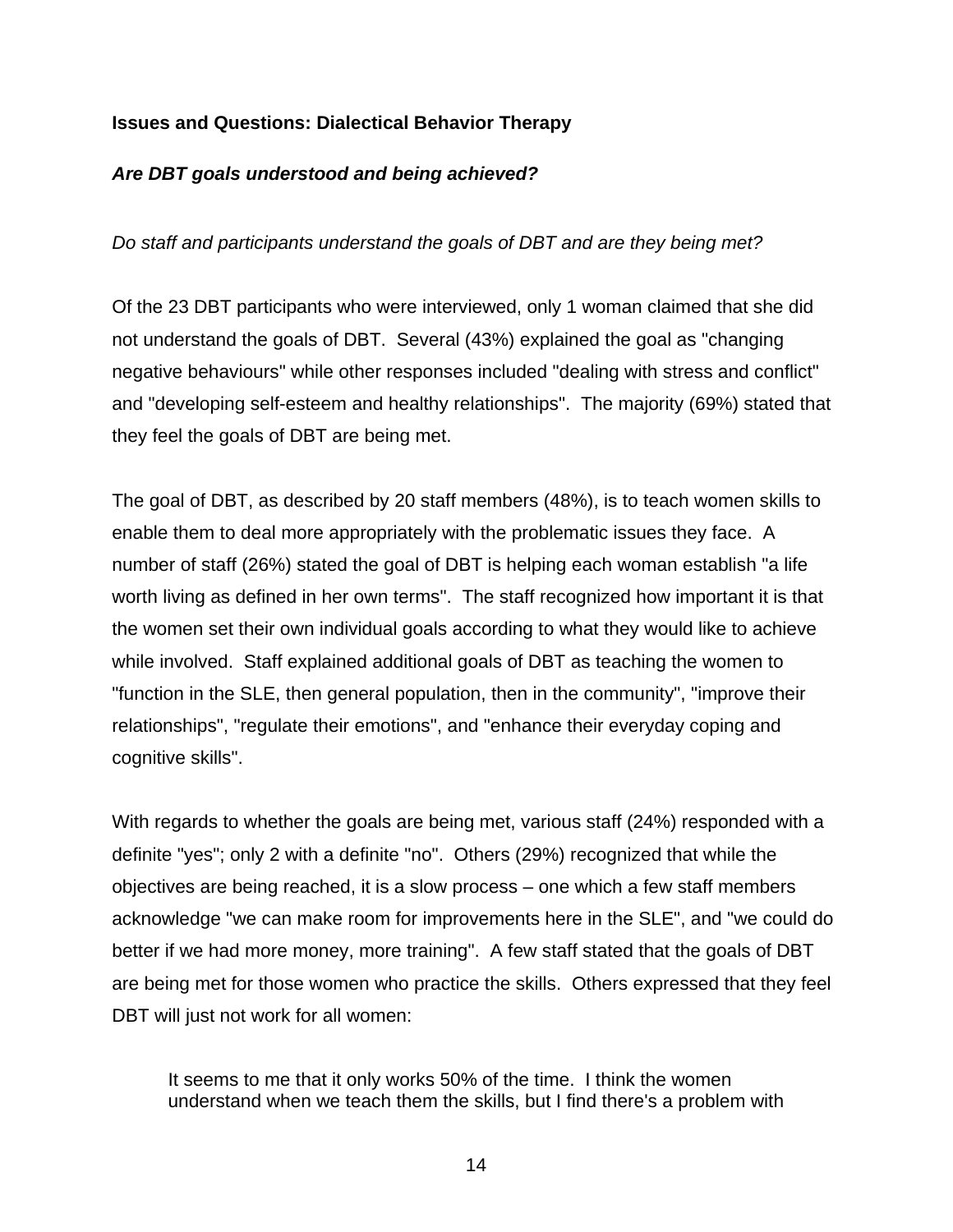the integration and application of those skills. I think that is the reason why some of the women are not successful in the program. I don't think it's a cognitive deficit, I think it's all about the integration of what is taught.

…I feel that those who have the cognitive skills are able to succeed. On the other hand, those who do not possess the cognitive skills are less likely to succeed.

…I'm not sure that those who are in the program have what it takes to use it to its full benefit. … Some are not motivated and some don't have the cognitive ability, you can explain something ten times and they still don't understand it.

### *Do staff and participants have personal goals for DBT and are they being met?*

All but two of the participants (91%) who were interviewed reported that they had set personal goals. These goals were stated in both general and specific terms. Generally, the women seek such things as being "mentally healthy", "never going back to federal prison", and changing the ways in which they "think and act". More specifically, the women expressed desires to "stay clean and sober", "improve my self-esteem", "improve my impulsive behaviour", "decrease my anxiety level", "be more assertive and think before I speak", and "reintegrate with my family". Over half (57%) of the women reported that they are making progress towards achieving their personal goals.

Eighty-six percent of staff stated that they had set personal goals, the majority (69%) expressing a personal ambition to increase their knowledge of DBT and improve their delivery skills. Other staff mentioned personal objectives such as, "offering offenders more support than they have traditionally gotten", "gaining insight into my own behaviour through the program material", and "reducing self-injurious behaviour amongst the women".

Of the staff who reported having set personal goals, over half (59%) stated that they feel their objectives are being met or are in the process of being met. Some staff (16%)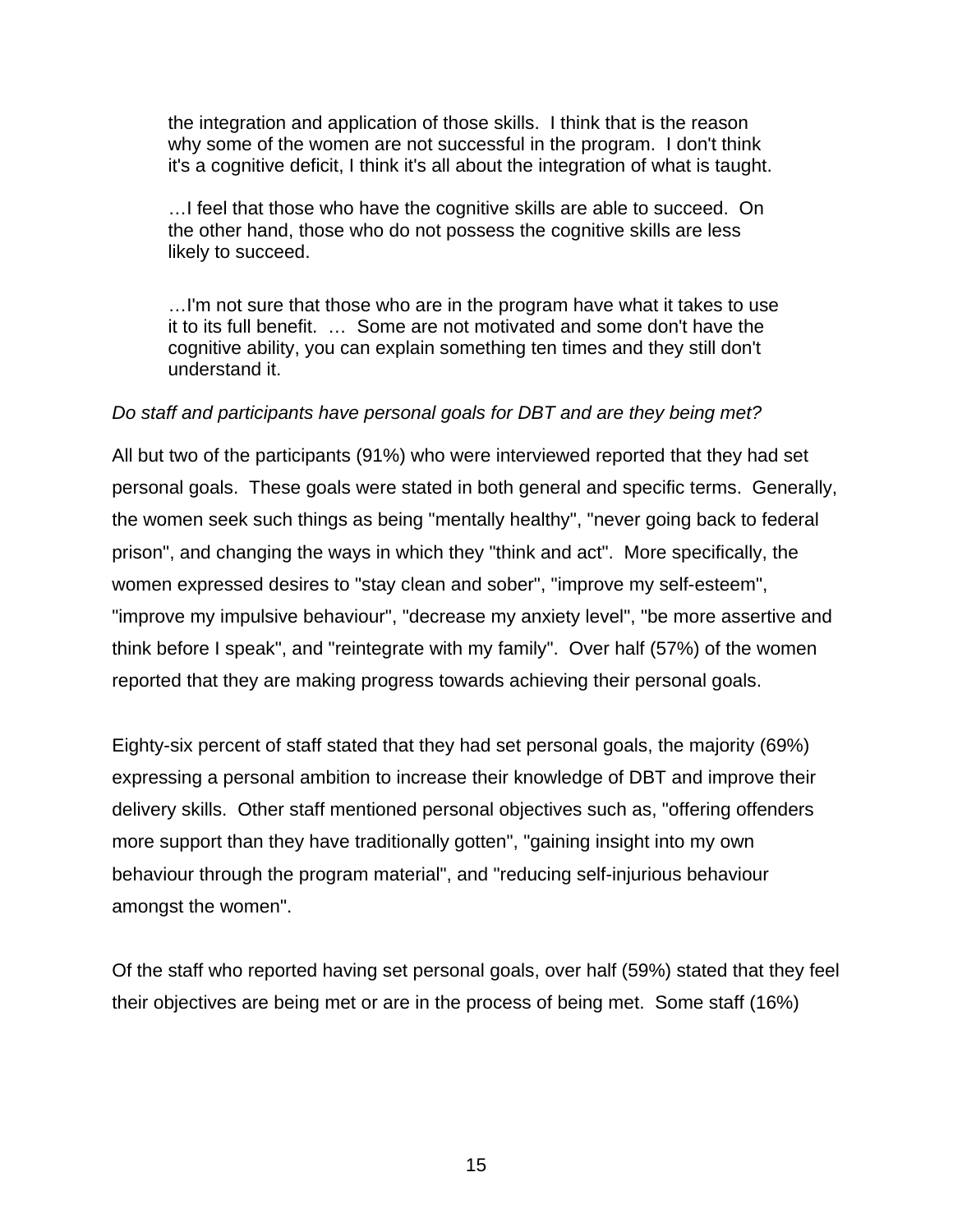<span id="page-22-0"></span>remarked that their goals had not been met and one staff member was skeptical of ever accomplishing the personal goal<sup>[6](#page-22-1)</sup>: "I don't realistically see it happening".

# *Are the treatment materials and built-in assessment battery effective and informative?*

## *Is the training manual an efficient learning tool?*

Staff were asked to comment on what they think of the DBT Toolkit Volume  $1^7$  $1^7$ . Just under half (45%) of staff stated that the manual is clear, compared to 43% who feel it is not clear or who stated that they do not refer to it. One staff claimed, "I don't know if I was ever told that that's what that binder was for". Several staff (including those who filled out the survey) made suggestions to improve the training manual. They pointed out that page numbers and divider tabs should be added so as "to avoid flipping through it constantly". As well, they would like to have "a list of exercises" provided to "reinforce skills" with "more examples [given] or encourage staff to create more appropriate ones" as it is felt that several of the examples (e.g. concentration camps) are not practical, nor appropriate. Other staff remarked that the lessons are "often dry and boring".

A number of staff (29%) expressed satisfaction with the amount of information provided in the DBT Toolkit Volume 2, however; there were also criticisms. Some staff (19%) stated that the training manual was incomplete. Apparently, not only do they feel they have "to dig" for information within the manual, but there are also pages missing (e.g. homework sheets and exam answer keys) $8$ . One staff reported having to "go to three different sources in order to compile the information: Volume 1, Volume 2, and talk to those running the program". Conversely, 24% of staff responded "yes" when asked

<span id="page-22-1"></span> $6$  "Being able to co-facilitate [the skills sessions] on a regular basis. ... It's rather disruptive when facilitators are always changing, always someone different doing the group. You can't really build a rapport with the women…. I've rarely co-facilitated because of my shifts, so I don't realistically see it

<span id="page-22-2"></span><sup>&</sup>lt;sub>7</sub> happening."<br><sup>7</sup> The toolkit is a document provided during training sessions and available at each site for on-going reference.

<span id="page-22-3"></span> $8$  These pages have since been replaced.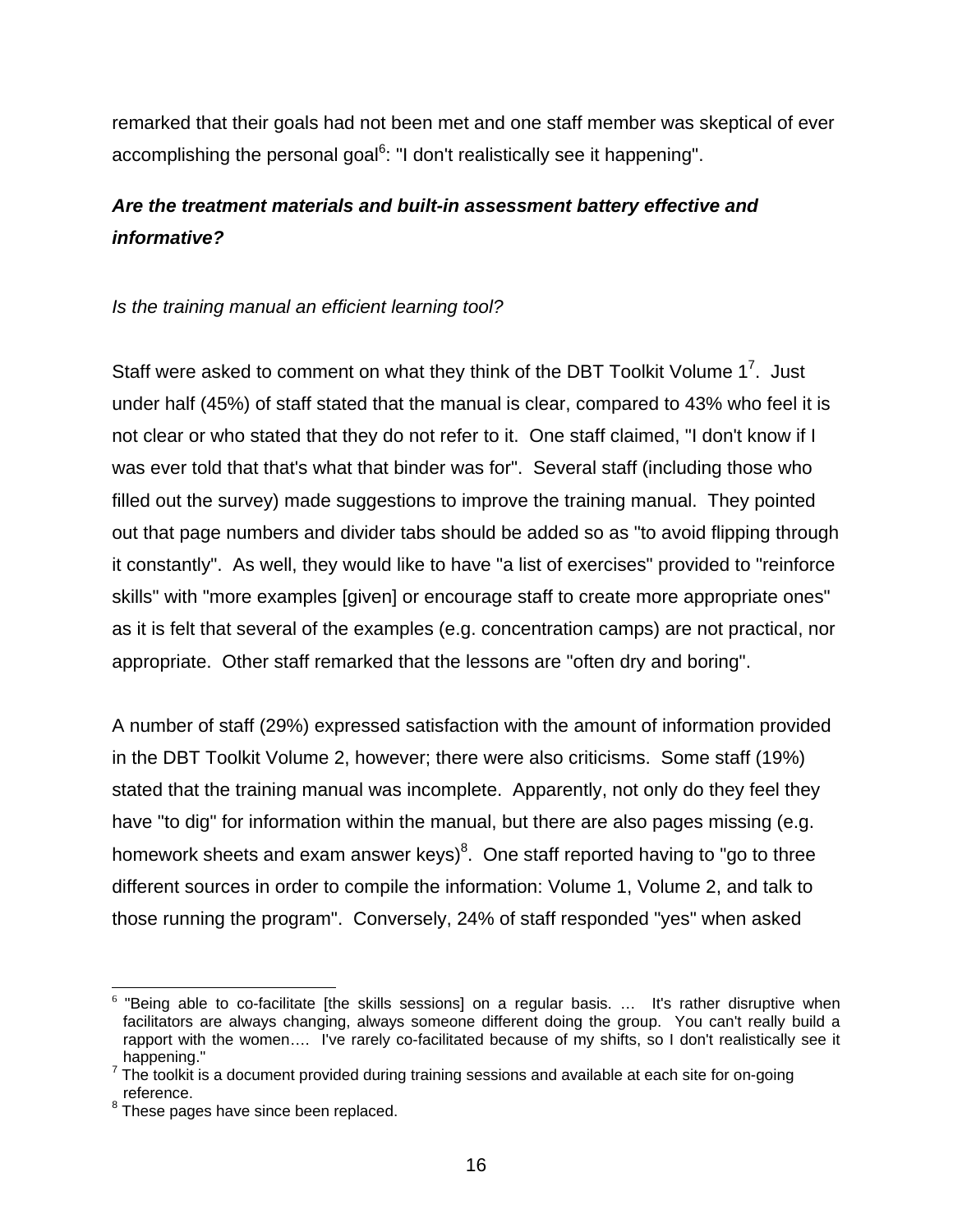whether the manual is well organized and easily understood. An additional 19% agreed it is well organized but find it hard to understand, describing the language as "difficult".

## *Are the skills and lessons helpful, clear, and easily understood?*

There are five progressive skills training modules within DBT: Orientation Model, Core Mindfulness, Interpersonal Effectiveness, Emotion Regulation, and Distress Tolerance. Approximately half of the participants (48%) stated that they are progressing through the modules in the proper order.

Overall, the participants seem to enjoy aspects of the sessions and find the skills training useful. In fact, a common response among the women was that the skills they are learning are "helpful". The module that appears to be the favourite is Core Mindfulness, with several women commenting on how much they enjoyed the "Three Minds (Reasonable Mind, Emotion Mind, Wise Mind)" component<sup>[9](#page-23-0)</sup>. The module that appears to be the least favourite is Emotion Regulation which received no positive comments and was described as "childish", "hard", and "stressful". Over half of the participants (57%) reported satisfaction with the amount of time devoted to each skill area. Interestingly, several women remarked that they would prefer the training sessions to be longer making the overall length of DBT shorter (i.e. "Make it longer than two hours twice a week so it is over in less than six months").

With regards to how often the skills training sessions are offered, participants at the same institutions gave different answers except for those at EIFW where there was a consensus of twice a week. The responses at the three other institutions varied from once a week to three times a week with one participant claiming "every day if you

<span id="page-23-0"></span><sup>-&</sup>lt;br>9 In DBT there are three primary states of mind: Reasonable, Emotion, and Wise. An individual is in Reasonable Mind when she is thinking logically and acting rationally. An individual is in Emotion Mind when her behaviour is controlled by her moods. Wise Mind is the state where Reasonable Mind and Emotion Mind amalgamate and the individual is able to see the "bigger" picture and think and act objectively.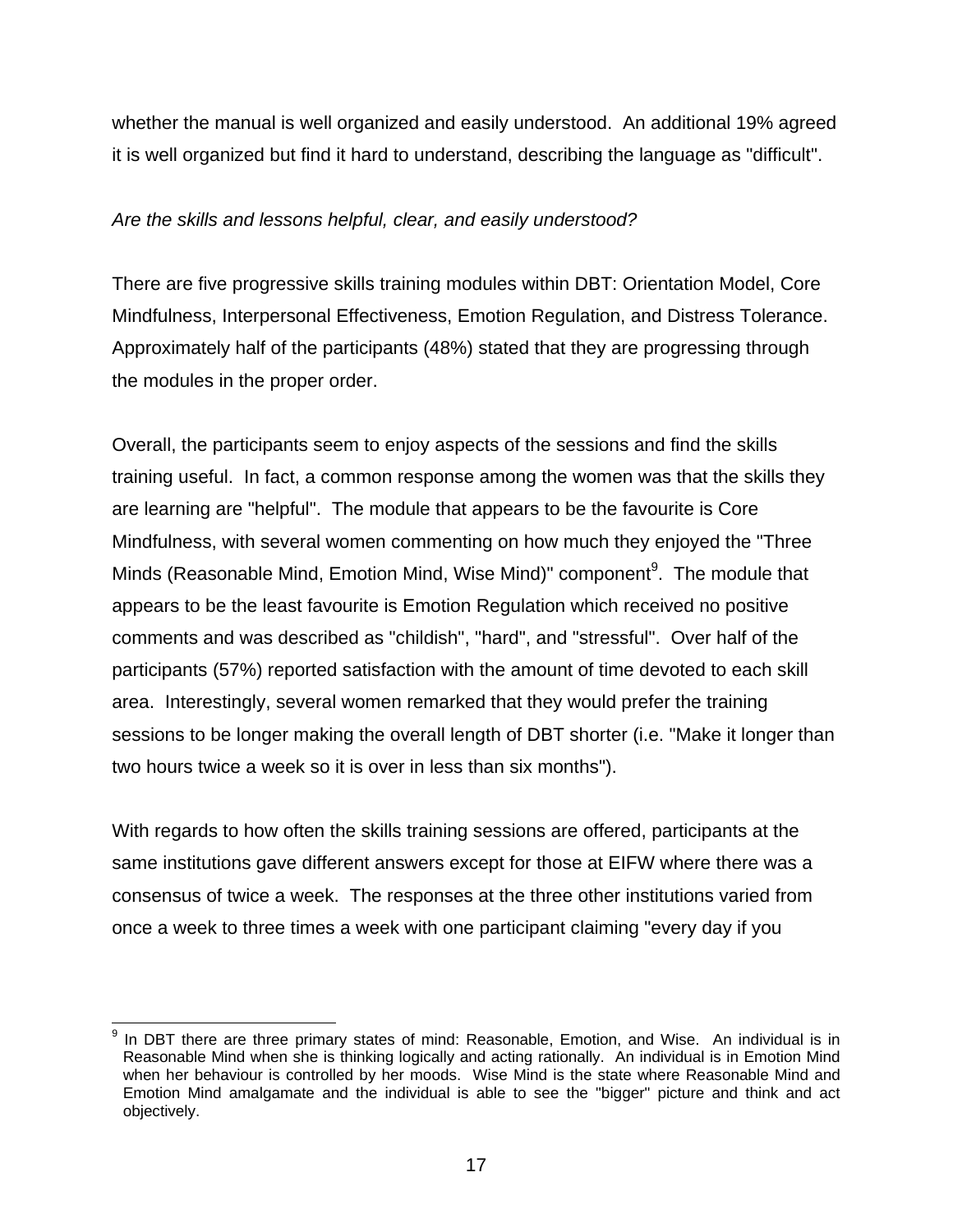wanted". The majority of participants (82%) stated that they take the DBT skills training sessions in groups (ranging from three to ten women in a group); two participants reported that they do the skills on their own.

One negative aspect of the skills training sessions identified by both staff and participants is the inconsistency of facilitators<sup>10</sup>. Due to the rotating shift work at the institutions, the same staff members are not always available to teach an entire module from beginning to end. This appears to cause problems with respect to clarity of program material as different facilitators interpret and teach lessons differently. As well, it affects the motivation of staff to improve their delivery skills and of participants to complete their homework assignments. One staff member suggested, "…implement a person who has their finger on the pulse of the place, a central person" who can oversee the running of the program.

Like the name of the approach itself, DBT utilizes many acronyms. The purpose of the acronyms is to help the women remember the different concepts. Roughly half of the women (48%) expressed frustration with the use of acronyms and described them as "confusing" and "hard to remember". Several (35%) reported the opposite, stating that they "like them", that the acronyms "make sense", and are "easy to remember". Along with the use of acronyms, living in the SLE and being involved with DBT means becoming familiar with a new vocabulary. Participants were asked to comment on what they think of the new vocabulary. Many women (35%) responded positively, remarking that the new vocabulary is "easy to catch on to", "it's like a game, it's fun", and "it's logical". While others (26%) responded negatively, remarking that they "don't really like it" and "find it hard". One woman stated:

…I just finished [DBT] now. I found it really hard because of the way it was worded. Sometimes I wonder do they expect us to have college degrees to answer these questions because just the way they're worded, I don't understand.

<span id="page-24-0"></span> $10$  Importantly, the DBT model strives to maintain an interdisciplinary team approach.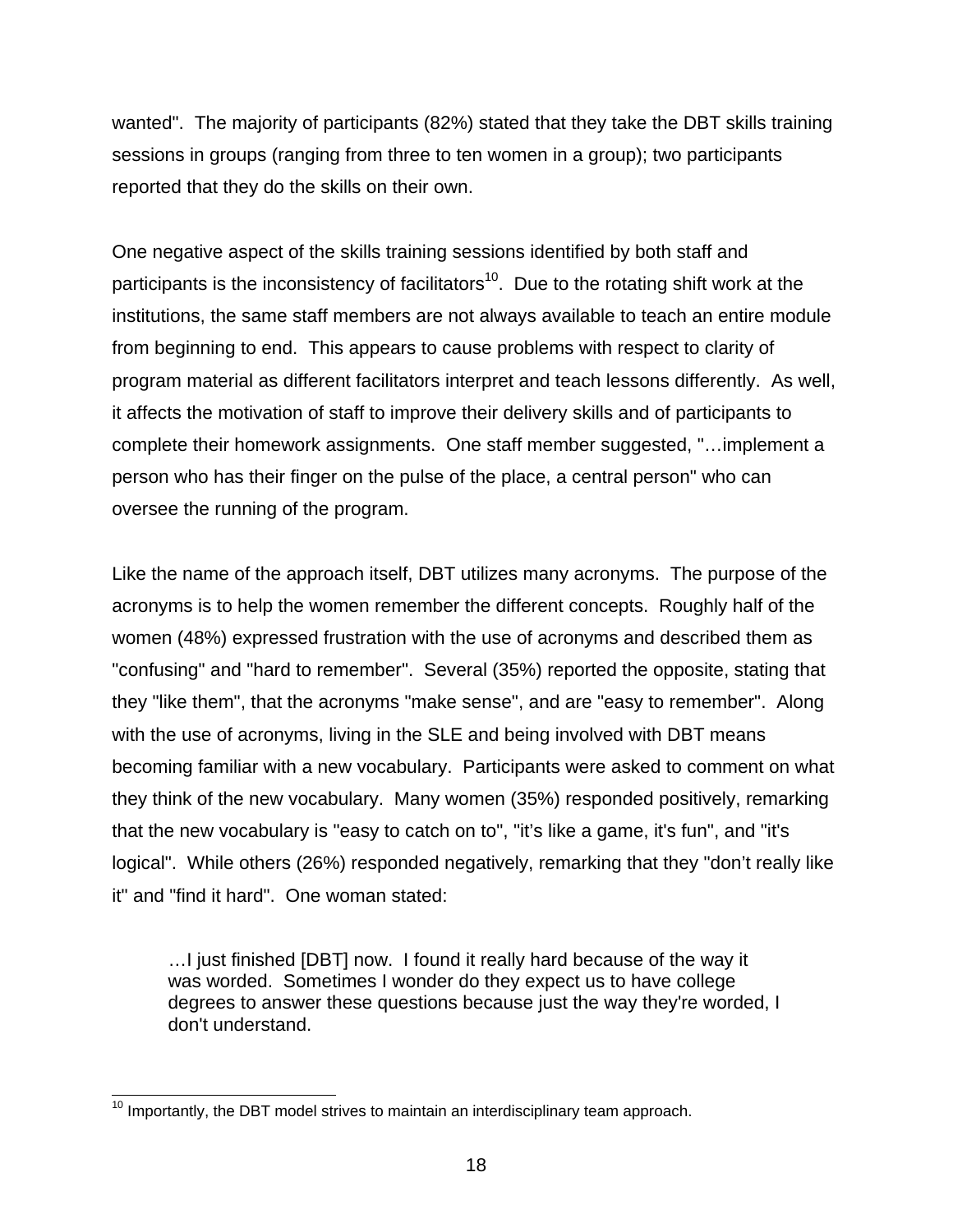Similarly, interviews with staff revealed that they also find the wording of the materials too complicated for the women. In fact, the difficulty of the language was a common theme. When asked if there is anything they particularly dislike about DBT, several staff members (32%) responded that the program is not "reader-friendly", and the most frequent recommendation to improve the treatment approach was to make the language simpler (35%). Results from the surveys provide additional support for this finding. With regards to the acronyms that are utilized, staff remarked that "the acronyms cause stress with some women" and "the women tend to get caught up in memorizing rather than understanding the points". Another staff commented that goals of the approach were not being met because "the language makes it difficult for many women". As well, one staff member pointed out that the acronyms "don't translate properly [into French], for example, DIVD instead of GAIN"<sup>11</sup>.

## *Is the assessment battery and software effective and informative?*

Participants' responses on what they thought of the assessment battery ranged from "difficult", "hard to understand" and "too personal" to "okay" and "easy but I didn't like them". One woman commented that she found it "difficult to decide the intensity" of her response according to the 0 to 7 scoring range and suggested instead that the responses be coded "true or false". Another woman explained that the scales in the assessment battery were a source of frustration

…'cause I didn't know what they were talking about, like I couldn't understand any of the words. The words were like this long; I had no idea how to pronounce them let alone what they meant.

Interviews with staff revealed that the majority (60%) are not familiar with the scales within the assessment battery. One staff remarked that "only one person is designated to do the scales with the women and that bothers me because I would like the opportunity to look at the scales". Staff members who have administered the scales

<span id="page-25-0"></span><sup>&</sup>lt;sup>11</sup> DIVD and GAIN are two of the French versions utilized to express the English acronym GIVE (Gentle, Interested, Validate, Easy Manner). These acronyms are used to assist women in remembering the skills used in establishing and maintaining healthy relationships.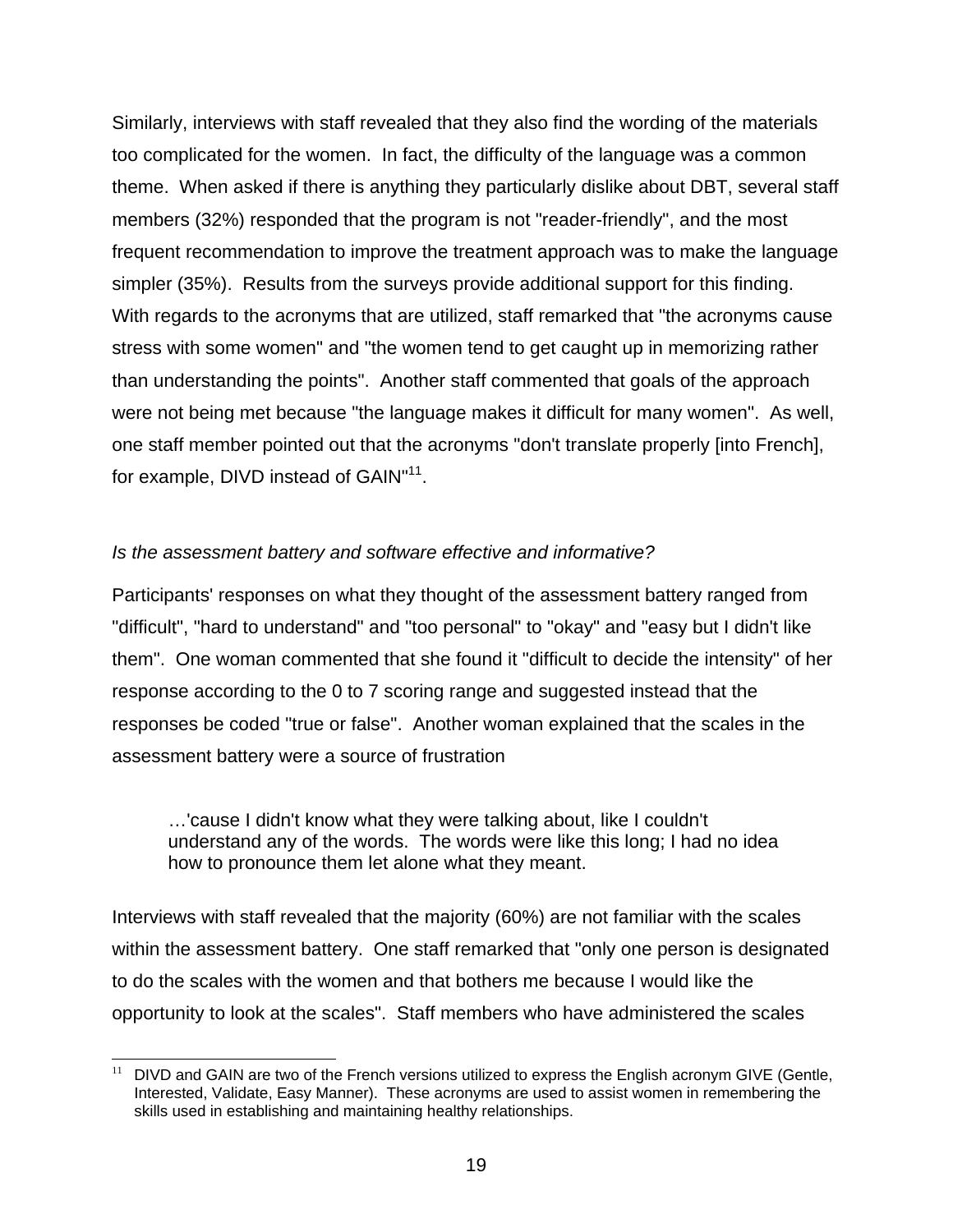provided feedback on their usefulness, even describing them as "enlightening". However, the majority of the comments were critical. Staff reported having difficulties getting the women to fill out the scales as they "seem to be a big task for the women, they're long…the women can't sit still". For this reason, as well as technological problems which seem to have occurred with some of the institutional computers (loss of data, glitches, a faulty mouse), many of the women have been completing the scales with pen and paper and someone else "enters it in the computer" later. One staff member described frustration with the format of the scales, stating, "I don't like that you can't return to a previous screen or skip to the end to enter comments such as 'this client refuses to finish scale'." Other staff expressed skepticism regarding the accuracy of the scales:

I don't know how accurate the information is as these women can't remember back seven days ago and they have crazy mood swings.

Questions like, 'Have you had an urge to drink?' make the women answer untruthfully as they are worried they will be charged.

With respect to the individual scales themselves, the staff appear to find the Institutional Functioning Scale (IFS) the most useful as it is "adaptable for daily living", "gives you a good starting point", and is "really objective". The scale that the staff appear to find the least useful is the Symptom Checklist-90-Revised (SCL-90-R). Staff described the SCL-90-R as "really long", "confusing", and "probably makes their [the women's] answers not as accurate".

### *Are the treatment tools working?*

Ideally, all staff who work in the SLE participate in DBT. The more staff who are committed to teaching and reinforcing the treatment skills, the more effective the treatment will be. This also includes administering the treatment tools. Staff were asked who usually administers the tools, such as Diary Cards, Decision Balance Sheets (DBS), and Behaviour Chain Analysis (BCA). Just over half (51%) responded that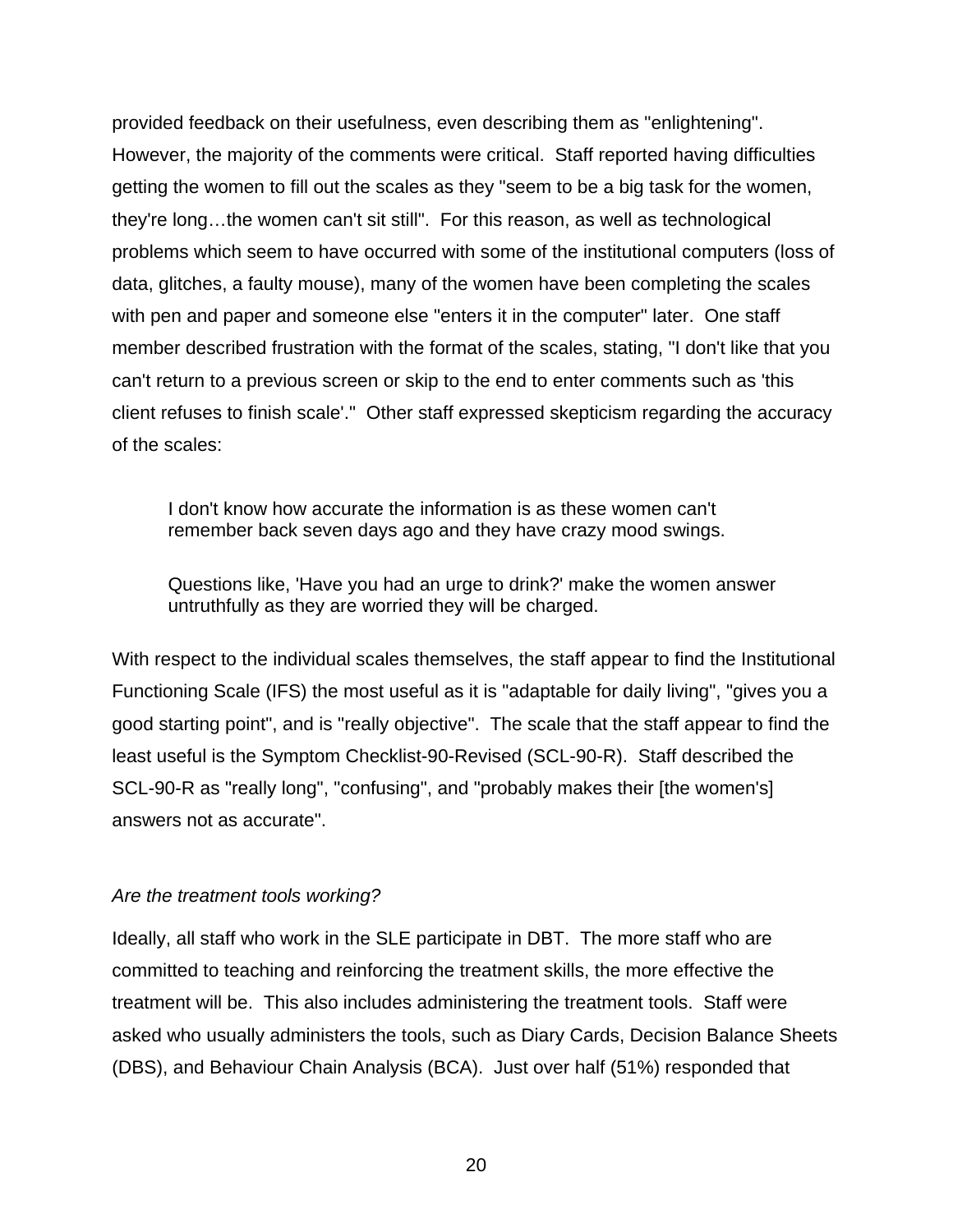"everyone" administers the tools, while 46% acknowledged that it is mostly the behavioural counsellors who administer them.

Staff also gave feedback on the applicability and usefulness of the treatment tools. The majority of comments made about the Diary Cards were negative. Staff find the Diary Cards to be "difficult", "confusing", and "not effective for all women". With respect to the DBS, staff describe them as "effective", "helpful", and a "great tool", however, the use of the words 'pro and con' confuse the women and it is recommended that they be substituted with 'good and bad'. The BCA is also described as "effective" and "insightful" but there is a concern that it is "not always filled out properly". Several staff mentioned that the language of the BCA is complicated and women need help completing it. One comment that many staff members relayed is that the women tend to view the treatment tools as punishment instead of a way to gain insight into their behaviour. This can affect the women's motivation to complete the forms as well as the motivation of staff to administer the forms. One staff stated that

I have no use for those forms or the procedure and I will not give them out, it is a waste of my time because I have to look it over afterwards. I will not give them out, I don't agree with them, and I hate to not be a team player and not part of the program but I don't agree with it. … For example, an inmate doesn't do their chores so we are encouraged to, instead of disciplining the inmate, we give them a DBS.… Personally, myself, I would rather spend a few minutes filling out a DBS instead of washing the floor or cleaning the bathroom….

A few staff members mentioned that they would rather not administer the treatment tools, preferring to speak with the woman about a particular behaviour instead of leaving her alone to fill out a form. This is similar to comments made by some of the women about the treatment tools. Some women find that being requested to fill out a form immediately following a negative behaviour makes them feel worse:

…it made me relive the situation … and doing the BCA…they gave it to me right away when the situation happened and they would say 'we want you to do this, we don't want you to come out until your BCA is done'.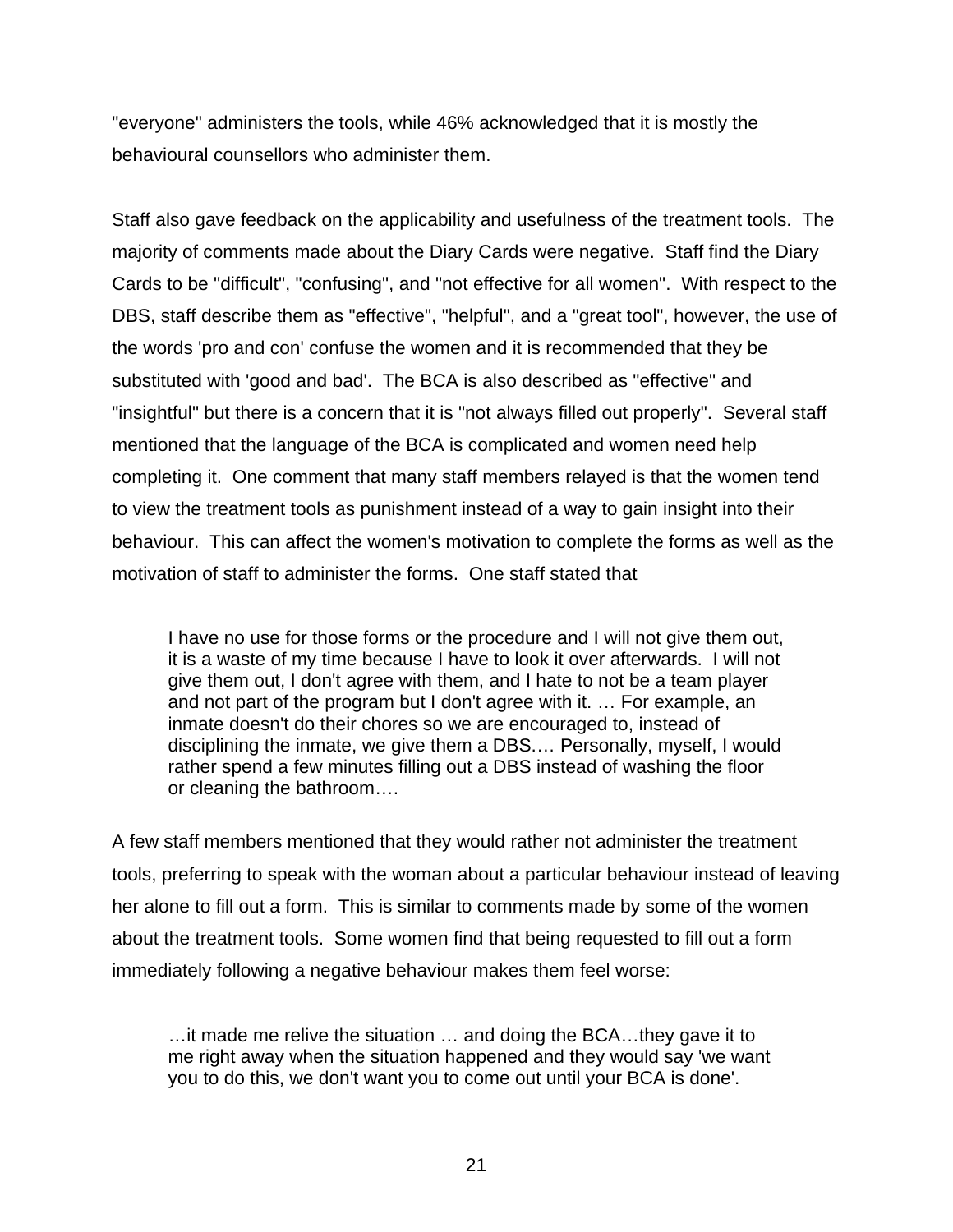<span id="page-28-0"></span>How can you do a BCA when you are angry? You have to calm down, you have to relax … I would have rather talked with somebody….

### *Is DBT accomplishing what it sets out to?*

*Are women involved in DBT receiving the attention, support, and structure they need to successfully complete the program?*

DBT participants were asked if they find the staff in the SLE to be readily available if they are needed. The majority (83%) responded that they are satisfied with the availability of staff; two women commented that there are "too many staff". One woman remarked that she thinks the "staff need more training". Just over half of the women (52%) expressed satisfaction with the amount of staff direction. They feel that while the staff give their input they also encourage the women to take initiative. A number of women (26%) disagreed stating there is too much direction from staff and likened the structured environment to "being babysat" and "nagged".

Half of the women participating in DBT (52%) reported that they are involved in one-onone therapy and find it helpful. Four women stated they do not find it helpful, explaining that the sessions are often repetitions of previous exchanges with other SLE staff and that rapport has not always been established with the one-on-one therapist.

Participants were asked if they feel that their input is important in the SLE. The majority (57%) responded "yes", that they feel the staff are interested in what they have to say. Only three women stated that they do not feel their contribution is important and one woman reported feeling that her opinion is "just as important as the rest of the other inmates', but that inmates' input overall is not that important".

Overall, participants acknowledge that DBT is useful. They recognize that they are learning skills that will assist them in their relationships and improve their everyday living environments. The aspects that participants seem to enjoy the most are the staff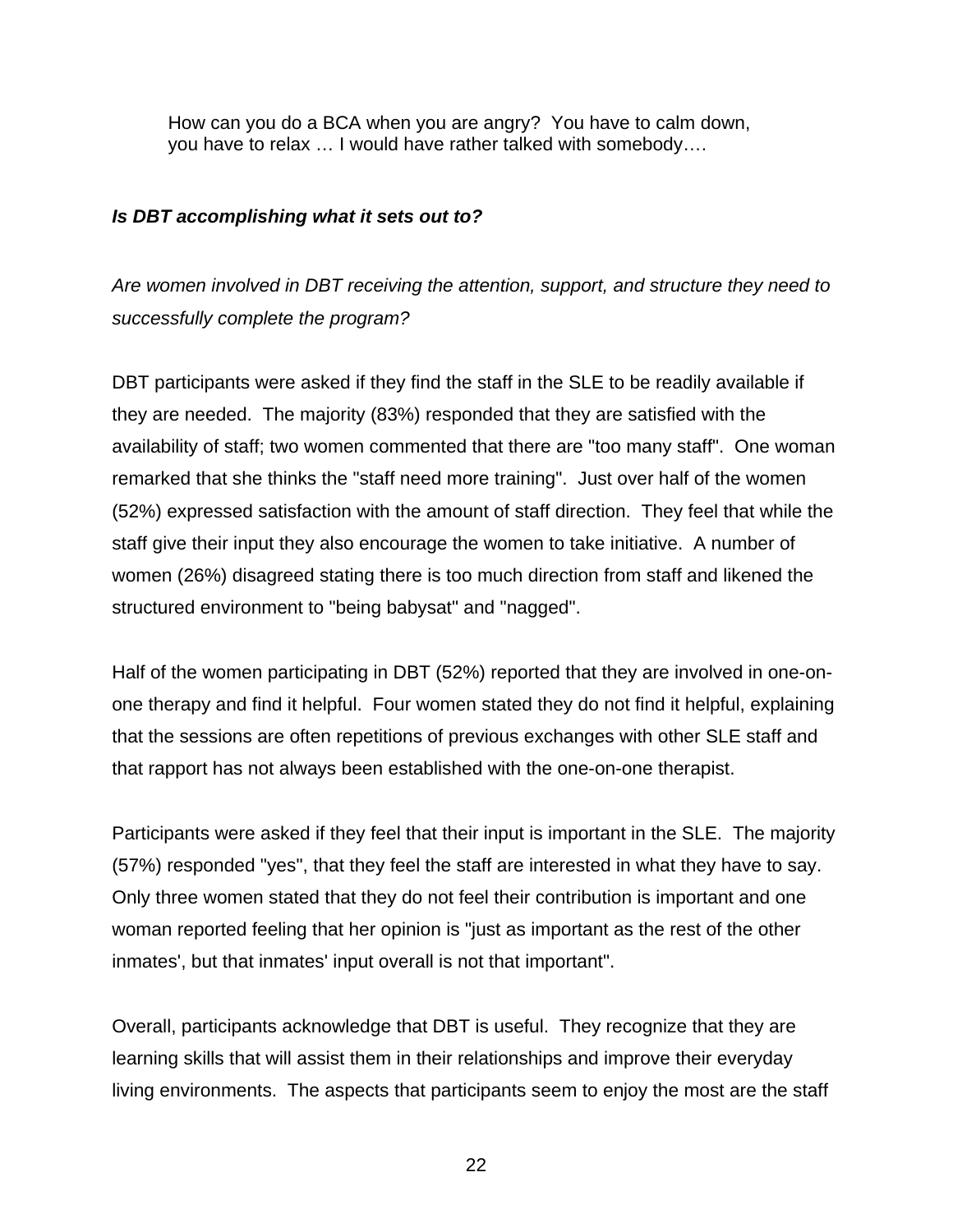and the 24-hour support they provide (22%), the self-soothing exercises (22%), the Three Minds component (17%), and the Diary Cards treatment tool (17%). However, only six women (26%) declared particularly liking the entire treatment approach. According to participants, the aspects that they least enjoy and feel need improving are the language (48%), the length (35%), the consistency of the facilitators (17%), and the Diary Cards treatment tool (17%). It is interesting to note that equal numbers of DBT participants seem to like the Diary Cards treatment tool as dislike them.

All staff seem to have something positive to say about DBT. While there are facets of DBT that could be improved, the staff acknowledged the beneficial potentialities of the approach. One staff remarked that "you can see the changes in the women already in the first two weeks" and two staff pointed out that there has been a decrease in the occurrence of self-mutilation, acting out, and aggressive behaviour since the opening of the SLE and the implementation of DBT. The aspects of DBT that staff report enjoying the most are the skills training sessions (65%), the treatment tools (51%), and when the women utilize the skills they have learned (43%). The aspects of DBT that they least enjoy and feel need improving are the language (60%), the consistency of the facilitators (33%), the amount of training (26%), and the exercise examples (17%). Results from the surveys provide additional support for these findings.

### *How do staff oversee the running of DBT?*

Staff members who work in the SLE hold several weekly meetings to discuss issues that involve DBT as well as the SLE environment itself. The staff have diverse interpretations as to what the meetings are called, who attends, and what is discussed. The most commonly cited meetings were Interdisciplinary Team Meeting (41%), Coordinated Care Meeting (30%), and Case Conferences (16%). The majority of staff (49%) reported that everyone on shift during the time of the meeting is, theoretically, expected to attend. However, due to the fact that the SLE must be staffed 24 hours, it is impossible for all staff on duty to attend these meetings. As well, the nature of rotating shift work means that the same staff members are not always present on the

23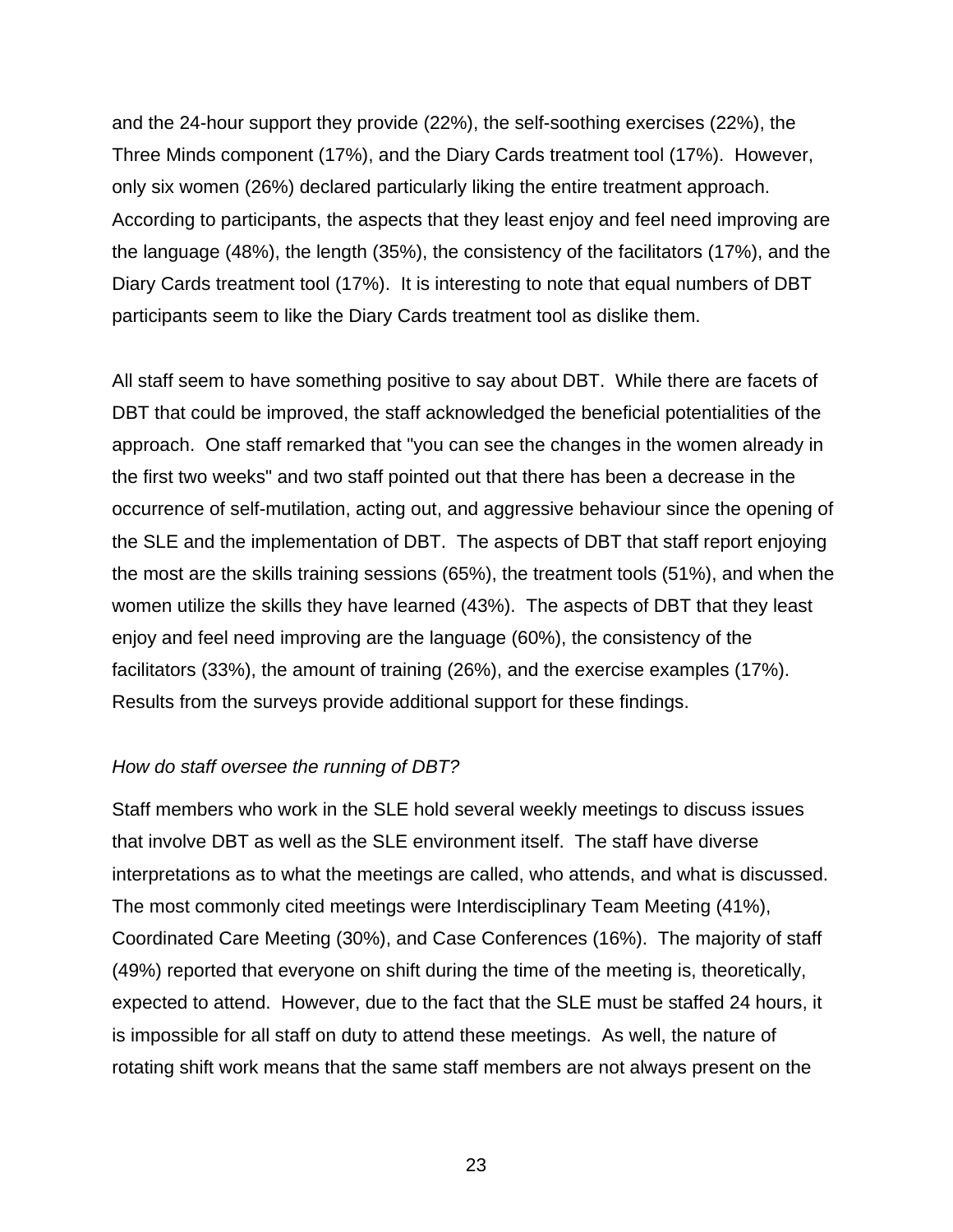same days, making it difficult to keep everyone informed of what took place at the meetings.

Staff were asked to describe what topics are discussed at the weekly meetings. The most common response was the major issues that the women are experiencing (65%). Additional topics include, staff issues (30%); skills for the coming week's training sessions (24%); women's treatment plans (24%); potential candidates for, and dismissals from, the program (22%); and housekeeping issues (19%). When asked to assess the meetings and other staff's perceived involvement in DBT, 35% of staff stated that the meetings are valuable and that most staff participate in them. Two staff commented that they do not attend the meetings as they have "no voice, no say, no respect", and feel they are "not supported". Thirty-eight percent remarked that more "full team" meetings are needed so that all staff are aware of what is going on in the SLE. A few staff commented that the meetings tend to be long and somewhat repetitive, as there is an attempt to bring the others up-to-date on what has happened at previous meetings.

There appears to be some tension with regards to who is considered dedicated to utilizing the principles of DBT. Some staff feel that "the BCs [behavioural counsellors] are more involved than the PWs [primary workers]" and that "more guidance and accountability of PWs is needed". On the other hand, one primary worker remarked, "I don't really believe in some of the philosophy of the whole thing … I don't want to feel pressured to sit in a classroom helping to deliver [lessons], it's not my job, it's not supposed to be part of my job." Conversely, some staff expressed frustration that they are not being given enough opportunity to help implement the approach. For instance, one nurse commented that "I would like clinical nurses to be included and made use of".

24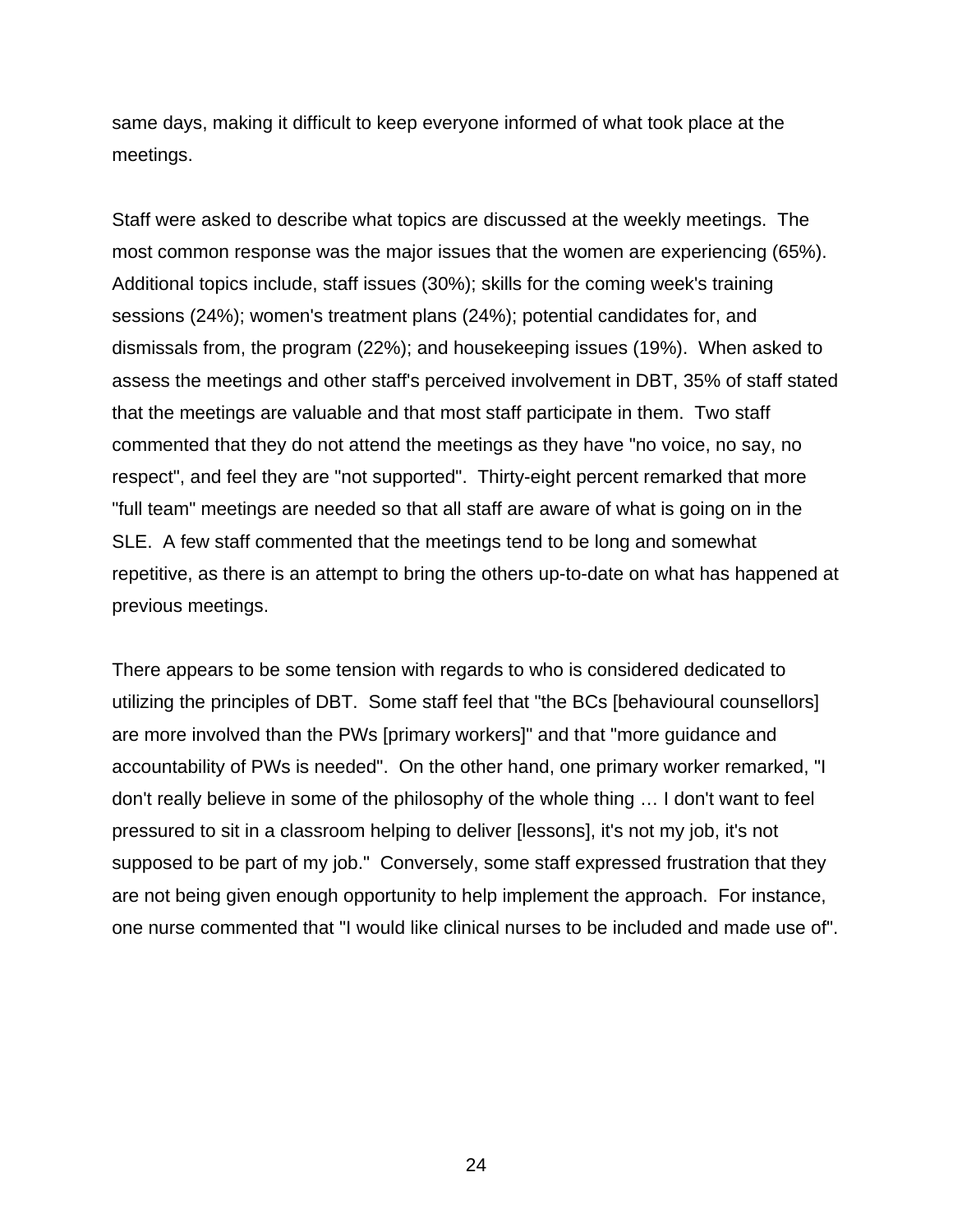## **CONCLUSIONS AND RECOMMENDATIONS**

<span id="page-31-0"></span>Although CSC's adaptation of Dialectical Behavior Therapy is in its early stages, it appears to be positive and worthwhile. The more committed residents and staff of the SLE are to DBT, the more effective it will be. Both DBT participants and staff made suggestions as to how the approach can be improved. These will be discussed further in the following section. One DBT participant summed up her thoughts on DBT and the SLE:

I just think that it is a really good program and I wish more people would put their mind into it … You know, when they interview people to move in I think they should do a more thorough job on how willing they are to…get the most out of it…. We are given so much freedom that I just cannot believe it and it is really troublesome hearing the other girls bitch about all the work, I'm like, what are you talking about? There are no bars around us, no handcuffs. They want a vacation; we are in jail…. I'm just very happy there is a SLE ... I'm on the go all the time, I don't have time to lay around all day….

## **Summary of Findings**

The present report provides a preliminary evaluation of DBT within the Structured Living Environments at four regional women's facilities across the country. It is important to note that at the time of the interviews, DBT was in its initial stages of implementation and continues to evolve in its development. Four main issues were considered:

- 1) Staff and participants' perceptions of goals (both professional and personal)
- 2) Success in meeting those goals
- 3) Effectiveness of treatment tools and assessment battery
- 4) DBT accomplishments to date

The first issue is concerned with how those involved perceive the goals of DBT. Both staff and participants described the main goal as teaching the women more effective means of dealing with their problems and, thereby, avoiding negative behaviours.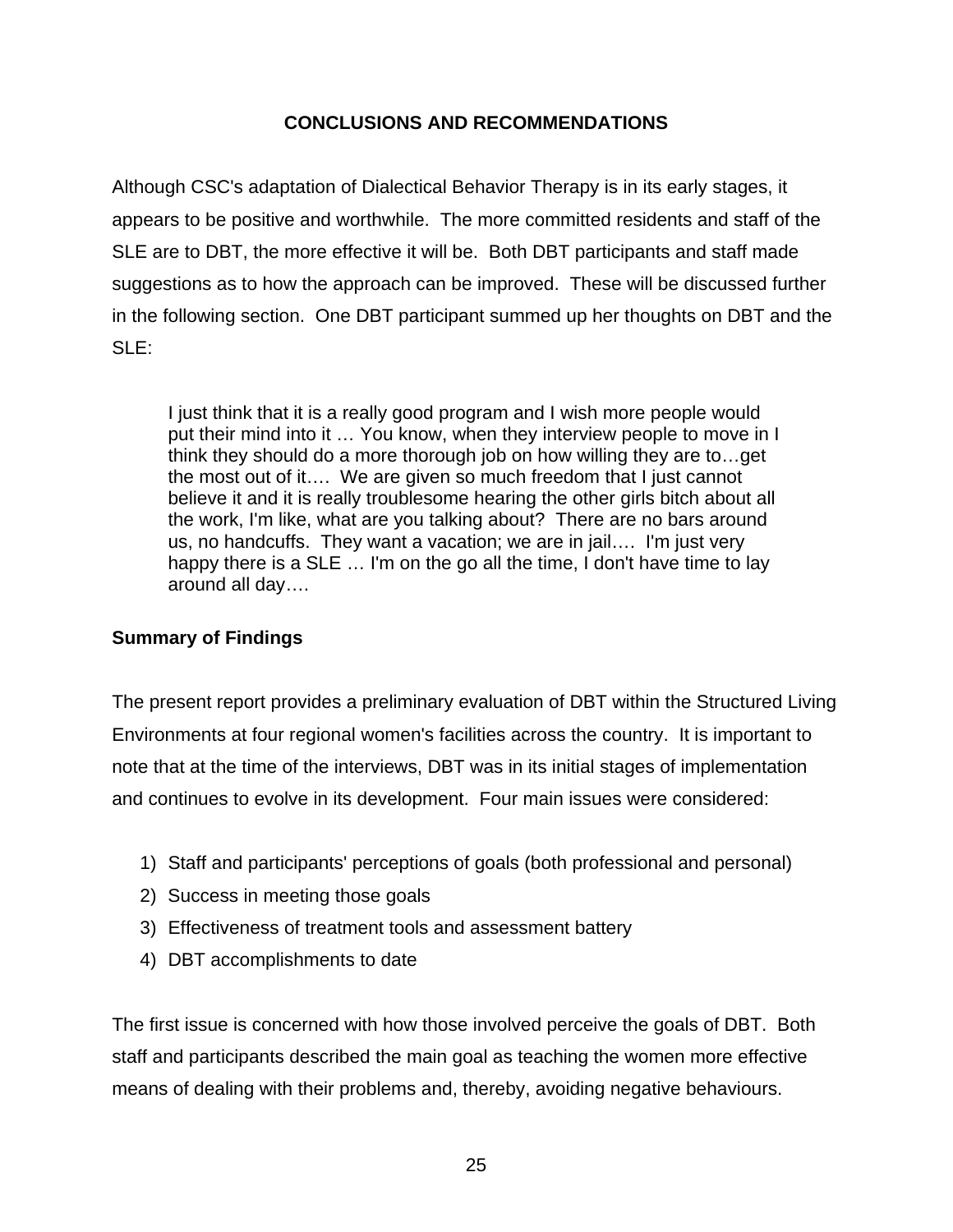Examples of personal goals for the women include curbing impulsive behaviour and abstaining from drug use.

The second issue addresses the level of success according to both staff and participants. Fifty-three percent of the staff and 69% of the women feel that the goals are being met or are in the process of being met. As well, the vast majority of both staff and participants reported having set personal goals for DBT. Fifty-nine percent of staff and 56% of the women reported that they are making progress towards achieving their personal goals.

The third issue deals with the value of the training manual, treatment tools, and assessment battery. There are conflicting opinions amongst the staff regarding the quality of the training manual. Almost half the staff described the manual as clear, while the other half described it as unclear stating that it is not "reader-friendly". The reason for this criticism is the level of difficulty of the language in which it is written. It appears that many of the staff find it challenging to interpret the manual in order to make the lessons comprehensive for the women. One staff remarked, "When a facilitator has to read it over a couple of times to understand it, it's kind of hard for some of the women to understand it". The most common suggestion for the improvement of DBT was to make the language simpler. For instance, staff commented that the use of acronyms is a drawback as the women tend to concentrate on memorizing the letters as opposed to understanding the concepts. Furthermore, the concepts expressed by English acronyms, while accurately translated in French, do not make much sense when expressed as French acronyms. The majority of participants expressed similar sentiments and stated that they find the acronyms confusing.

With respect to the assessment scales, 60% of staff reported being unfamiliar with them and are sceptical about how accurate the scales are in assessing the women. The women themselves commented that they find the scales difficult to complete due to the language and the extensive number of response options. Regarding the treatment tools, (Behaviour Chain Analysis, Decision Balance Sheets, and Diary Cards) staff

26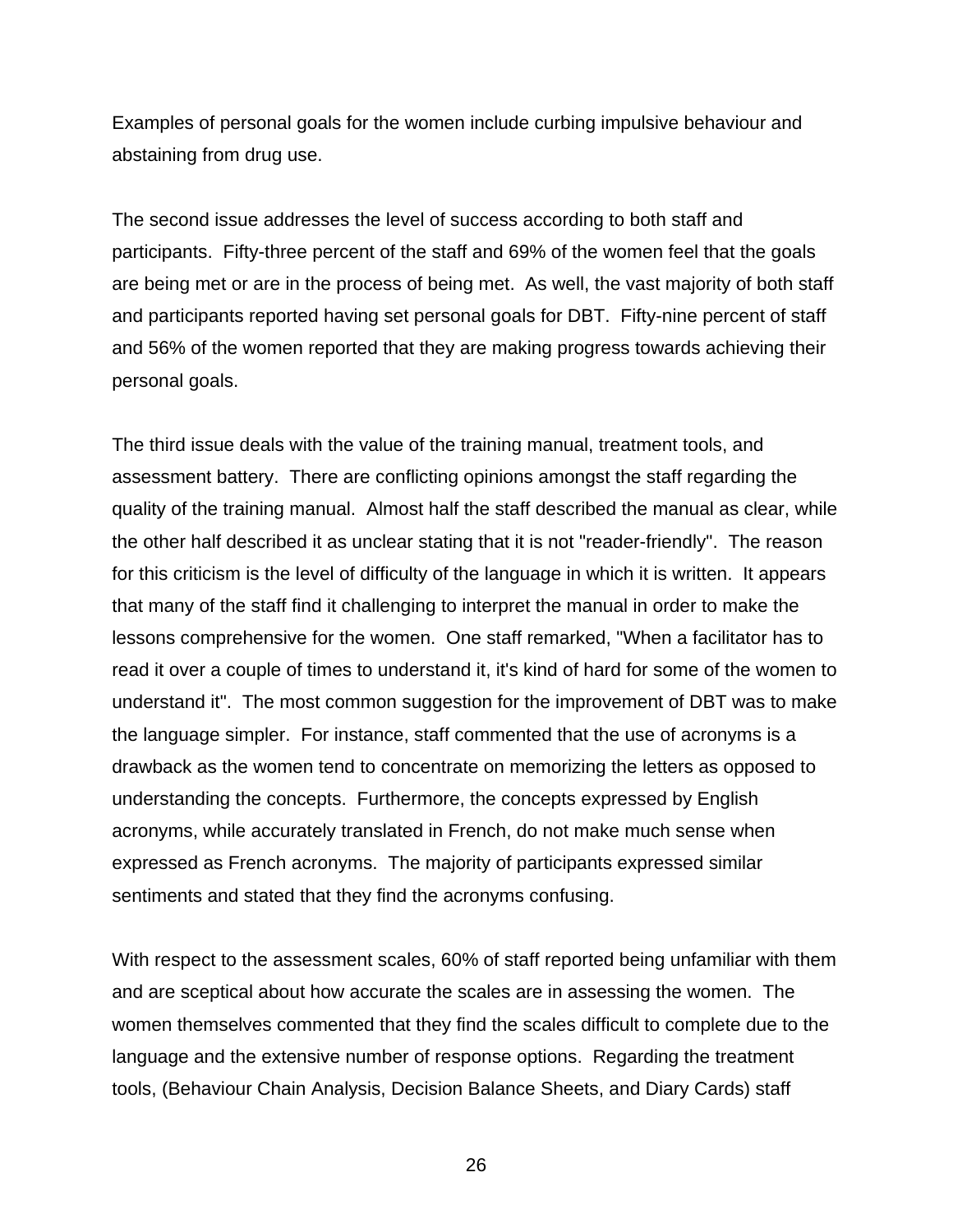<span id="page-33-0"></span>acknowledged that they have value but would benefit from some changes, again, mainly the language. One staff summed up her reservations about the wording of the BCA:

'Internal/External Vulnerability', I just did it with one of the women and even I was like, 'Okay, how are we gonna fill this out?' Because her problematic behaviour was that she was tired, she missed group. But the way that all the questions…it just doesn't highlight that behaviour so I was like, 'Oh God, this is a struggle". So if I was having problems, you can imagine how she felt.

The fourth issue addresses the quality of support and structure the participants receive while involved in DBT. In general, the women report that they are learning new skills that are assisting them in making positive behavioural decisions, but on the whole, do not appear to take a great deal of pleasure in completing each of the different components. This is evident in participants' request to increase the session times so that the overall length is reduced. By and large, the staff take the position that DBT is worthwhile but requires some adjustments and improvements in order to have a more positive influence on the women. In particular, staff explained that the women must be motivated and want to be involved in order to succeed.

## **Study Limitations**

It is important to note the limitations of this research. Firstly, due to the nature of this study and the population toward which it is geared, it was not possible to conduct a true random sample of individuals involved with DBT.

Second, as a result of the semi-structured nature of the interview, not all participants and staff responded to every interview question. In turn, this resulted in a lack of substantial information for approximately five questions<sup>12</sup> from which to gauge an accurate overall impression. This made it difficult to determine how the majority of individuals involved in DBT feel about certain aspects of the treatment approach.

<span id="page-33-1"></span> $12$  Questions impacted included numbers 7, 19, and 20 from the staff interviews and numbers 2 and 21 from the participant interviews, located in Appendix A.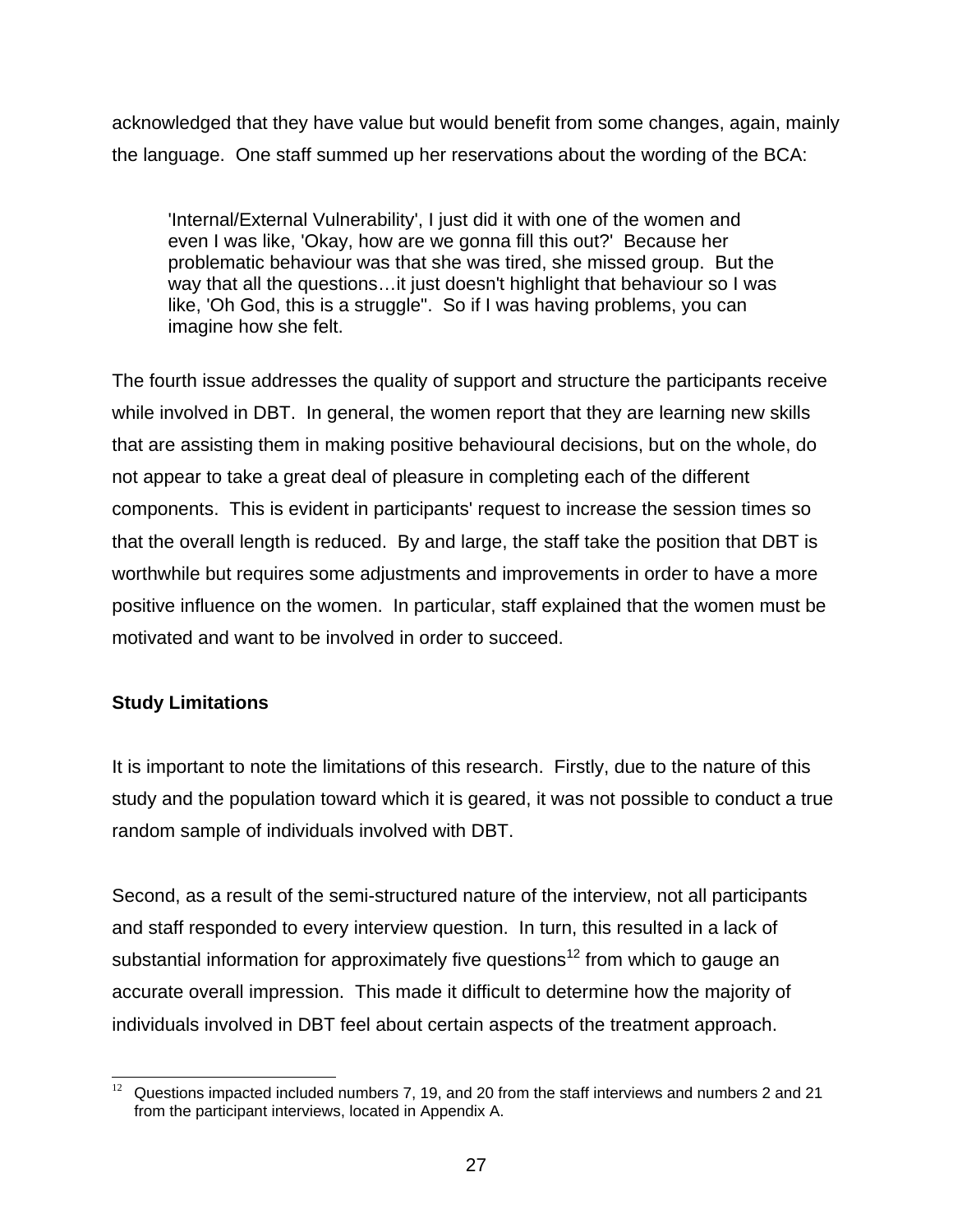<span id="page-34-0"></span>Third, the possibility exists that some overlap between interview and survey respondents may have occurred. All staff who work in the Structured Living Environments at the four facilities were invited to fill out an anonymous survey regarding DBT. Due to the unknown sources of the survey responses it was not possible to distinguish them from the staff who were interviewed. Thus, the comments from the surveys were considered separate and distinct from the interviews.

### **Recommendations for Potential Improvement**

First, it is recommended that the language of DBT be simplified in order to meet the needs of the population it targets. This includes the vocabulary and acronyms, the training manual, the treatment tools, and the scales. Several staff members and participants described the language as difficult and confusing and, in turn, a hindrance to the overall success of the treatment approach. All materials should be reviewed to ascertain that they are clear, concise, and appropriate to the cognitive level of the participants.

In addition, it is recommended that all DBT materials be readily available in French for any French-speaking woman who requests them regardless of the region in which she resides (i.e., outside of Quebec)<sup>13</sup>. The French materials should be scrutinized to ensure proper translation of the vocabulary with special attention paid to any acronyms that are employed. Furthermore, it is recommended that acronyms such as "PLEASE MASTER" and "DEAR MAN" be reviewed as they may be subject to criticism for using words that could be construed as masculine-oriented and which may have the potential to cause unnecessary anguish to women who have been victims of male-perpetrated violence.

It is recommended that the treatment tools be re-examined to ensure clarity and effectiveness. The BCA has been criticized for using challenging language that the

<span id="page-34-1"></span> $13$  Of note, at the time of publication, it is understood that all DBT materials were readily available in French.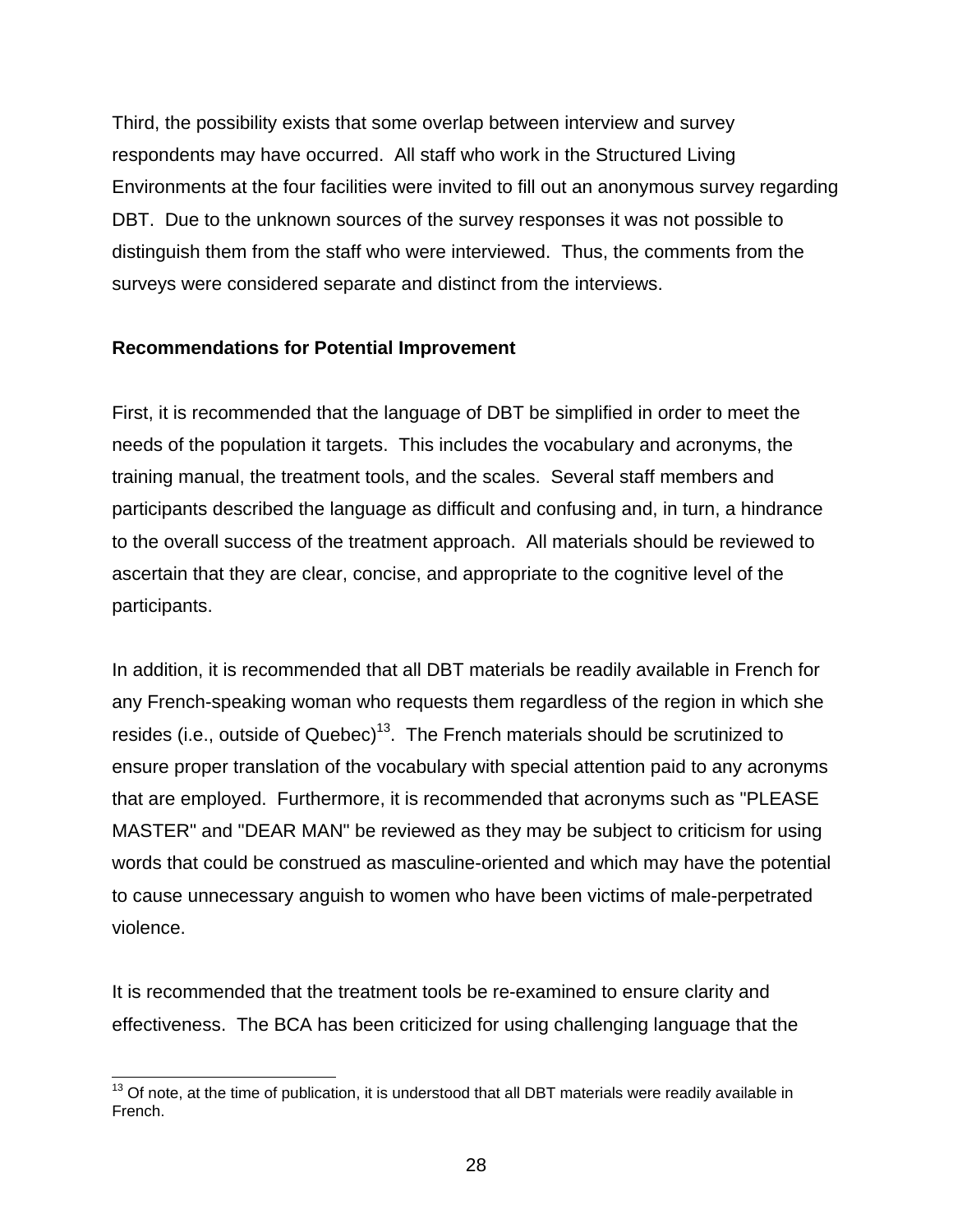women find hard to understand and the Diary Cards are reported to have a confusing format structure. The DBS could be improved with minor changes to the sentence structure. Furthermore, it is important that both staff and participants perceive the treatment tools as they are intended – as helping instruments, not as punishment. Accordingly, it is recommended that the DBS be administered not only for inappropriate behaviour, but also for instances of appropriate behaviour so as to encourage the women to continue making positive behavioural choices. Finally, the administration of the treatment tools should be reviewed to make certain that the timing is appropriate to each woman's ability to think about her behaviour and ensure that her emotional needs are being met. Care must be taken to ensure that the treatment tools are actually assisting the women and not exacerbating the problem.

Third, considering the low number of staff who have experience with the assessment scales, it is recommended that all staff be given the opportunity to administer them. In this way, staff will become more knowledgeable of the different scales and be in a better position to help the women complete them. Currently, some of the women have trouble with such things as understanding the language of the scales and deciding on the intensity of their responses along the scoring ranges (e.g. 0-7 Likert scale). As a result, some staff question the accuracy of the women's responses. It is recommended the scales be reviewed to determine if there are alternatives that could be implemented which utilize language and scoring methods that are more straightforward.

Fourth, on the suggestion of staff who have become well acquainted with the training manual, a few technical changes are recommended. In order to make locating information within the manual easier, it is recommended that page numbers be inserted, a Table of Contents added, and divider tabs attached. It may be of further support to make the training manual available on computer. To assist staff with the facilitation of the skills training modules, it is recommended that the training manual be equipped with lists of more appropriate and practical examples and a greater number of exercises that can be performed in class. In addition, it would be beneficial to offer more formal booster-training sessions to staff so that they are kept up-to-date on programming

<sup>29</sup>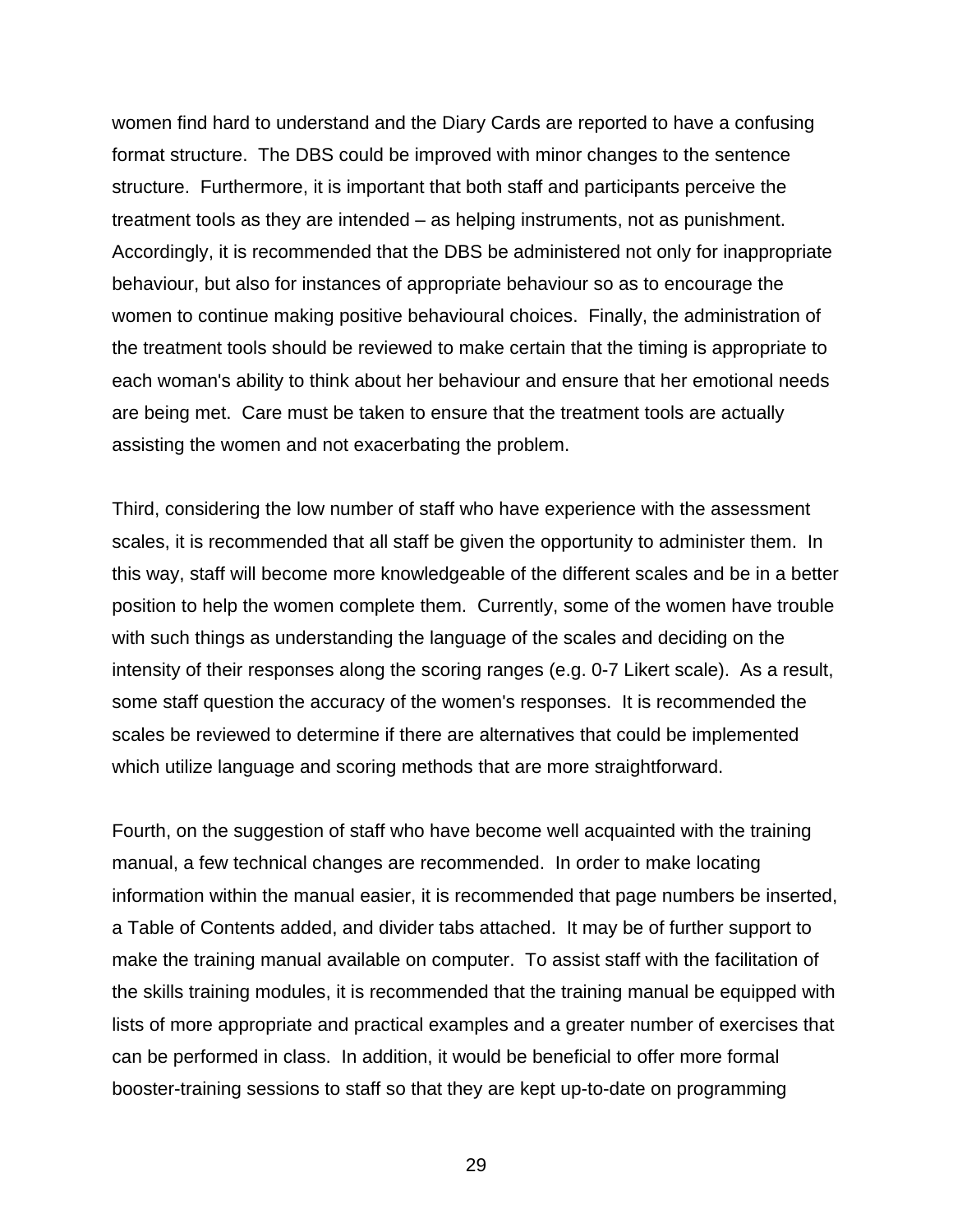information and, in turn, feel more comfortable delivering the skills training sessions and related treatment tools.

Lastly, according to several staff members, the rotating shift schedule on which the regional facilities operate creates an obstacle to the perceived success of DBT. Both staff and participants commented that they would prefer the same individual to teach the skills training modules from start to finish as opposed to someone new delivering each lesson. In an effort to ensure clarity and continuity of delivery, it is recommended that the shift schedules of module facilitators be re-examined for the possibility of establishing consistency. While this is a major operational undertaking, and one that may not be realistic for all facilities, it is necessary if facilitator stability is to be achieved. By extending the duration of shift rotations staff will be able to work the same shift schedule for longer periods of time. This will not only give them the opportunity to teach a module from beginning to end, but also allow them to attend staff meetings on a more regular basis. The result should be staff who are more comfortable and experienced in delivering the treatment approach and more informed about what is happening in DBT and within the SLE in general.

As noted in the previous chapter, a suggestion was made by staff to "implement a person who has their finger on the pulse of the place" who would be in charge of the day-to-day operations of DBT. Ideally, this individual is the team leader. The team leader should be knowledgeable in all areas of DBT and be able to deliver any skills training modules. In the event that scheduling problems disrupts the availability of a consistent facilitator, the team leader or other members of the inter-disciplinary team should be able to step in and carry on where the class has left off.

Furthermore, the issue of staff involvement needs to be addressed. Currently, there appears to be some miscommunication with regards to what is and what is not part of the job descriptions of employees working in the SLE. In particular, some primary workers expressed that they are being asked to perform tasks which are not their responsibility and for which they have not been properly trained. This is a source of

30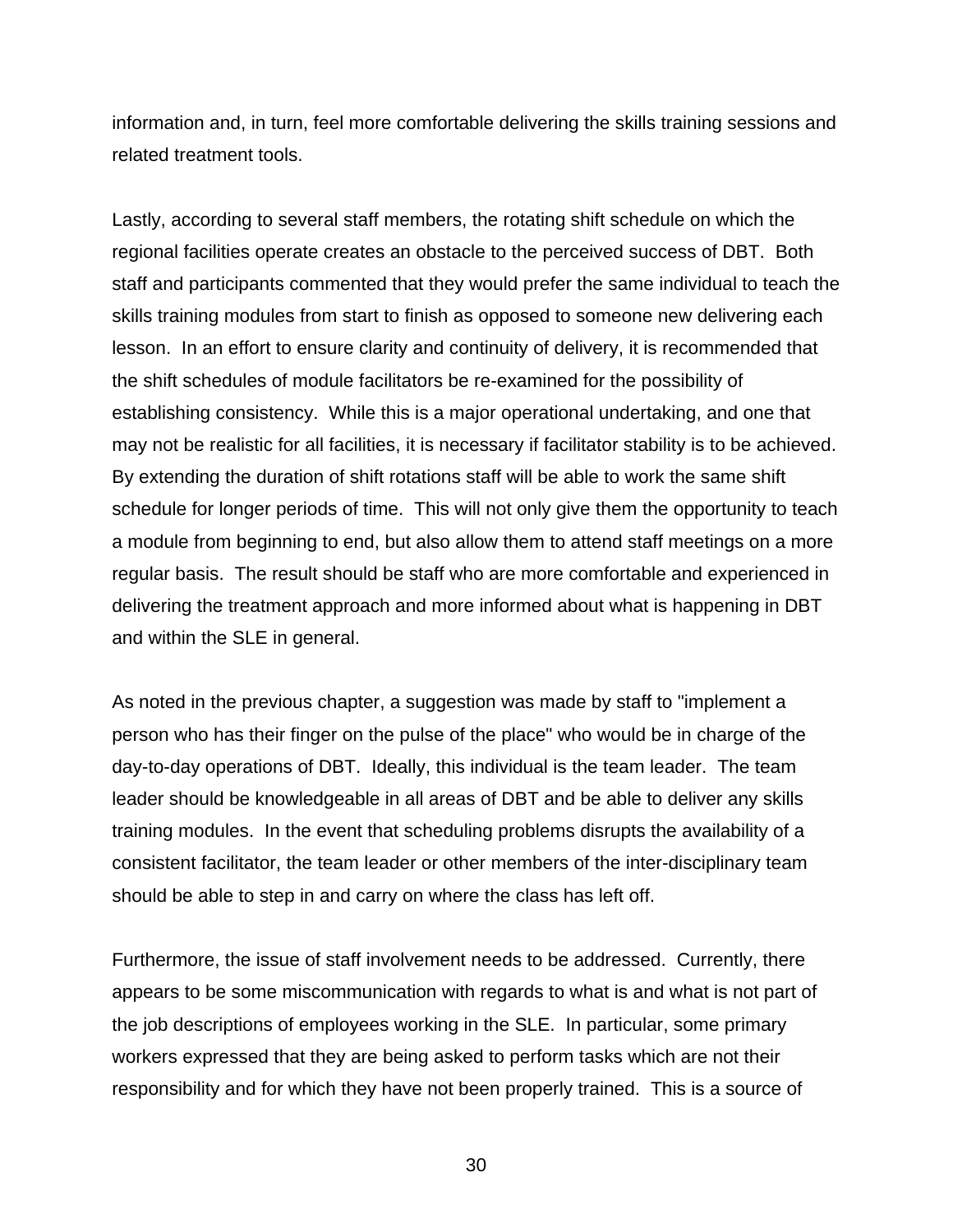tension for other staff who feel that every employee in the SLE should be fulfilling all duties. One staff member complained that "there are women working here who don't even want to be here and that is very obvious, so it makes it very difficult for everyone else". There should be a clear understanding of what is required of staff members with regards to treatment delivery in the SLE. It is recommended that a screening process be implemented to ensure that staff assigned to the SLE are fully aware of their responsibilities and are dedicated to the success of the entire treatment approach and the unit as a whole. In addition, staffing positions within the SLE (e.g. clinical nurses) should be re-examined so that significant roles and responsibilities are assigned accordingly to guarantee that the most is made of the skills and abilities of staff. For instance, some clinical nurses report feeling under-utilized with respect to DBT operations and would prefer to play a more active role.

All in all, a preliminary evaluation of DBT provides support for the treatment approach and its value for the client population it serves. Not surprisingly, the value of commitment on behalf of both staff and women involved should not be underestimated, as clearly "buying into" this treatment approach is of paramount importance. Apparently, the goals of DBT are clear and shimmers of its success are already being experienced by the women, and witnessed by staff. Implementation of the above noted recommendations will likely contribute to continued accomplishments provided within CSC's Dialectical Behavior Therapy model.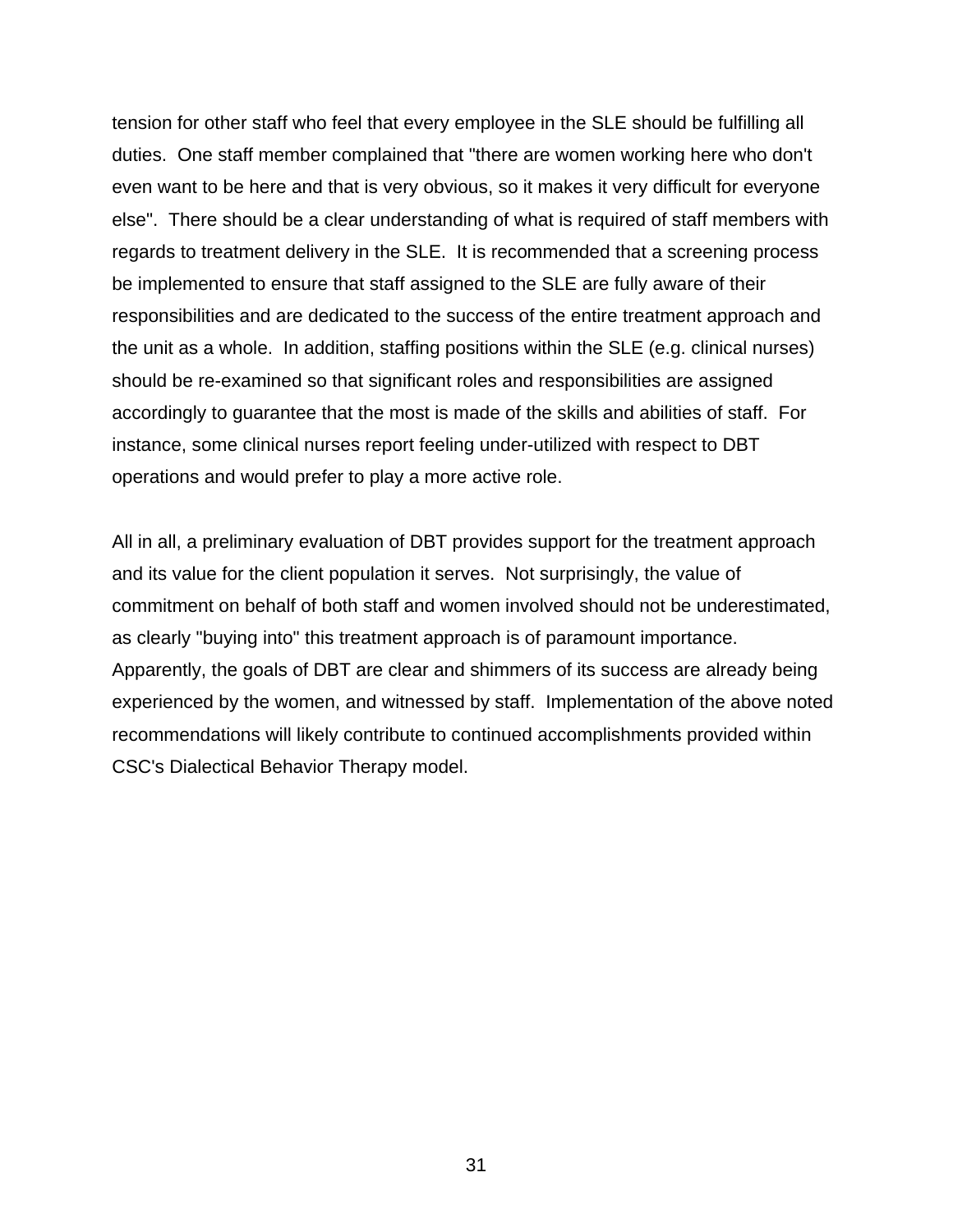#### **REFERENCES**

<span id="page-38-0"></span>Linehan, M. M. (1993). *Cognitive-Behavioral Treatment of Borderline Personality Disorder*. New York: The Guilford Press.

McDonagh, D., Taylor, K., & Blanchette, K. (2002). Correctional adaptation of Dialectical Behavior Therapy (DBT) for federally sentenced women. *Forum on Corrections Research*, 14, 36-39.

Sly, A., Taylor, K., & Blanchette, K. (2003). *An Evaluation Framework for Dialectical Behavior Therapy with Women Offenders*. Ottawa, ON: Correctional Service of Canada.

Task Force on Federally Sentenced Women (1990). *Report of the Task Force on Federally Sentenced Women: Creating Choices*. Ottawa, ON: Ministry of the Solicitor General.

Warner, A. (1998). *Implementing Choices at Regional Facilities: Program Proposals for Women Offenders with Special Needs*. Ottawa, ON: Correctional Service of Canada.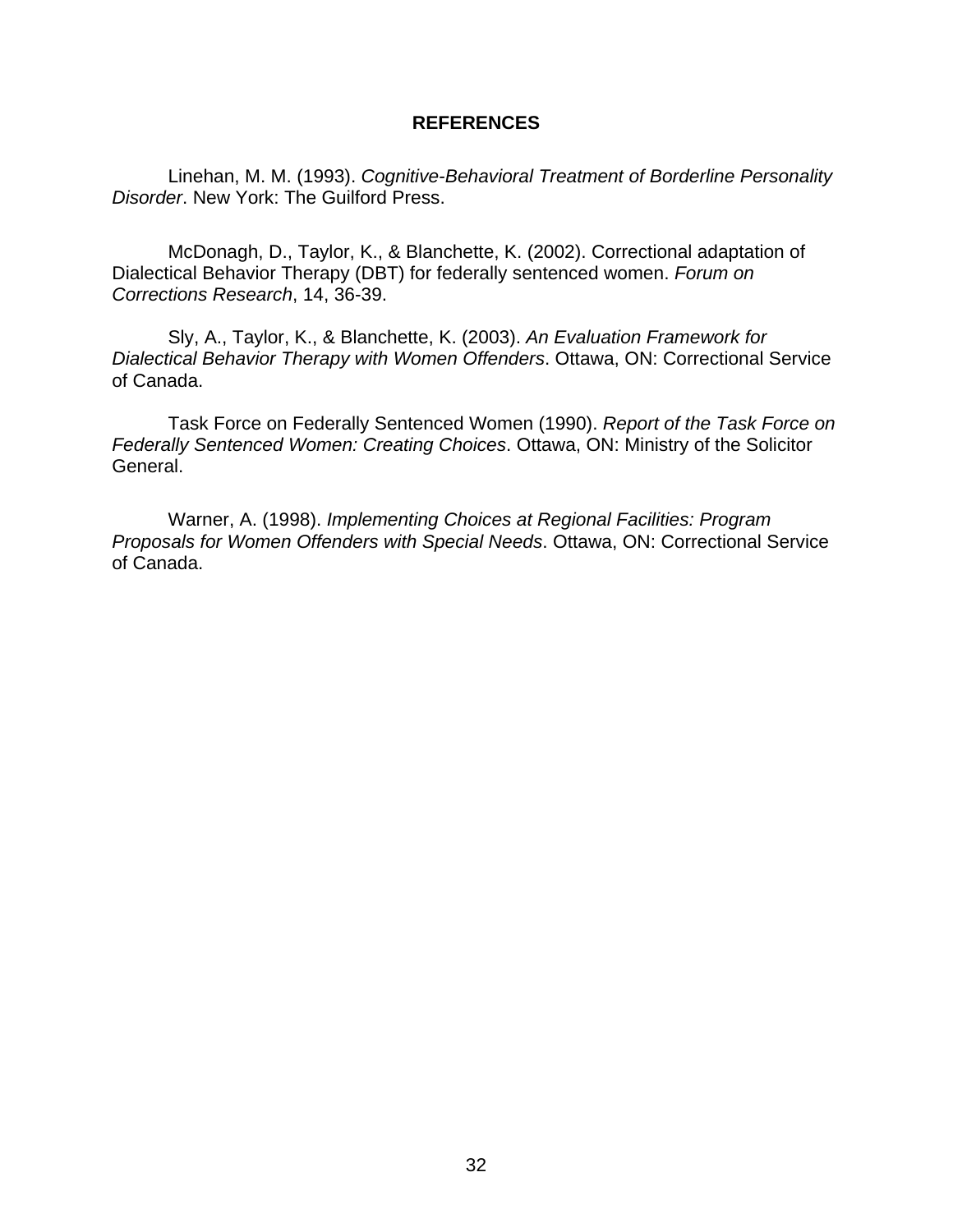## **APPENDIX A: Participant & Staff Interview Protocol**

### <span id="page-39-0"></span>**Guide for interview with DBT participants**

1. What does the term "therapeutic environment" mean to you?

(**Prompt** next question: "I'm going to shift my focus to the entire DBT model now, we will talk briefly about each component separately").

- 2. Overall, how do you feel about the whole DBT model? This includes all components: skills training, one-on-one psychotherapy, 24-hour support, homework, Behavioural Chain Analysis (BCA), Decision Balance Sheets (DBS), Diary Cards, etc?
- 3. Do you understand the goals of the treatment? Explain.
- 4. Do you believe the goals of DBT are being met? If no, explain.
- 5. Do you have personal goals for being in the SLE? If no, explain why not.
- 6. Are your personal goals being met? If no, explain.

7. Why do you think you are in the SLE? (**Prompt:** self-motivation, upon suggestion, requested).

8. How satisfied are you with the availability of staff?

9. Are you involved in one-on-one therapy? If yes, do you find the therapy helpful?

10. Do you feel that your input is important in the SLE? Explain. (**Prompt:** morning/evening check-ins, a time they all get together).

11. Do you feel that you are being directed to a great extent by the staff? Explain.

12. How often are the DBT skills training sessions offered? (E.g., weekly, bi-weekly) (**Note:** the interviewee may refer to this as the program).

13. Do you take the DBT skills training sessions individually or in a group?

14. Have you taken any of the DBT skills training sessions before? If yes, when and where?

**Prompt** next question: "We're now going to focus on the skills training component of the DBT model. We'll talk briefly about each skills training session individually.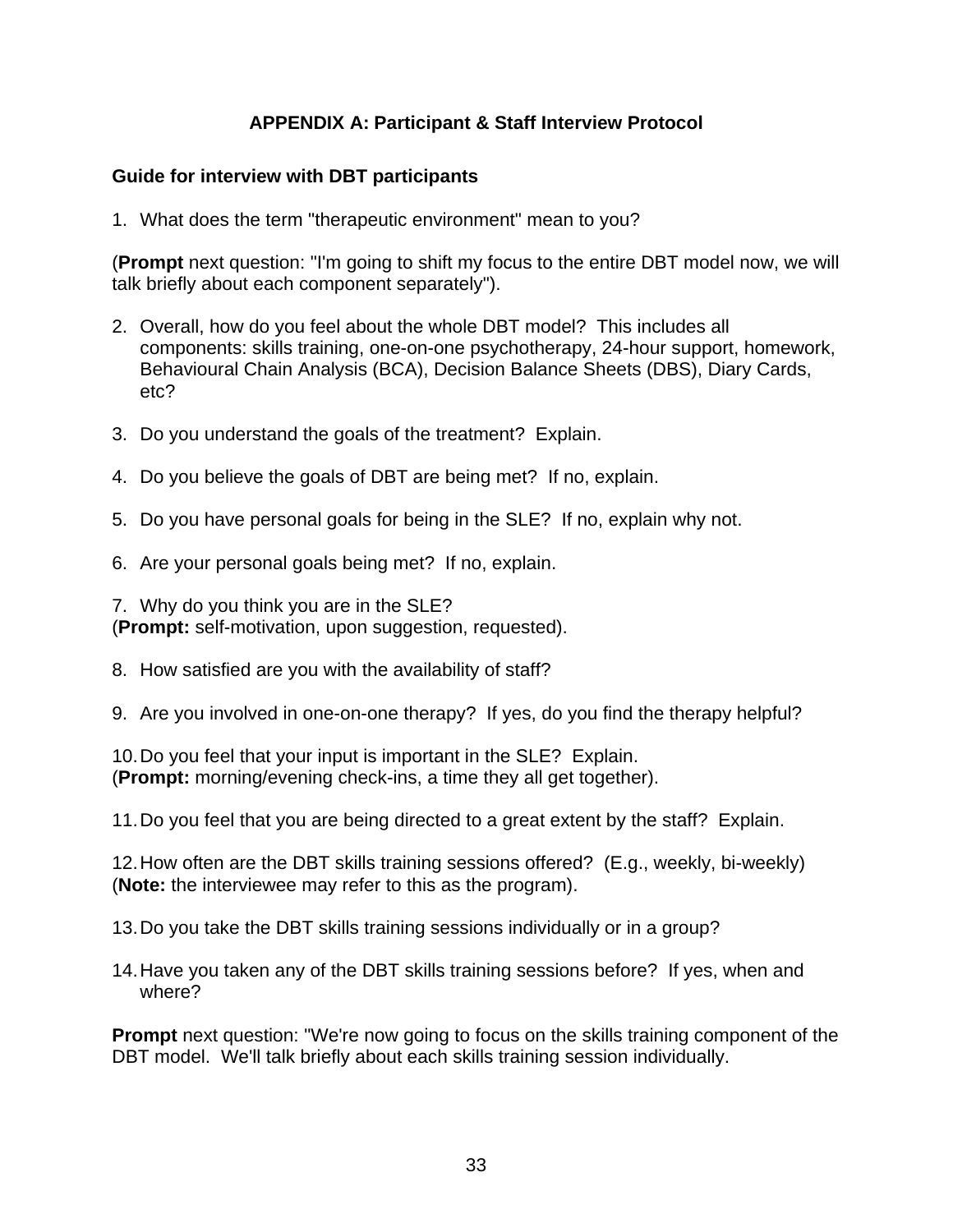15. Overall, how do you find the DBT skills training sessions?

(**Note:** for open ended questions, phrase it "what do you like and dislike about the…. For Likert scale, phrase it "if you had to rate the effectiveness and usefulness of…on a scale from 0-10, 10 meaning the session was extremely useful, 0 meaning the session was not effective and useful at all". Show Likert scale sample).

Orientation Model? Core Mindfulness? Interpersonal Effectiveness? Emotional Regulation? Distress Tolerance?

16. Is the time devoted to each skill area sufficient? (**Note:** get details, e.g. not enough or too much).

17. Did you progress through the training sessions in the proper order? (E.g., Orientation Model, Core Mindfulness, Interpersonal Effectiveness, Emotional Regulation, and Distress Tolerance).

18. I understand that a lot of acronyms are used in DBT (e.g., DEAR MAN). How do you feel about the use of acronyms?

- 19. I also understand that being in the SLE and involved with DBT means becoming familiar with a new vocabulary. How do you feel about this?
- 20. At this time, have you completed any or all of the six self-report scales on the computer?
- 21. In general, how did you feel about the scales you completed (re: SCL-90-R, WAYS, POMS, SCS, BHS, BID-R)?

**Note:** For the next questions, prompt with all aspects of the DBT treatment model if necessary.

22. Is there anything you particularly like about DBT?

23. Is there anything you particularly dislike about DBT?

**Note:** The following questions may or may not be required depending on the extent of the responses for the previous two questions.

24. Are there any changes to DBT that you would recommend?

25. What aspects of DBT work for you?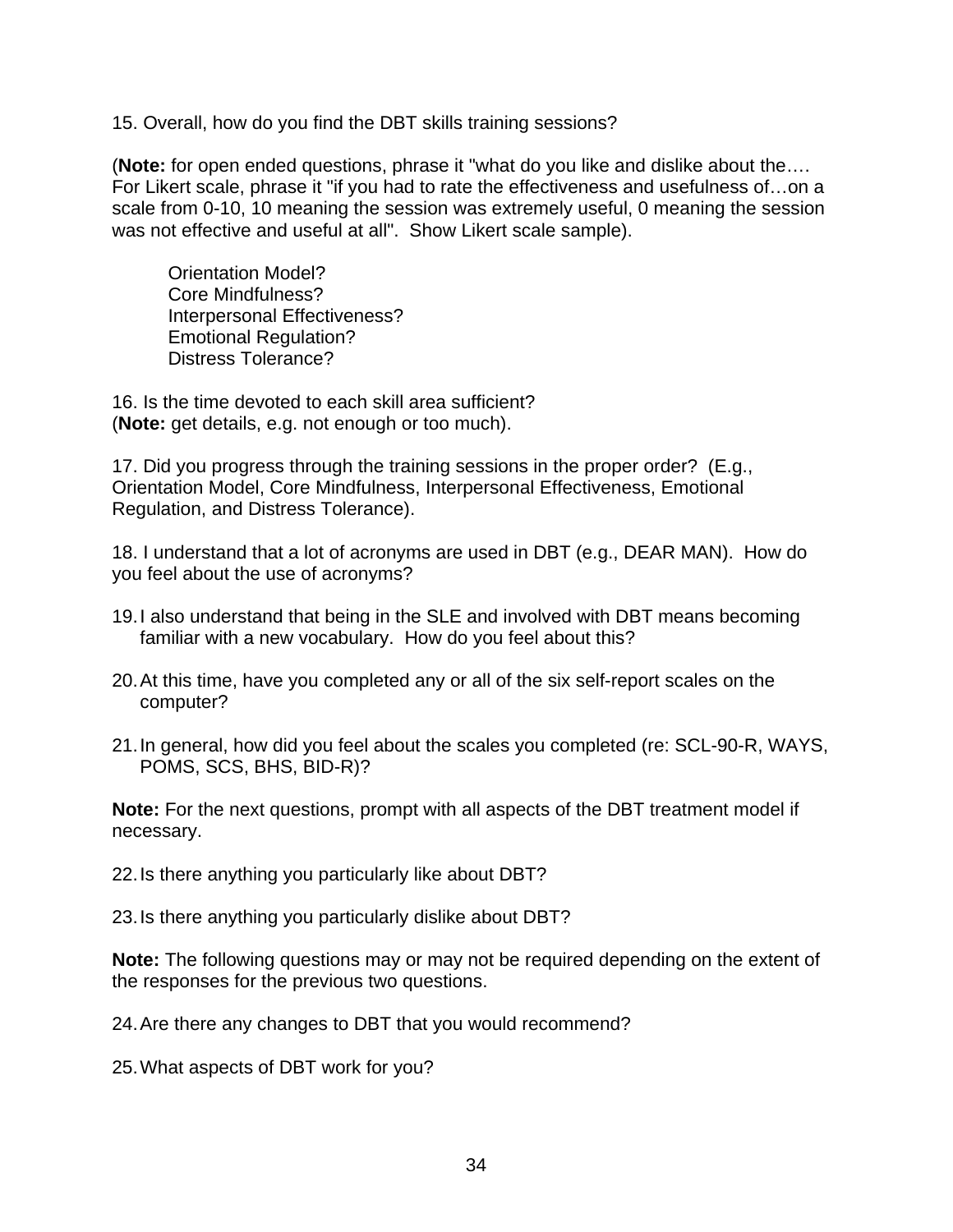- 26. What aspects of DBT need improvement?
- 27. What aspects of DBT do you most enjoy?

### **Guide for interview with staff**

- 1. What does the term "therapeutic environment" mean to you?
- 2. What do you see as being the key areas required when developing a therapeutic environment specific for the Comprehensive DBT Model implemented in the SLE?
- 3. What is your general perception of DBT?
- 4. Do you understand the goals of DBT? If yes, what are they?
- 5. Do you believe the goals are being met? If no, explain.
- 6. Do you have personal goals for DBT? If yes, explain.
- 7. Are your personal goals being met? If no, explain.
- 8. How would you assess other meetings and other staff's involvement in the program (i.e., DBT consultation or Coordinated Care Committee)?
- 9. How often do these meetings occur?
- 10. Who participates?
- 11. What happens during these meetings?
- 12. Who administers the treatment tools (Decision Balance Sheets, Behaviour Chain Analysis, Diary Cards)? Do you have the opportunity to administer treatment tools?
- 13. Is there anything you particularly like about DBT?
- 14. Is there anything you particularly dislike about DBT?
- 15. Are there any changes that you would recommend?
- 16. What aspects of DBT work well for you?
- 17. What aspects of DBT need improvement?
- 18. Do you feel that the DBT Toolkit Volume 1 is an effective learning tool? If no, explain.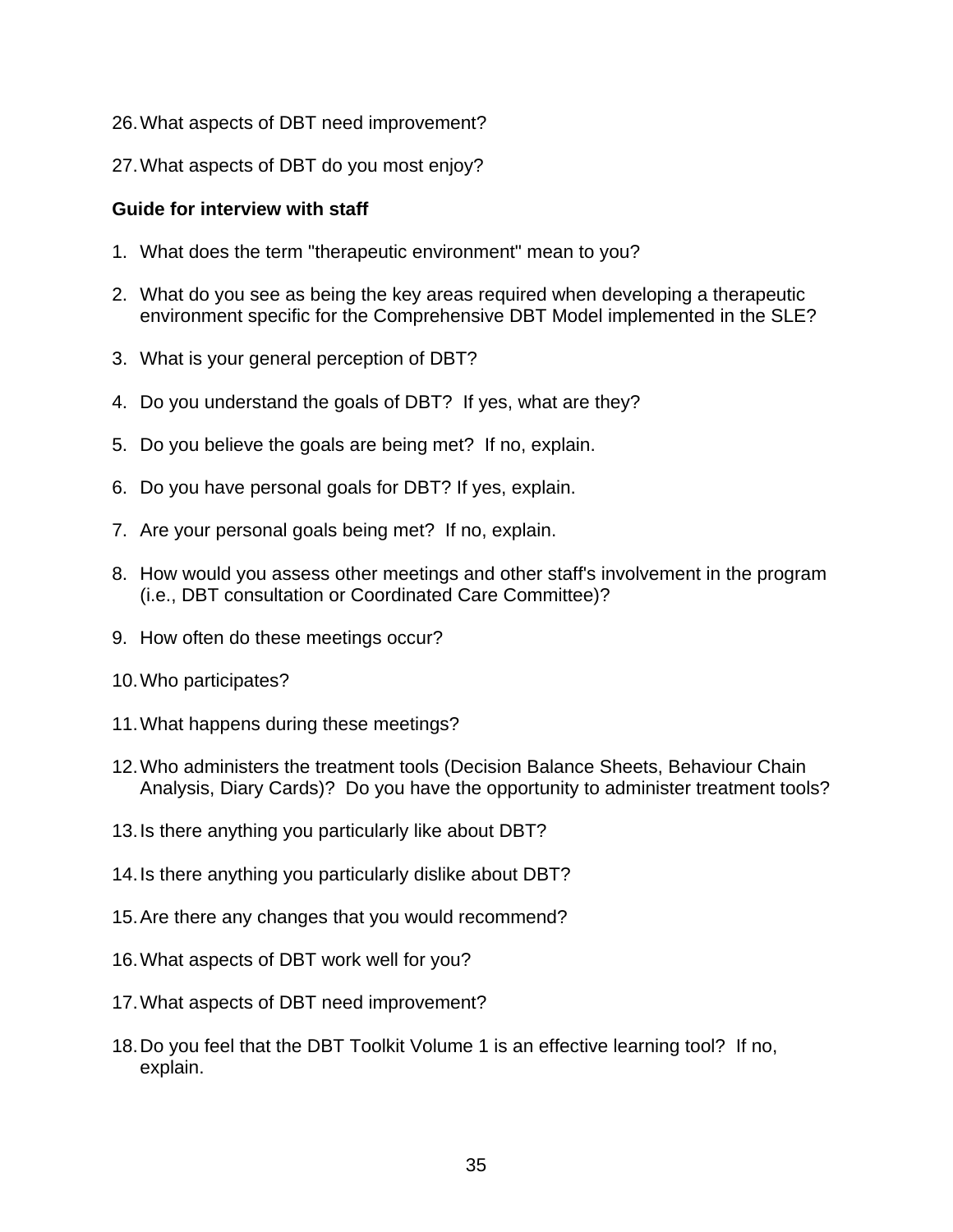- 19. Is the information provided in Volume 1 for each area of DBT sufficient? If no, explain.
- 20. Is Volume 1 well organized and easily understood? If no, explain.
- 21. Do you find the measurements to be effective and informative?
- Institutional Functioning Scale (IFS)?
- Brief Psychiatric Rating Scale (BPRS)?
- Symptom Checklist-90-Revised (SCL-90-R)?
- Ways of Coping?
- Profile of Mood States?
- Self-Control Schedule?
- Beck Hopelessness Scale?
- Balanced Inventory of Desirable Responding?
- Assessment Feedback?

22. What aspects of DBT do you most enjoy?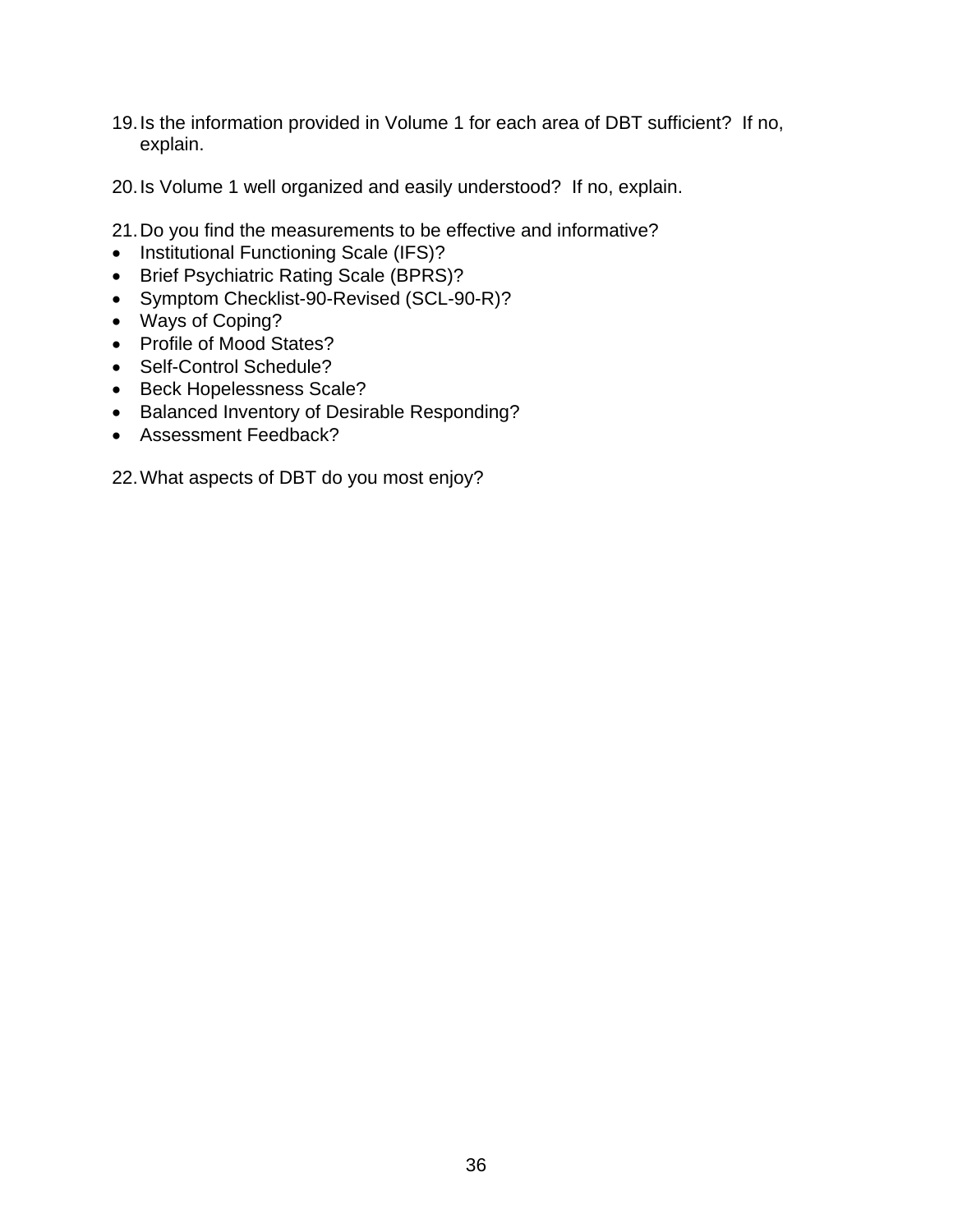### **APPENDIX B: Staff Surveys**

### **Comprehensive DBT Treatment Components**

<span id="page-43-0"></span>I

*The purpose of this evaluation element is to ensure that various components of DBT are effectively working for you. Your comments and feedback are critical to DBT's success. This evaluation is anonymous and we thank you for your time.* 

For each of the following areas, please indicate with a Y (yes) or an N (no) if you consider the treatment component to be 'effective', requiring 'changes', and/or requiring 'additions'. For those areas that require changes or additions please provide specific details in the space provided below the rating scale. Please feel free to refer to your Toolkit Volume 1.

| <b>Treatment Component</b>                | <b>Effective</b> | Changes | <b>Additions</b> |
|-------------------------------------------|------------------|---------|------------------|
| <b>Skills Training</b>                    |                  |         |                  |
|                                           |                  |         |                  |
| <b>Orientation Model</b>                  |                  |         |                  |
| <b>Core Mindfulness</b>                   |                  |         |                  |
| <b>Interpersonal Effectiveness</b>        |                  |         |                  |
| <b>Emotion Regulation</b>                 |                  |         |                  |
| <b>Distress Tolerance</b>                 |                  |         |                  |
| <b>Treatment Tools</b>                    |                  |         |                  |
|                                           |                  |         |                  |
| <b>Decision Balance Sheets</b>            |                  |         |                  |
| <b>Behaviour Chain Analysis</b>           |                  |         |                  |
| Diary Cards --- Old or Revised (May 02)   |                  |         |                  |
| <b>Miscellaneous</b>                      |                  |         |                  |
|                                           |                  |         |                  |
| 1 - 1 Psychotherapy                       |                  |         |                  |
| <b>DBT</b> Consultation                   |                  |         |                  |
| Staff DBT Skill Review (Feedback Form #9) |                  |         |                  |
| 24 Hour Support/Coaching                  |                  |         |                  |
| Crime Cycle                               |                  |         |                  |
| <b>Homework</b>                           |                  |         |                  |
| Practice                                  |                  |         |                  |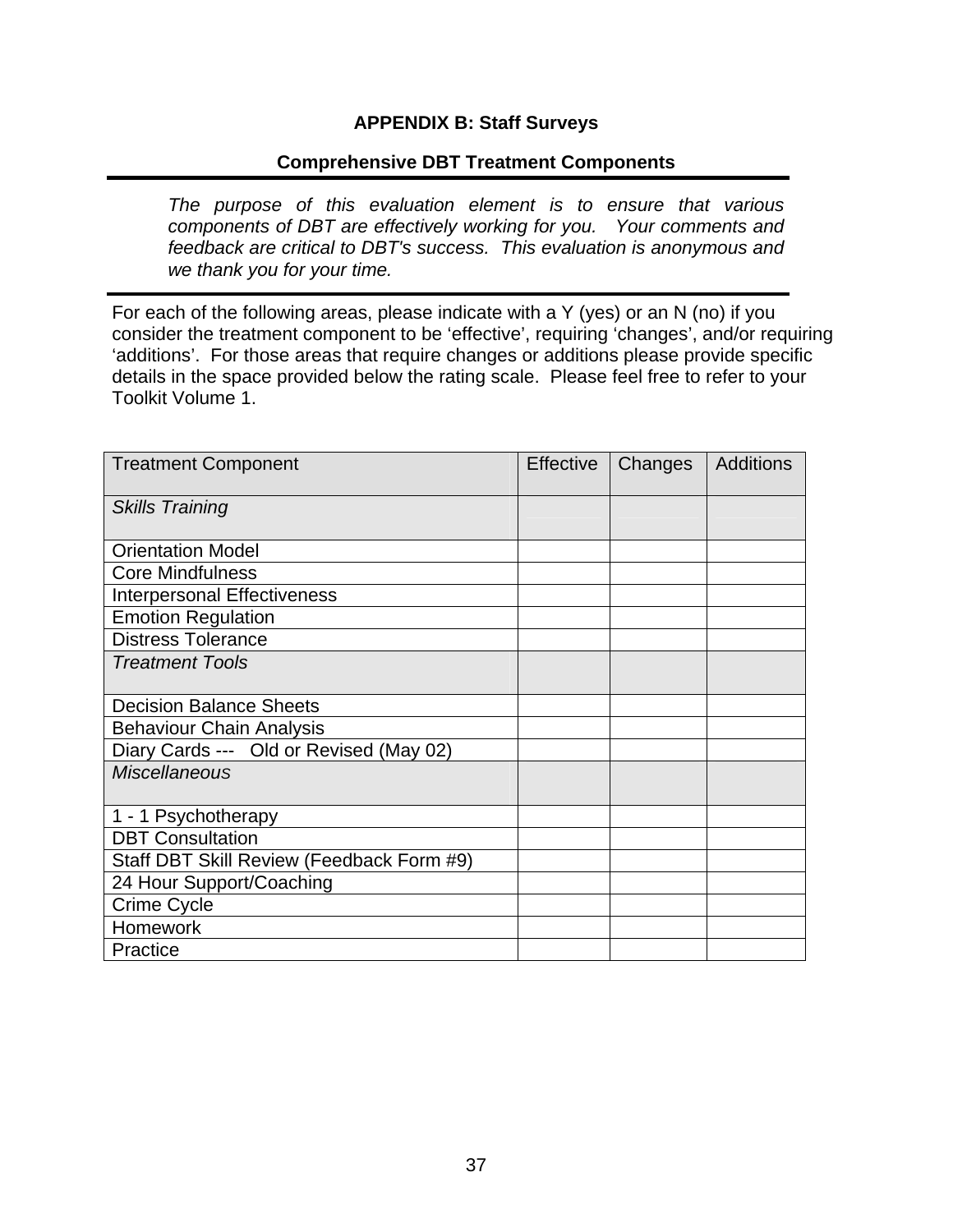# **Change or Addition Specifics:**

| Treatment Component: _________________________________                                          |
|-------------------------------------------------------------------------------------------------|
|                                                                                                 |
|                                                                                                 |
|                                                                                                 |
|                                                                                                 |
|                                                                                                 |
|                                                                                                 |
|                                                                                                 |
|                                                                                                 |
|                                                                                                 |
|                                                                                                 |
|                                                                                                 |
| Treatment Component: _____________________________                                              |
|                                                                                                 |
|                                                                                                 |
|                                                                                                 |
|                                                                                                 |
|                                                                                                 |
| (Please feel free to use the backs of these pages for additional change/addition<br>specifics.) |
| Places use the following area (and the back of this page if desired) for additional             |

Please use the following area (and the back of this page if desired) for additional concerns/comments regarding the treatment components listed above:

Thank you for your feedback and time, your involvement is greatly appreciated.